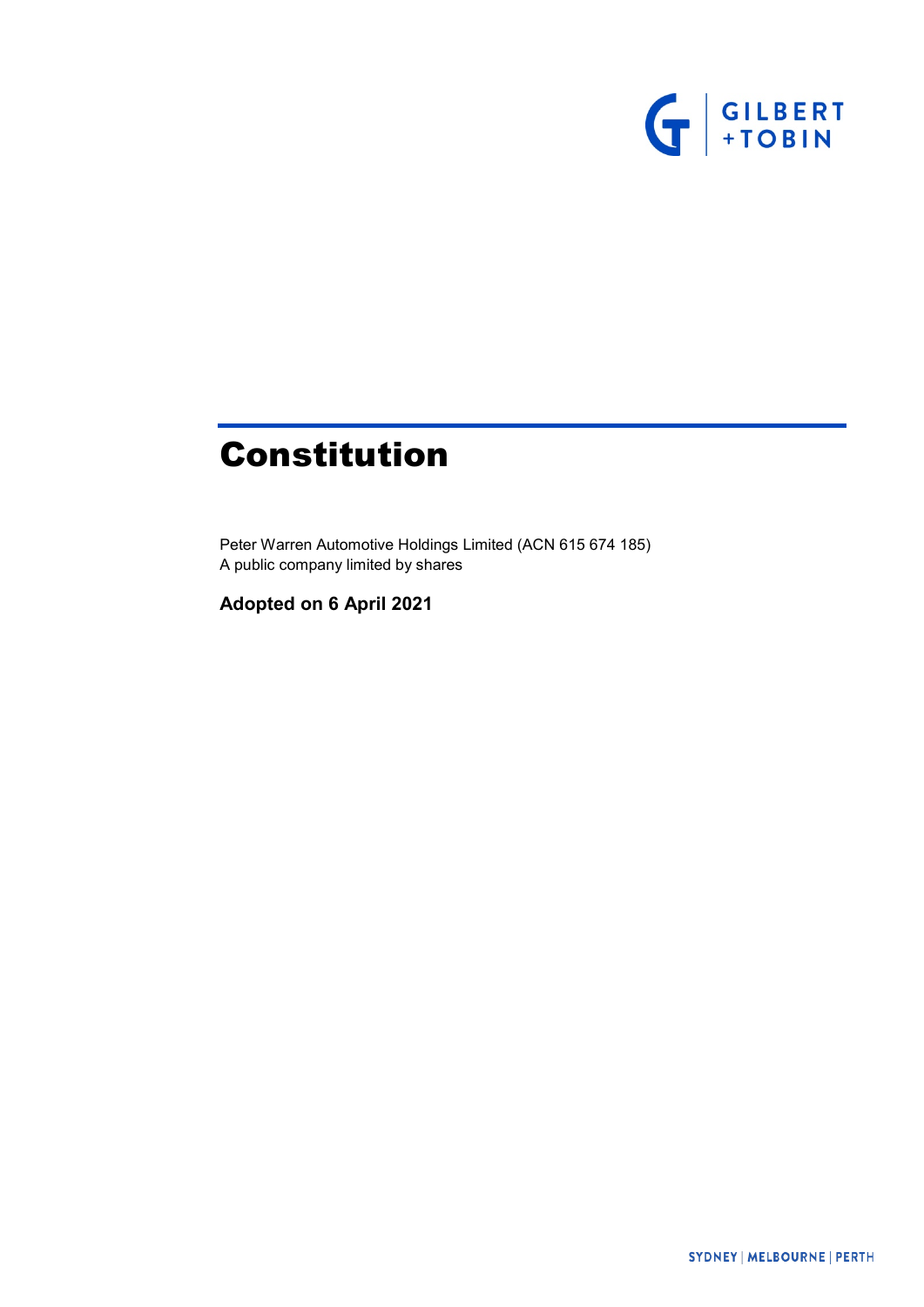| <b>Contents</b> |               |                                                                         |                |  |
|-----------------|---------------|-------------------------------------------------------------------------|----------------|--|
| $\mathbf 1$     |               | Dictionary                                                              | 1              |  |
| $\overline{2}$  | Share capital |                                                                         | 1              |  |
|                 | 2.1           | <b>Shares</b>                                                           | 1              |  |
|                 | 2.2           | Preference shares                                                       | 1              |  |
|                 | 2.3           | Joint holders of shares                                                 | 1              |  |
|                 | 2.4           | Equitable interests in shares                                           | $\overline{2}$ |  |
|                 | 2.5           | Restricted securities                                                   | $\overline{2}$ |  |
|                 | 2.6           | Non-marketable parcels                                                  | 3              |  |
|                 | 2.7           | Variation of Class Rights                                               | 4              |  |
| 3               |               | Calls, forfeiture, indemnities, lien and surrender                      | 4              |  |
|                 | 3.1           | Calls                                                                   | 4              |  |
|                 | 3.2           | Proceedings for recovery of calls                                       | 5              |  |
|                 | 3.3           | Payments in advance of calls                                            | 6              |  |
|                 | 3.4           | Forfeiture of partly paid shares                                        | 6              |  |
|                 | 3.5           | Indemnity for payments by the Company                                   | 7              |  |
|                 | 3.6           | Lien on shares                                                          | 8              |  |
|                 | 3.7           | Reimbursement                                                           | 9              |  |
|                 | 3.8           | Surrender of shares                                                     | 9              |  |
|                 | 3.9           | General provisions applicable to a Disposal of shares<br>by the Company | 9              |  |
|                 | 3.10          | Interest payable by member                                              | 10             |  |
| 4               |               | Transfer and transmission of shares                                     | 11             |  |
|                 | 4.1           | Transfer of shares                                                      | 11             |  |
|                 | 4.2           | Power to decline registration of transfers                              | 12             |  |
|                 | 4.3           | Transmission of shares                                                  | 12             |  |
| 5               |               | General meetings                                                        | 13             |  |
|                 | 5.1           | Convening of general meetings                                           | 13             |  |
|                 | 5.2           | Use of technology at general meetings                                   | 13             |  |

......................................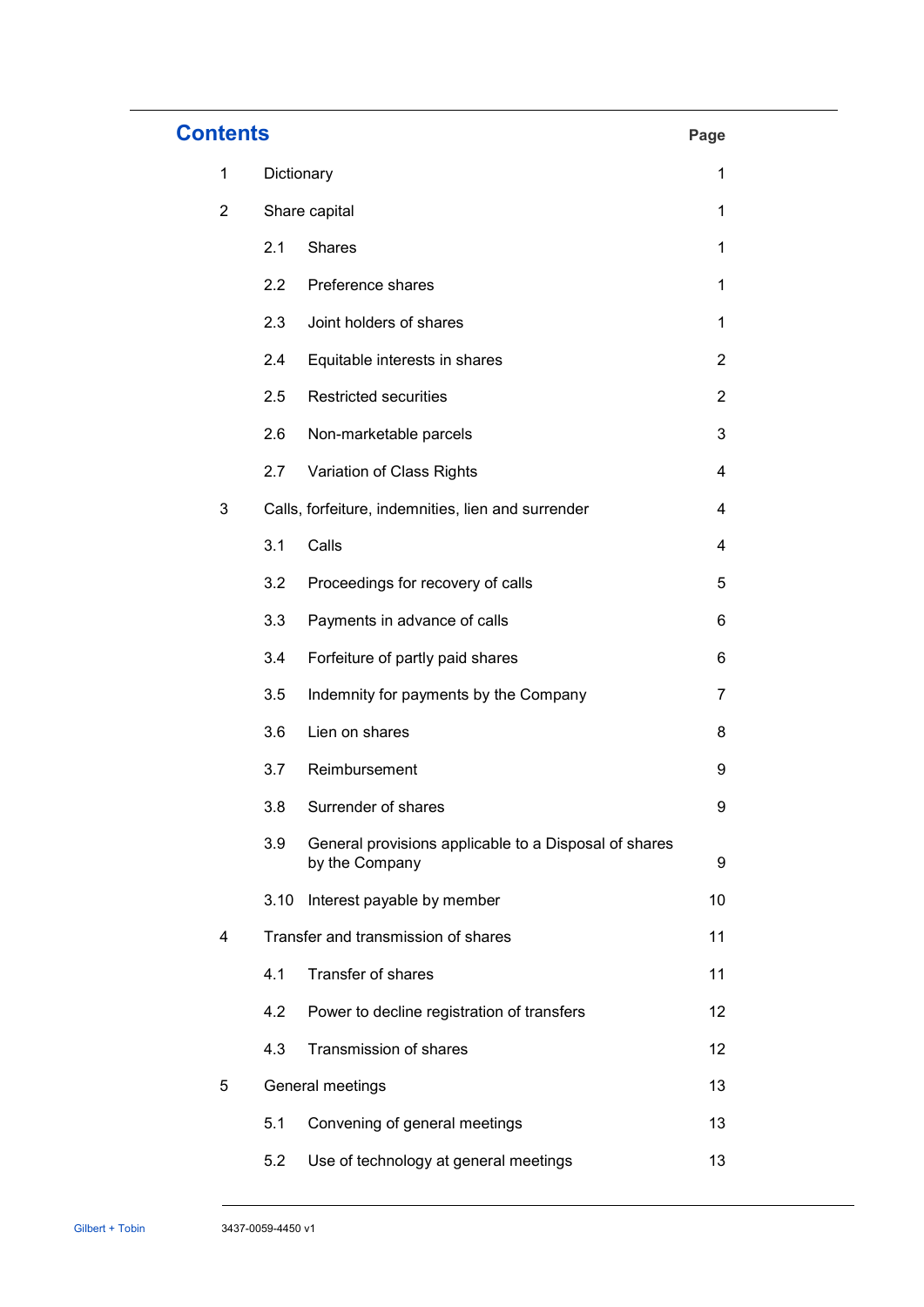|   | 5.3              | Postponement, cancellation or change or removal of<br>venue or technology | 14 |
|---|------------------|---------------------------------------------------------------------------|----|
|   | 5.4              | Notice of general meetings                                                | 14 |
|   | 5.5              | Admission to general meetings                                             | 15 |
|   | 5.6              | Quorum at general meetings                                                | 16 |
|   | 5.7              | Chair of general meetings                                                 | 17 |
|   | 5.8              | Conduct of general meetings                                               | 17 |
|   | 5.9              | Adjournment of general meeting                                            | 18 |
|   | 5.10             | Voting at general meetings                                                | 19 |
|   | 5.11             | Direct voting                                                             | 20 |
|   | 5.12             | Voting rights                                                             | 20 |
|   | 5.13             | Representation at general meetings                                        | 21 |
| 6 | <b>Directors</b> |                                                                           | 24 |
|   | 6.1              | Appointment and removal of directors                                      | 24 |
|   | 6.2              | Retirement of directors                                                   | 24 |
|   | 6.3              | Election of directors                                                     | 25 |
|   | 6.4              | Vacation of office                                                        | 25 |
|   | 6.5              | Remuneration of directors                                                 | 26 |
|   | 6.6              | Share qualification                                                       | 27 |
|   | 6.7              | Interested directors                                                      | 27 |
|   | 6.8              | Powers and duties of directors                                            | 28 |
|   | 6.9              | Director meetings and technology                                          | 29 |
|   | 6.10             | Convening of director meetings                                            | 29 |
|   | 6.11             | Notice of directors' meetings                                             | 29 |
|   | 6.12             | Quorum at directors' meetings                                             | 30 |
|   | 6.13             | Chair and deputy chair                                                    | 31 |
|   | 6.14             | Decisions of directors                                                    | 31 |
|   | 6.15             | Written resolutions                                                       | 31 |
|   | 6.16             | Alternate directors                                                       | 32 |
|   | 6.17             | Committees and delegations of directors' power                            | 33 |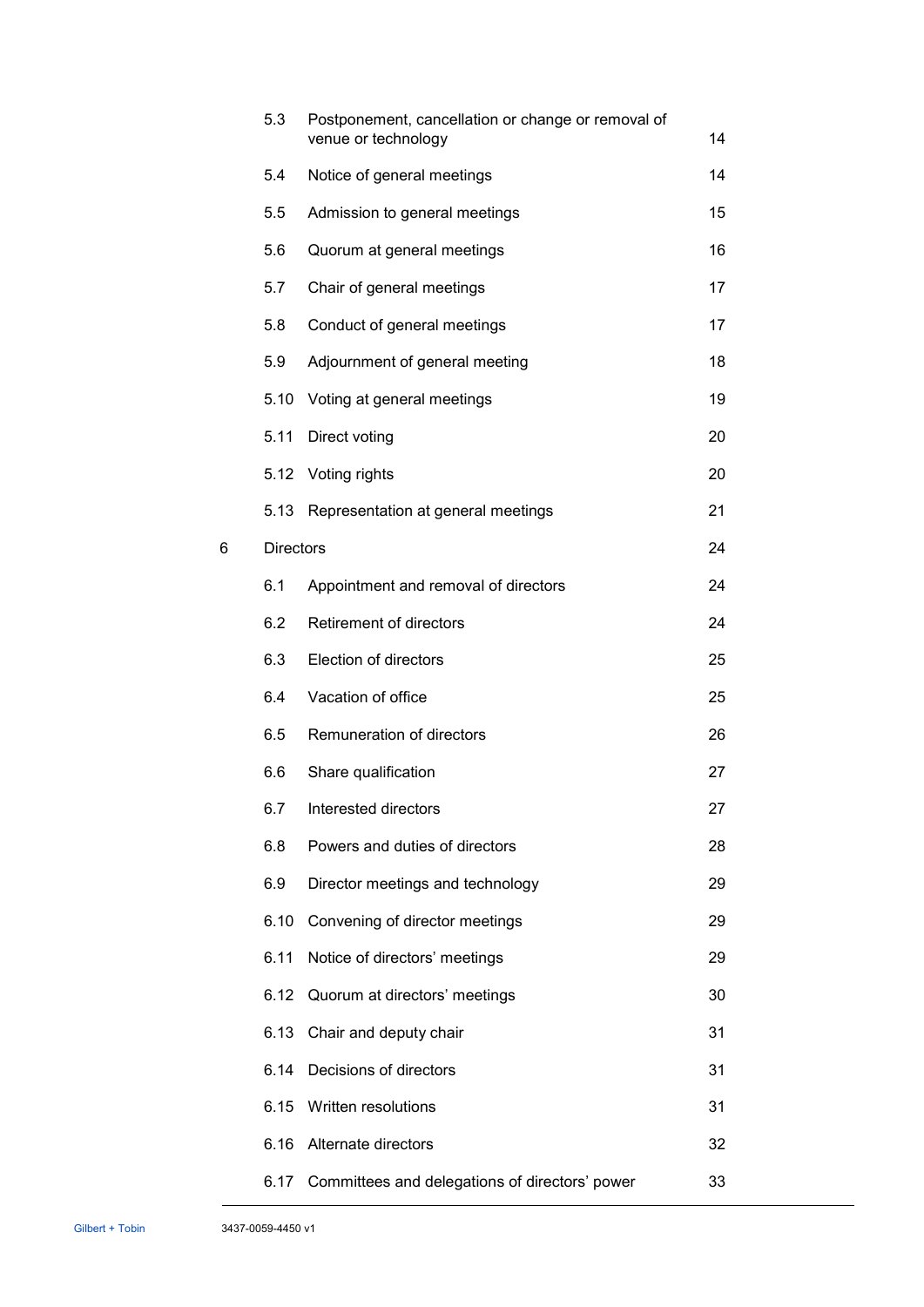|                |                                             | 6.18 Validity of acts                                             | 33 |
|----------------|---------------------------------------------|-------------------------------------------------------------------|----|
| $\overline{7}$ | <b>Executive directors</b>                  |                                                                   |    |
|                | 7.1                                         | <b>Executive directors</b>                                        | 33 |
| 8              |                                             | Secretaries                                                       | 34 |
|                | 8.1                                         | Appointment                                                       | 34 |
|                | 8.2                                         | Removal                                                           | 35 |
| 9              | Indemnity and insurance                     |                                                                   |    |
|                | 9.1                                         | Indemnity                                                         | 35 |
|                | 9.2                                         | <b>Extent of Indemnity</b>                                        | 35 |
|                | 9.3                                         | Insurance                                                         | 35 |
|                | 9.4                                         | Savings                                                           | 36 |
|                | 9.5                                         | Contracts                                                         | 36 |
| 10             |                                             | <b>Execution and seals</b>                                        | 36 |
|                | 10.1                                        | Manner of execution                                               | 36 |
|                |                                             | 10.2 Use of seal                                                  | 36 |
| 11             | Dividends, other distributions and reserves |                                                                   | 37 |
|                | 11.1                                        | General                                                           | 37 |
|                |                                             | 11.2 Declaration or determination of dividends                    | 37 |
|                |                                             | 11.3 Apportionment of dividends                                   | 38 |
|                |                                             | 11.4 Deductions                                                   | 38 |
|                | 11.5                                        | Timing and entitlement to dividends                               | 38 |
|                | 11.6                                        | Payment                                                           | 39 |
|                | 11.7                                        | Capitalisation                                                    | 40 |
|                |                                             | 11.8 Ancillary powers                                             | 40 |
|                | 11.9                                        | Reserves                                                          | 41 |
|                |                                             | 11.10 Dividend reinvestment plans and dividend selection<br>plans | 42 |
| 12             |                                             | Winding up                                                        | 42 |
|                | 12.1                                        | Distribution of surplus                                           | 42 |
|                |                                             | 12.2 Division of property                                         | 42 |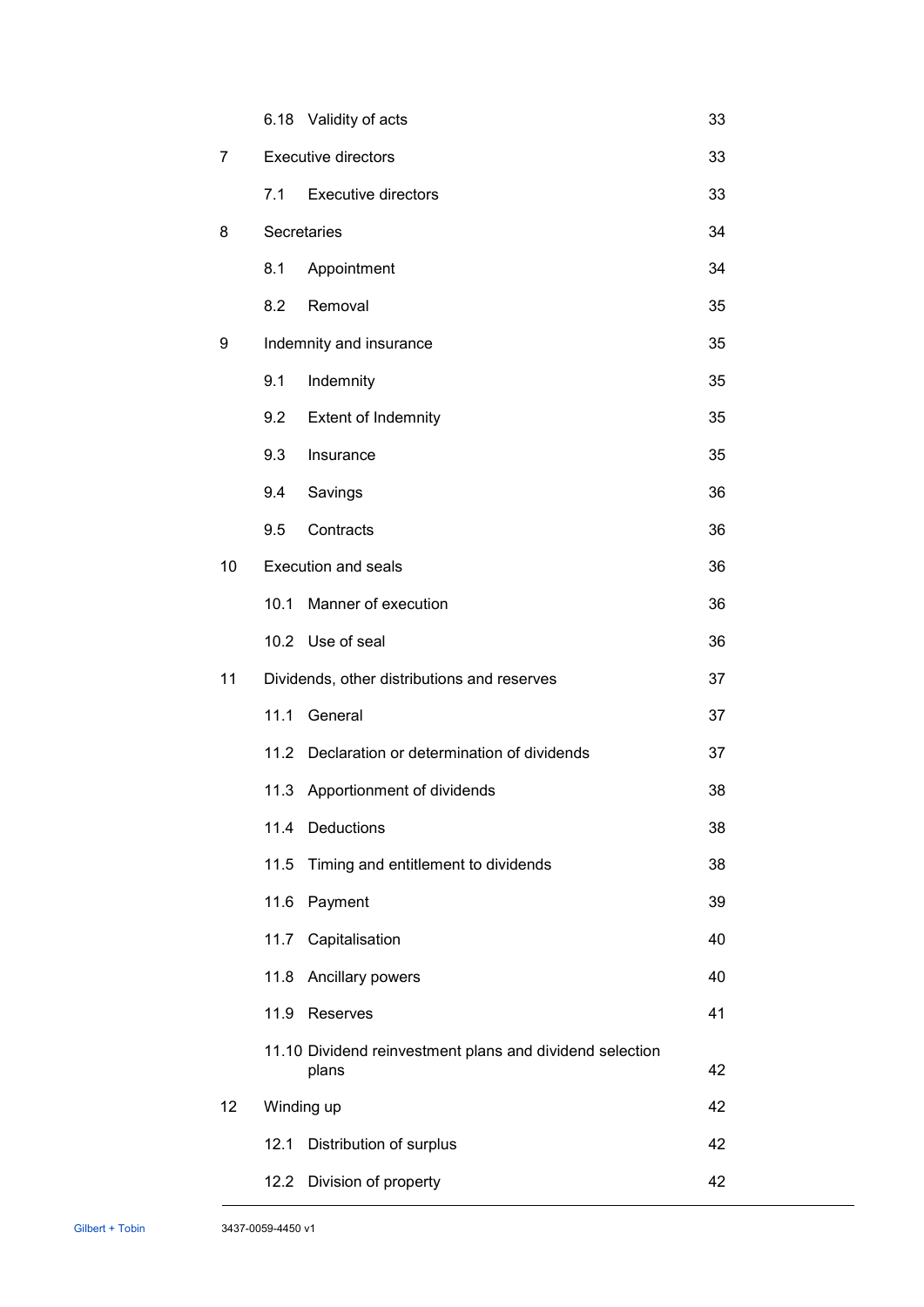| 13                       | Inspection of records |                                                | 43 |
|--------------------------|-----------------------|------------------------------------------------|----|
| 14                       | <b>Notices</b>        |                                                | 43 |
|                          | 14.1                  | Notices by the Company to members              | 43 |
|                          | 14.2                  | Notices by the Company to directors            | 44 |
|                          | 14.3                  | Notices by members or directors to the Company | 44 |
|                          | 14.4                  | Notices to members outside Australia           | 44 |
|                          |                       | 14.5 Time of service                           | 44 |
|                          | 14.6                  | Other communications and documents             | 45 |
|                          | 14.7                  | Notices in writing                             | 45 |
| 15                       |                       | Approval of Proportional Takeover Bids         | 45 |
|                          | 15.1                  | <b>Definitions</b>                             | 45 |
|                          |                       | 15.2 Transfers not to be registered            | 45 |
|                          | 15.3                  | Resolution                                     | 45 |
|                          |                       | 15.4 Sunset                                    | 46 |
| 16<br>General            |                       |                                                | 46 |
|                          | 16.1                  | Currency                                       | 46 |
|                          | 16.2                  | Choice of law (Governing law)                  | 46 |
|                          | 16.3                  | Choice of jurisdiction                         | 47 |
|                          | 16.4                  | Prohibition and enforceability                 | 47 |
| Schedule 1<br>Dictionary |                       |                                                | 48 |
| Schedule 2               |                       | Rights attaching to preference shares          | 52 |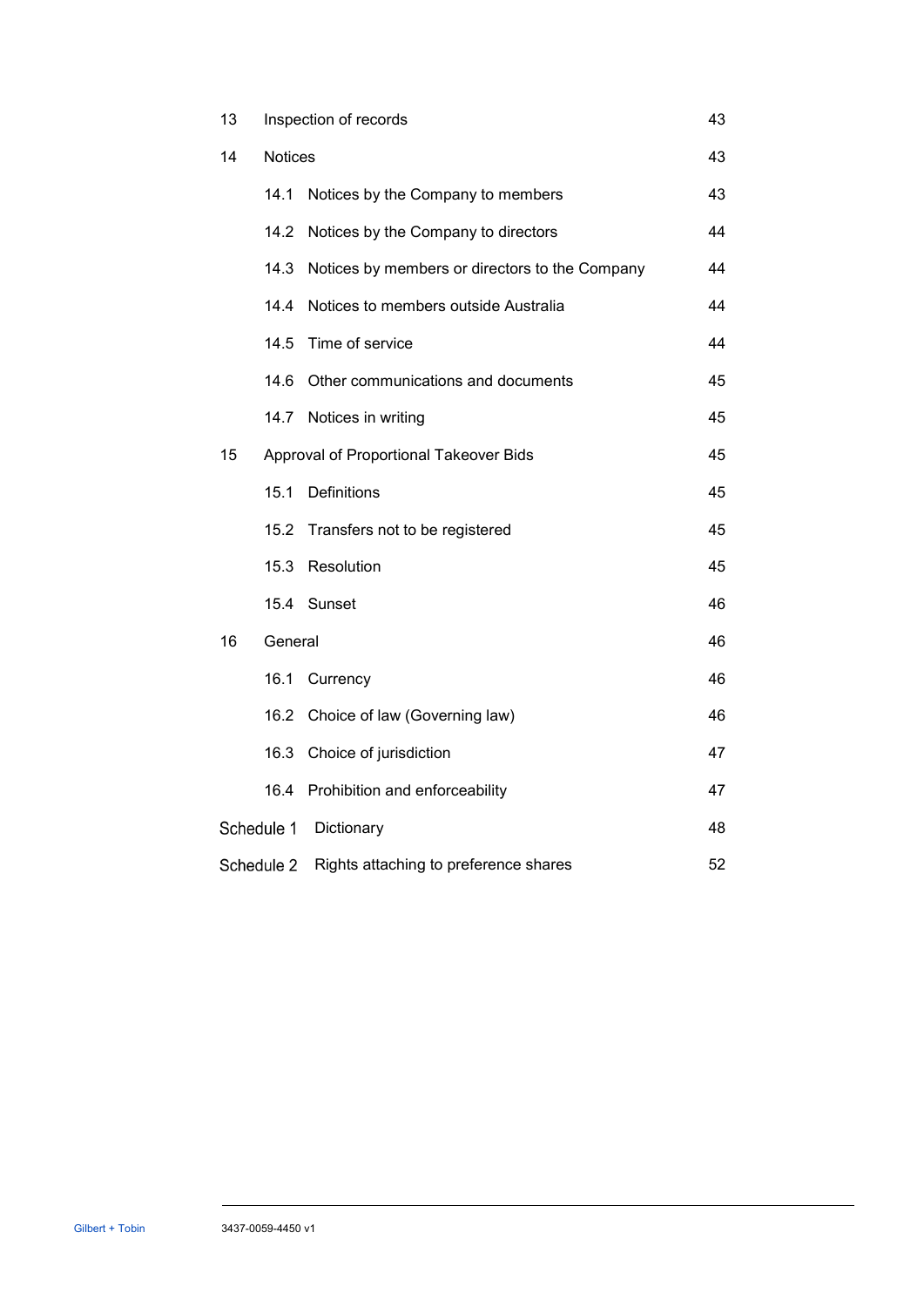# **1 Dictionary**

The Dictionary in [Schedule 1:](#page-52-0)

- (a) defines some of the terms used in this constitution;
- (b) sets out the rules of interpretation which apply to this constitution; and
- (c) clarifies the effect of the Corporations Act on this constitution.

# **2 Share capital**

# **2.1 Shares**

Subject to this constitution, the Listing Rules, the ASX Settlement Operating Rules and any special rights conferred on the holders of any shares or class of shares, the directors may:

- (a) allot, issue, cancel or otherwise dispose of, shares;
- (b) grant options over unissued shares;
- (c) reclassify or convert shares;
- (d) settle the manner in which fractions of a share, however arising, are to be dealt with; and
- (e) decide:
	- (i) the persons to whom shares are issued or options are granted;
	- (ii) the terms on which shares are issued or options are granted; and
	- (iii) the rights and restrictions attached to those shares or options.

# <span id="page-5-1"></span>**2.2 Preference shares**

- (a) The Company may issue preference shares and issued shares may be converted into preference shares, provided that the rights attached to the preference shares are as determined by the Board.
- (b) Subject to the Corporations Act and the Listing Rules, the Company may issue preference shares which are, or at the option of the Company are, liable to be redeemed or converted into ordinary shares,

# <span id="page-5-0"></span>**2.3 Joint holders of shares**

Where two or more persons are registered as the holders of a share, they are taken to hold it as joint tenants with rights of survivorship on the following conditions:

(a) the Company may, but is not required to, register more than three persons as joint holders of the share, except where persons are jointly entitled to a share because of a Transmission Event, or where required under the Listing Rules or the ASX Settlement Operating Rules;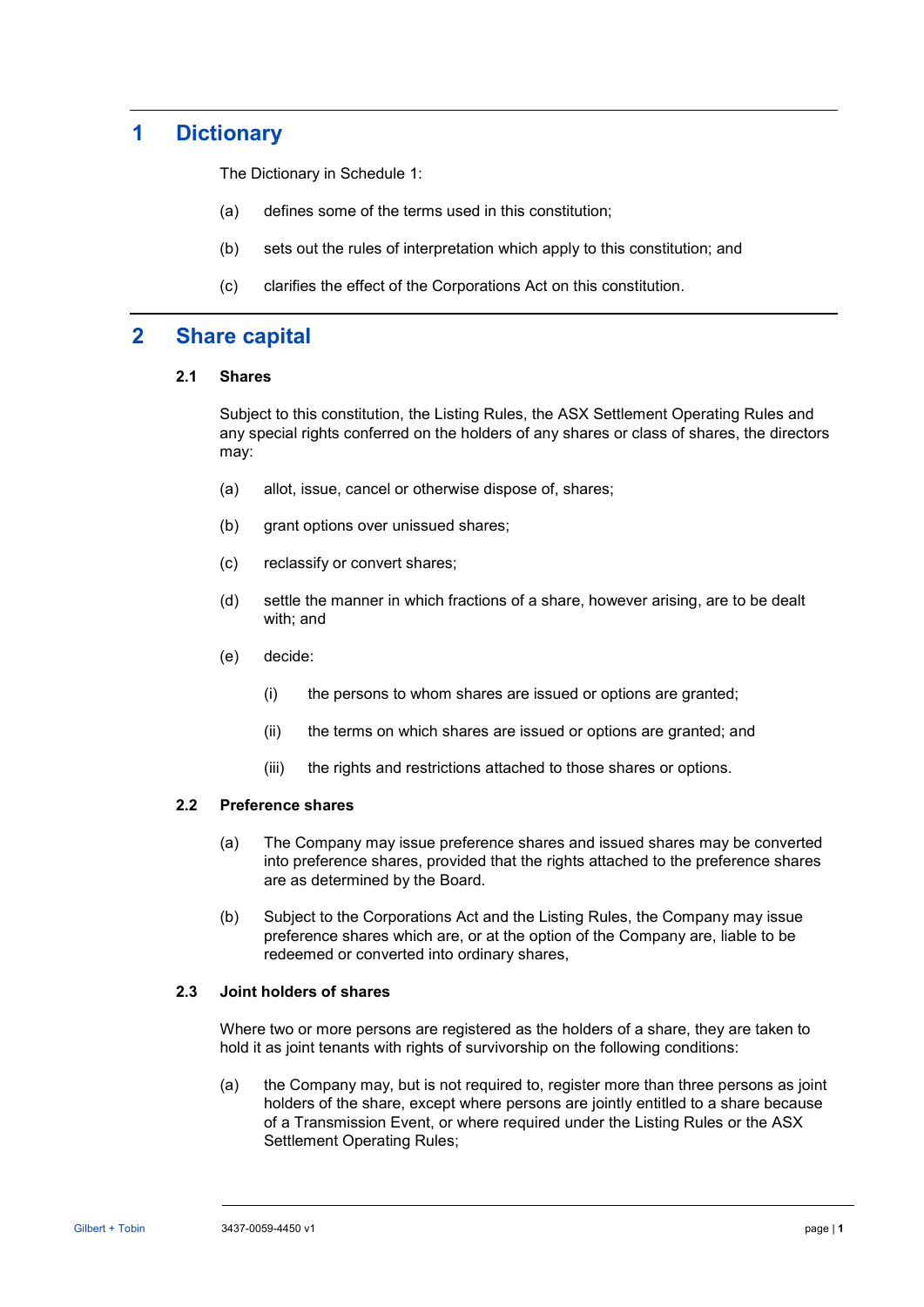- <span id="page-6-0"></span>(b) they are jointly and severally liable for all payments, including calls, in respect of the share;
- (c) subject to rule [2.3\(b\),](#page-6-0) on the death of any one of them the survivor or survivors are the only person or persons the Company will recognise as having any title to the share;
- (d) any one of those persons may give effective receipts for any dividend, bonus, interest or other distribution or payment in respect of the share;
- (e) any one of the joint holders may vote at any meeting of the company in person, or by properly authorised Representative, proxy or attorney or by direct vote, in respect of the shares as if that joint holder was solely entitled to the shares. If more than one of the joint holders tender a vote in person or by properly authorised Representative, proxy or attorney or by direct vote, only the vote of the joint holder whose name appears first in the share register counts;
- (f) when the Corporations Act requires the number of members to be counted, they are to be counted as one member; and
- (g) only the person whose name stands first in the share register as one of the joint holders of the shares is entitled, if the Company determines to issue certificates for shares, to delivery of a certificate relating to the shares or to receive notices from the Company and any notice given to that person is considered notice to all the joint holders.

# **2.4 Equitable interests in shares**

Except as required by law, the Company may treat the registered holder of a share as the absolute owner of that share and is not required to recognise:

- (a) a person as holding a share on any trust;
- (b) any other interest in any share or any other right in respect of a share except an absolute right of ownership in the registered holder,

whether or not it has notice of the trust, right or interest.

#### **2.5 Restricted securities**

Where at any time any of the share capital of the Company is classified by the Exchange as "restricted securities" despite any other provision of this constitution:

- (a) a holder of Restricted Securities must not Dispose of, or agree or offer to Dispose of, those Restricted Securities during the escrow period applicable to those Restricted Securities except as permitted by the Listing Rules or the Exchange;
- (b) if those Restricted Securities are in the same class as quoted securities, the holder will be taken to have agreed in writing that the Restricted Securities are to be kept on the Company's issuer sponsored subregister and are to have a Holding Lock applied for the duration of the escrow period applicable to those Restricted Securities;
- (c) the Company must refuse to acknowledge any Disposal (including, without limitation, to register any transfer) of Restricted Securities during the escrow period applicable to those Restricted Securities except as permitted by the Listing Rules or the Exchange;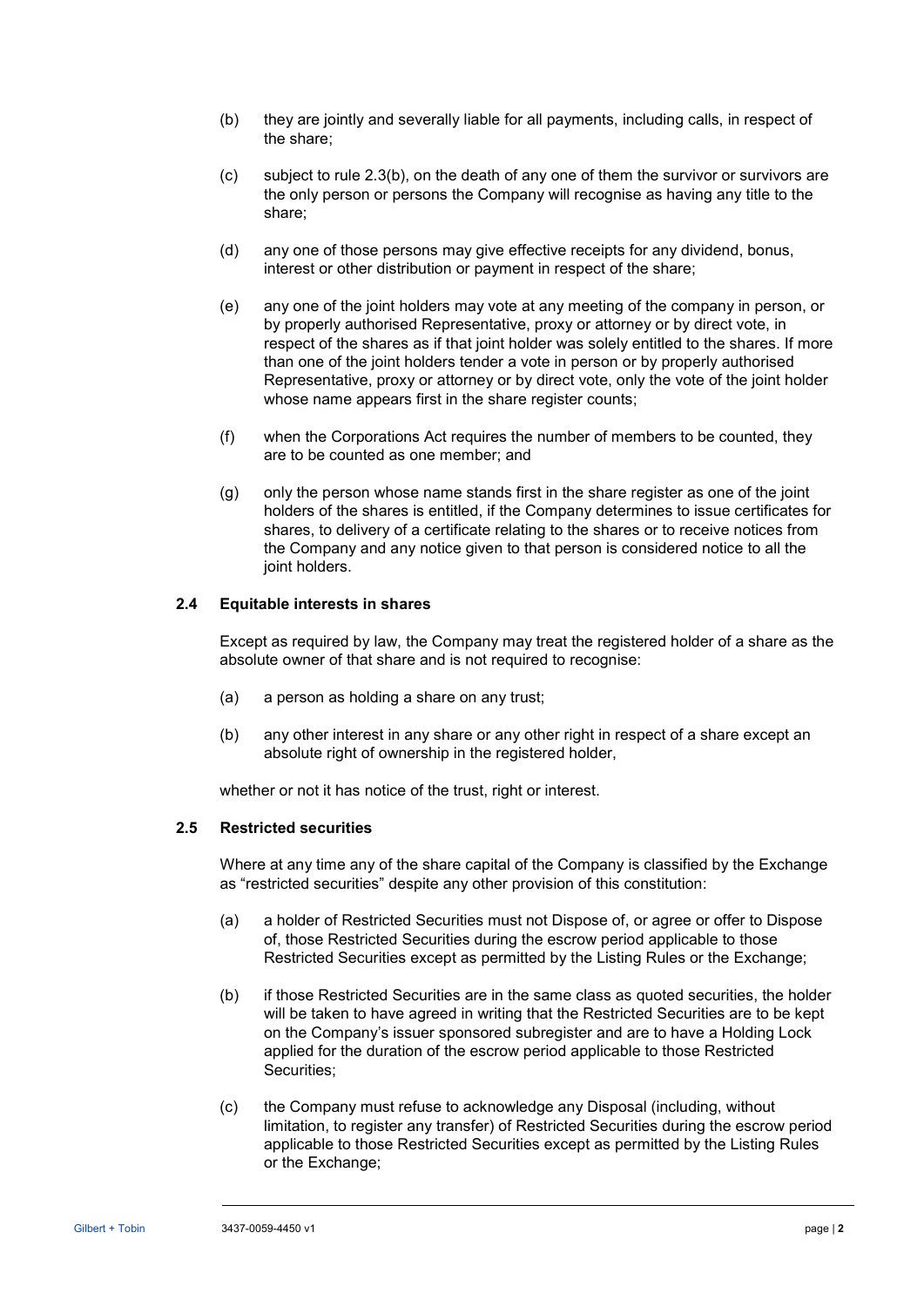- (d) a holder of Restricted Securities will not be entitled to participate in any return of capital on those Restricted Securities during the escrow period applicable to those Restricted Securities except as permitted by the Listing Rules or the Exchange; and
- (e) if a holder of Restricted Securities breaches a Restriction Deed or a provision of the Company's constitution restricting a Disposal of those Restricted Securities, the holder will not be entitled to any dividend or distribution, or to exercise any voting rights, in respect of those Restricted Securities for so long as the breach continues.

# <span id="page-7-0"></span>**2.6 Non-marketable parcels**

- (a) The Company may sell shares that constitute less than a Marketable Parcel by following the procedures in this rule [2.6.](#page-7-0)
- <span id="page-7-2"></span>(b) The Company may send a written notice to a member who holds less than a Marketable Parcel of shares in a class of shares of the Company, on a date decided by the directors, which:
	- (i) explains the effect of the notice under this rule [2.6;](#page-7-0) and
	- (ii) advises the holder that he or she may choose to be exempt from the provisions of this rule. A form of election for that purpose must be sent with the notice.
- (c) If, before the date and time specified in the notice, which is no earlier than 6 weeks after the notice is sent:
	- (i) the Company has not received a notice from the member exempting them from this rule [2.6;](#page-7-0) and
	- (ii) the member has not increased his or her shareholding to a Marketable Parcel,

the member is taken to have irrevocably appointed the Company as his or her agent to do anything in rule [2.6\(e\).](#page-7-1)

- (d) In addition to initiating a sale by sending a notice under rule  $2.6(b)$ , the Company may also initiate a sale if a member holds less than a Marketable Parcel at the time that the transfer document was initiated or, in the case of a paper-based transfer document, was lodged with the Company. In that case:
	- (i) the member is taken to have irrevocably appointed the Company as his or her agent to do anything in rule [2.6\(e\);](#page-7-1) and
	- (ii) if the holding was created after the adoption of this rule, the Company may remove or change the member's rights to vote or receive dividends in respect of those shares. Any dividends withheld must be sent to the former holder after the sale when the former holder delivers to the Company such proof of title as the Company accepts.
- <span id="page-7-1"></span>(e) The Company may:
	- (i) sell the shares constituting less than a Marketable Parcel as soon as practicable on the terms and in the manner the directors think fit;
	- (ii) deal with the proceeds of sale under rule [3.9;](#page-13-0) and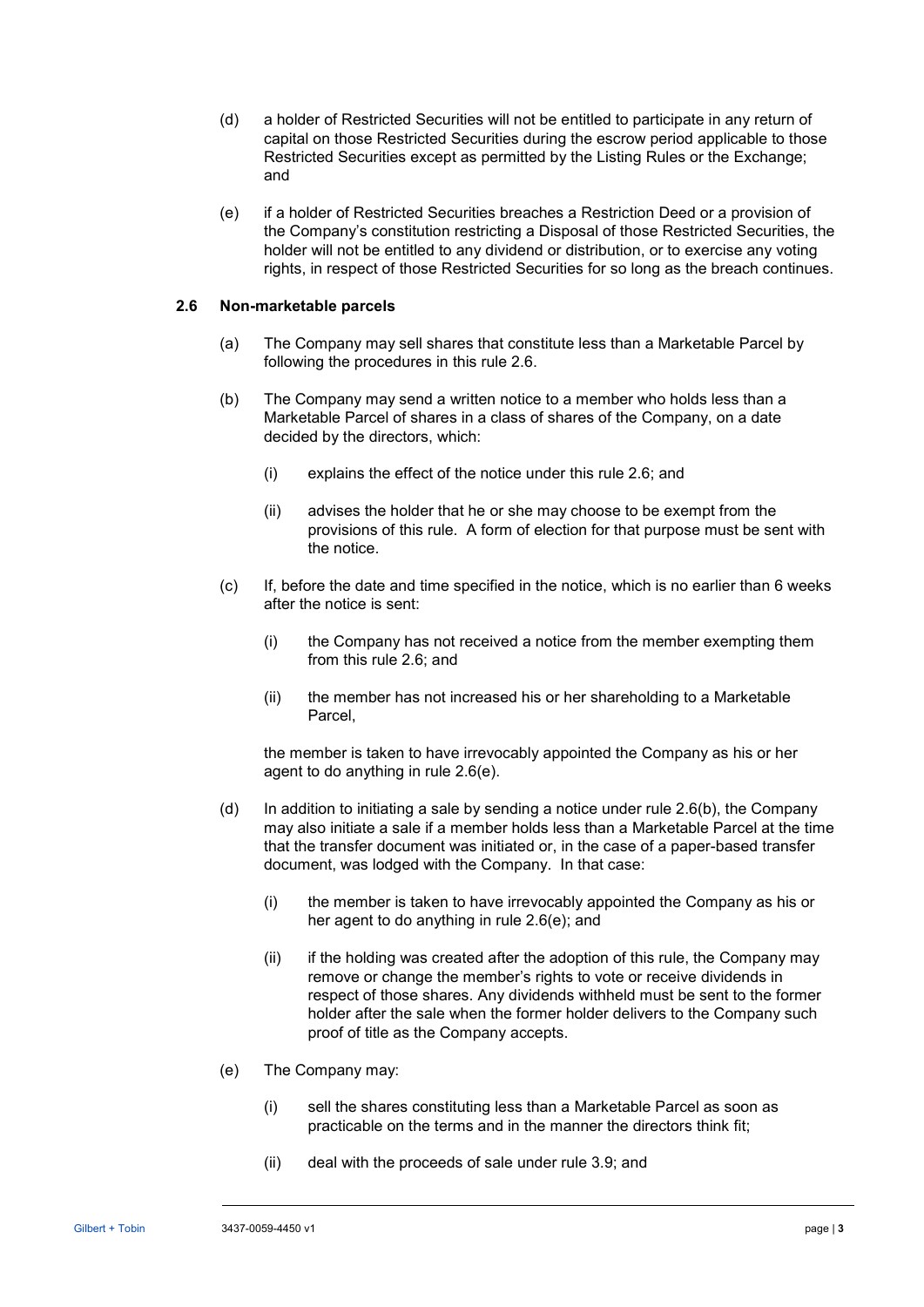- (iii) receive any disclosure document, including a financial services guide, as agent for the member.
- <span id="page-8-0"></span>(f) The costs and expenses of any sale of shares arising from a notice under rule [2.6\(b\)](#page-7-2) (including brokerage and stamp duty) are payable by the purchaser or by the Company.
- (g) A notice under rule [2.6\(b\)](#page-7-2) may be given to a member only once in a 12 month period and may not be given during the offer period of a Takeover for the Company.
- (h) If a takeover bid is announced after a notice is given but before an agreement is entered into for the sale of shares, this rule ceases to operate for those shares. However, despite rule [2.6\(f\),](#page-8-0) a new notice under rule [2.6\(b\)](#page-7-2) may be given after the offer period of the takeover bid closes.
- (i) The Company may, before a sale is effected under this rule [2.6,](#page-7-0) revoke a notice given or suspend or terminate the operation of this rule either generally or in specific cases.
- (j) If a member is registered in respect of more than one parcel of shares, the Company may treat the member as a separate member in respect of each of those parcels so that this rule [2.6](#page-7-0) will operate as if each parcel was held by different persons.

# **2.7 Variation of Class Rights**

- (a) The rights attached to any class of shares may, unless their terms of issue state otherwise, be varied:
	- (i) with the written consent of the holders of 75% of the shares of the class; or
	- (ii) by a special resolution passed at a separate meeting of the holders of shares of the class.
- (b) Unless the terms on which shares in that class were issued state otherwise, the provisions of this constitution relating to general meetings apply, with necessary changes, to separate class meetings as if they were general meetings except that:
	- (i) a quorum is two persons holding or representing by proxy, attorney or Representative, at least 25% of the issued shares of the class, or, if there is one holder of shares in a class, that person; and
	- (ii) any holder of shares of the class present in person or by proxy, attorney or Representative, or the chair of the meeting may demand a poll.
- (c) The rights conferred on the holders of any class of shares are to be taken as not having been varied by the creation or issue of further shares ranking equally with them, unless the terms of issue provide otherwise.

# <span id="page-8-1"></span>**3 Calls, forfeiture, indemnities, lien and surrender**

# **3.1 Calls**

(a) Subject to the terms on which any shares are issued, the directors may: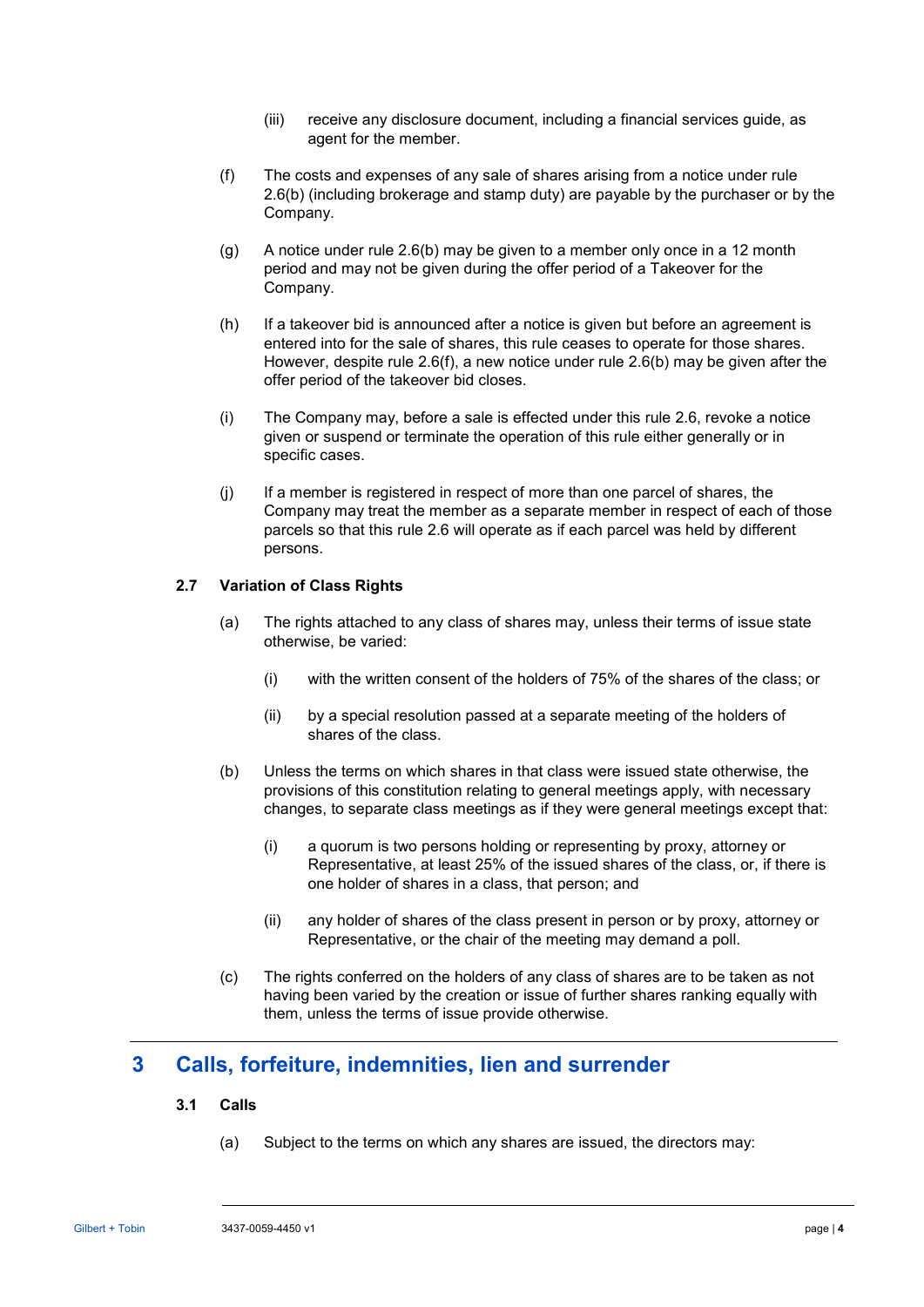- (i) make calls on the members for any money unpaid on their shares, if the money is not by the terms of issue of those shares made payable at fixed times;
- (ii) on the issue of shares, differentiate between the holders as to the amount of calls to be paid and the times of payment;
- (iii) require a call to be paid by instalments; and
- (iv) revoke or postpone a call or extend the time for payment.
- (b) A call is to be taken to be made at the time when the resolution of the directors authorising the call is passed.
- (c) The directors must give members at least 14 days (or such longer period required by the Listing Rules) notice of a call, specifying the amount of the call, the time or times for payment and the manner in which payment must be made.
- (d) Each member must pay the amount called to the Company by the time or times and in the manner specified for payment.
- (e) A call is valid even if a member for any reason does not receive notice of the call.
- <span id="page-9-1"></span>(f) If a sum called on a share is not paid in full by the day appointed for payment, the person from whom the sum is due must pay:
	- (i) interest on the sum from the date payment is due to the date payment is made, at a rate determined under rule [3.10](#page-14-0) (**[Interest payable by member](#page-14-0)**); and
	- (ii) any costs, expenses or damages the Company incurs due to the nonpayment or late payment of the sum.
- (g) Any amount unpaid on a share that, by the terms of issue of the share, becomes payable on issue or at a fixed date:
	- (i) is treated for the purposes of this constitution as if that amount were payable under a call duly made and notified; and
	- (ii) must be paid on the date on which it is payable under the terms of issue of the share.
- (h) The directors may, to the extent permitted by law, waive or compromise all or part of any payment due to the Company under the terms of issue of a share or under this rule [3.1.](#page-8-1)

# <span id="page-9-0"></span>**3.2 Proceedings for recovery of calls**

- (a) In any action or proceedings for the recovery of a call, or interest or costs or expenses incurred in relation to the non-payment or late payment of a call, proof that:
	- (i) the name of the defendant is entered in the register as the holder or one of the holders of the share in respect of which the call is claimed;
	- (ii) the resolution making the call is recorded in the directors' minute book; and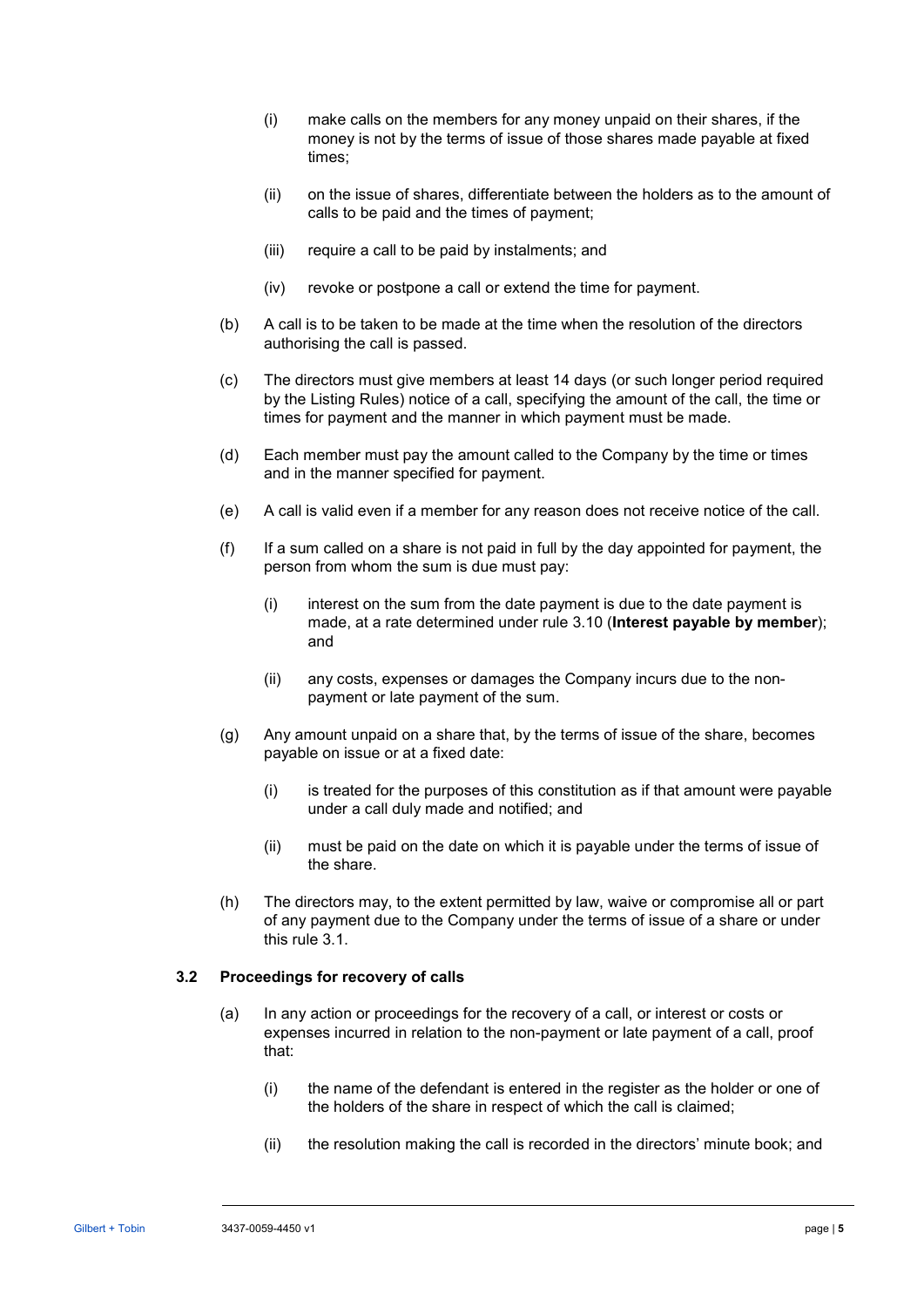(iii) notice of the call was given to the defendant in accordance with this constitution,

is conclusive evidence of the debt and it is not necessary to prove the appointment of the directors who made the call or any other matter.

(b) In rule [3.2\(a\),](#page-9-0) "defendant" includes a person against whom the Company alleges a set-off or counter-claim, and "proceedings for the recovery of a call" is to be construed accordingly.

#### <span id="page-10-0"></span>**3.3 Payments in advance of calls**

- (a) The directors may accept from a member the whole or a part of the amount unpaid on a share even though no part of that amount has been called.
- (b) The directors may authorise payment by the Company of interest upon the whole or any part of an amount accepted under rule [3.3\(a\),](#page-10-0) until the amount becomes payable, at a rate agreed between the directors and the member paying the amount.
- (c) The directors may repay to a member all or any of the amount accepted under rule [3.3\(a\).](#page-10-0)

# <span id="page-10-5"></span><span id="page-10-2"></span>**3.4 Forfeiture of partly paid shares**

- <span id="page-10-1"></span>(a) If a member fails to pay the whole of a call or instalment of a call by the time appointed for payment of the call or instalment, the directors may serve a notice on that member:
	- (i) requiring payment of the unpaid part of the call or instalment, together with any interest that has accrued and all costs, expenses or damages that the Company has incurred by reason of the non-payment;
	- (ii) specifying a further time which is at least 14 days after the date of service of the notice, by which, and the manner in which, the amount payable under rule [3.4\(a\)\(i\)](#page-10-1) must be paid; and
	- (iii) stating that if the whole amount payable is not paid by the time and in the manner specified, the shares on which the call was made will be liable to be forfeited.
- <span id="page-10-6"></span>(b) If a member does not comply with a notice under rule  $3.4(a)$ , the directors may by resolution forfeit the relevant shares at any time after the day named in the notice and before the payment required by the notice is made.
- <span id="page-10-3"></span>(c) Where a share has been forfeited, the Company must:
	- (i) give notice of the resolution to the member in whose name the share was registered immediately before the forfeiture; and
	- (ii) enter the forfeiture and the date of forfeiture in the register of members.
- (d) Failure by the Company to give the notice or to make the entry required under rule [3.4\(c\)](#page-10-3) does not invalidate the forfeiture.
- <span id="page-10-4"></span>(e) A person whose shares have been forfeited ceases to be a member in respect of the forfeited shares at the time and on the date of a resolution of the directors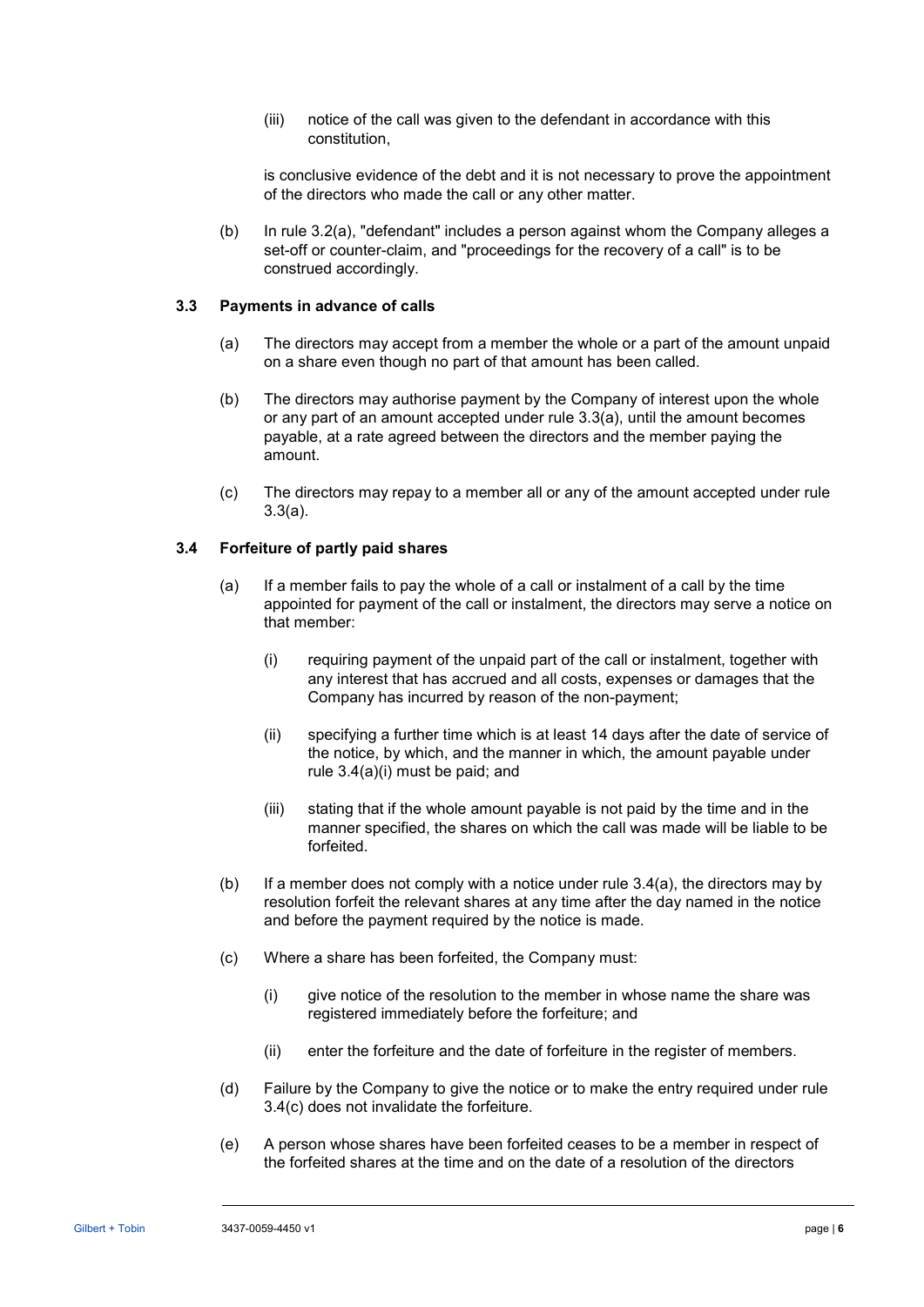approving the forfeiture, but remains liable to pay, and must immediately pay, to the Company:

- (i) all calls, instalments, interest, costs, expenses and damages owing in respect of the shares at the time of the forfeiture; and
- (ii) interest on the unpaid part of the amount payable under this rule  $3.4(e)$ , from the date of the forfeiture to the date of actual payment, at a rate determined under rule [3.10](#page-14-0) (**[Interest payable by member](#page-14-0)**).
- <span id="page-11-3"></span><span id="page-11-2"></span>(f) Subject to this constitution and the Listing Rules, the forfeiture of a share extinguishes all interest in, and all claims and demands against the Company in respect of, the forfeited share and all other rights incident to the share, including all dividends, interest and other amounts payable by the Company on the forfeited share that the Company has not actually paid before the forfeiture.
- <span id="page-11-1"></span>(g) A forfeited share becomes the property of the Company and the directors may sell, reissue or otherwise Dispose of the share as they think fit and, in the case of reissue or other Disposal, with or without crediting as paid up any amount paid on the share by any former holder.
- (a) A written statement by a director or a secretary that a share has been forfeited in accordance with this constitution on the date declared in the statement, is evidence of the facts in the statement as against all persons claiming to be entitled to the share.
- (b) Subject to the Listing Rules, the directors may:
	- (i) exempt a share from all or any part of this rule [3.4;](#page-10-5)
	- (ii) waive or compromise all or part of any payment due to the Company under this rule [3.4;](#page-10-5) or
	- (iii) before a forfeited share has been sold, reissued or otherwise Disposed of, cancel the forfeiture on the conditions they decide.

### <span id="page-11-0"></span>**3.5 Indemnity for payments by the Company**

- (a) This rule [3.5](#page-11-0) applies if the Company becomes liable for any reason under a law to make a payment:
	- $(i)$  in respect of shares held by a member, solely or jointly;
	- (ii) in respect of a transfer or transmission of shares by a member; or
	- (iii) in respect of dividends, bonuses or other money due or payable or which may become due and payable to a member; or
	- (iv) in any other way for, on account of or relating to a member.

This rule [3.5](#page-11-0) applies in addition to any right or remedy the Company may otherwise have.

- (b) The member or, if the member is dead, the member's legal personal representative, must:
	- (i) fully indemnify the Company against that liability;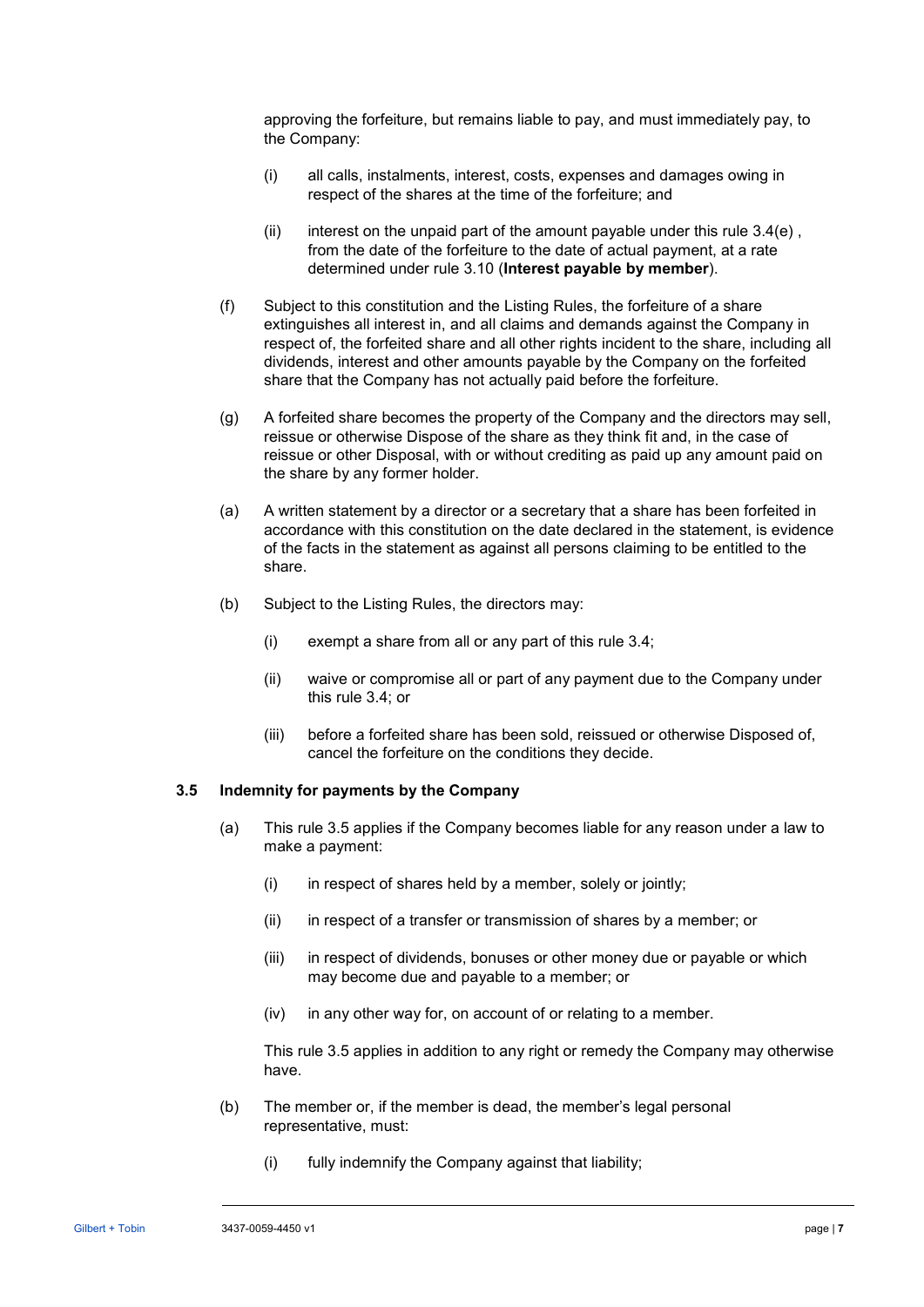- <span id="page-12-0"></span>(ii) reimburse the Company immediately on demand for any payment made; and
- (iii) pay interest on the unpaid part of the amount payable to the Company under rule [3.5\(b\)\(ii\),](#page-12-0) from the date of demand until the date the Company is reimbursed in full for that payment, at a rate determined under rule [3.10](#page-14-0) (**[Interest payable by member](#page-14-0)**).
- <span id="page-12-3"></span>(c) The directors may:
	- (i) exempt a share from all or any part of this rule [3.5;](#page-11-0) and
	- (ii) waive or compromise all or any part of any payment due to the Company under this rule [3.5.](#page-11-0)

### <span id="page-12-1"></span>**3.6 Lien on shares**

- (a) To the extent permitted by law, the Company has a first lien on every share for:
	- (i) all due and unpaid calls and instalments in respect of that share;
	- (ii) all money which the Company is required by law to pay, and has paid, in respect of that share;
	- (iii) reasonable interest on the amount due from the date it becomes due until the date of payment;
	- (iv) reasonable expenses of the Company in respect of the default on payment and
	- (v) each share registered in the name of a member for all money payable to the Company by the member under loans made under an employee incentive scheme.
- (b) The Company's lien on a share extends to all distributions in respect of the share, including dividends and to the proceeds of sale of the share.
- <span id="page-12-2"></span>(c) The directors may sell a share on which the Company has a lien under this rule [3.6](#page-12-1) in any manner they think fit where:
	- (i) an amount in respect of which the lien exists is presently payable; and
	- (ii) the Company has given to the registered holder of the share a written notice, at least 14 days before the date of the sale, stating, and demanding payment of, that amount.
- (d) When the company registers a transfer of shares on which the company has a lien without giving the transferee notice of its claim, the company's lien is extinguished so far as it relates to sums owing by the transferor or any predecessor in title.
- (e) The directors may do all things necessary or desirable under the Listing Rules or the ASX Settlement Operating Rules to protect any lien, charge or other right to which the Company is entitled under any law or this constitution.
- (f) The directors may:
	- (i) exempt a share from all or any part of this rule [3.6;](#page-12-1) and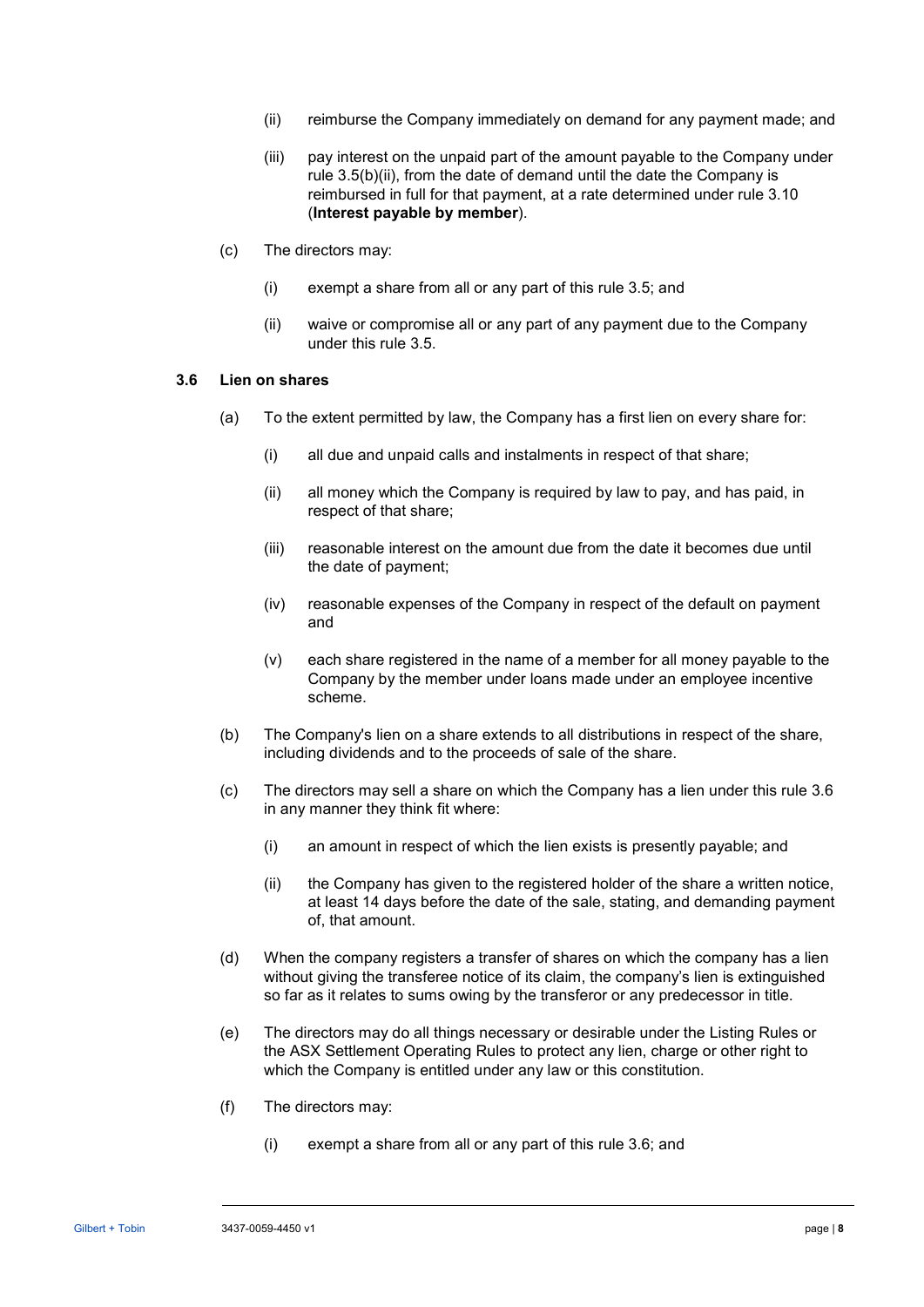(ii) waive or compromise all or any part of any payment due to the Company under this rule [3.6.](#page-12-1)

### **3.7 Reimbursement**

The obligation of the member to reimburse the Company is a debt due to the Company as if it were a call on all the member's shares, duly made at the time when the written demand for reimbursement is given by the Company to the member. The provisions of this constitution relating to non-payment of calls, including payment of interest and sale of the member's shares under lien, apply to the debt.

#### <span id="page-13-2"></span><span id="page-13-1"></span>**3.8 Surrender of shares**

- (a) The directors may accept a surrender of a share by way of compromise of any claim.
- (b) Any share surrendered under rule [3.8\(a\)](#page-13-1) may be sold, reissued or otherwise Disposed of in the same manner as a forfeited share.

#### <span id="page-13-0"></span>**3.9 General provisions applicable to a Disposal of shares by the Company**

- (a) A reference in this rule [3.9](#page-13-0) to a Disposal of shares by the Company is a reference to:
	- (i) any sale, reissue or other Disposal of a forfeited share under rule  $3.4(g)$  or a surrendered share under rule [3.8](#page-13-2) (**[Surrender of shares](#page-13-2)**) or of less than a Marketable Parcel under rule [2.6](#page-7-0) (**[Non-marketable parcels](#page-7-0)**); and
	- (ii) any sale of a share on which the Company has a lien under rule  $3.6(c)$ .
- (b) Where the Company Disposes of shares, the directors may:
	- (i) receive the purchase money or consideration given for the shares;
	- (ii) effect a transfer of the shares and, if necessary, execute, or appoint a person to execute, on behalf of the former holder, an instrument of transfer of the shares or any other instrument for the purpose of giving effect to the Disposal; and
	- (iii) register as the holder of the shares the person to whom the shares have been Disposed.
- (c) In the case of shares held as an Uncertificated Holding, the Company must do all things necessary or appropriate for it to do under the ASX Settlement Operating Rules to effect a Disposal of shares under this constitution.
- (d) A person to whom the Company Disposes of shares need not take any steps to investigate the regularity or validity of the Disposal, or to see how the purchase money or consideration on the Disposal is applied. That person's title to the shares is not affected by any irregularity or invalidity in connection with that Disposal. A Disposal of the share by the Company is valid even if a Transmission Event occurs to the member before the Disposal.
- (e) The only remedy of any person aggrieved by a Disposal of shares by the Company is a claim for damages against the Company.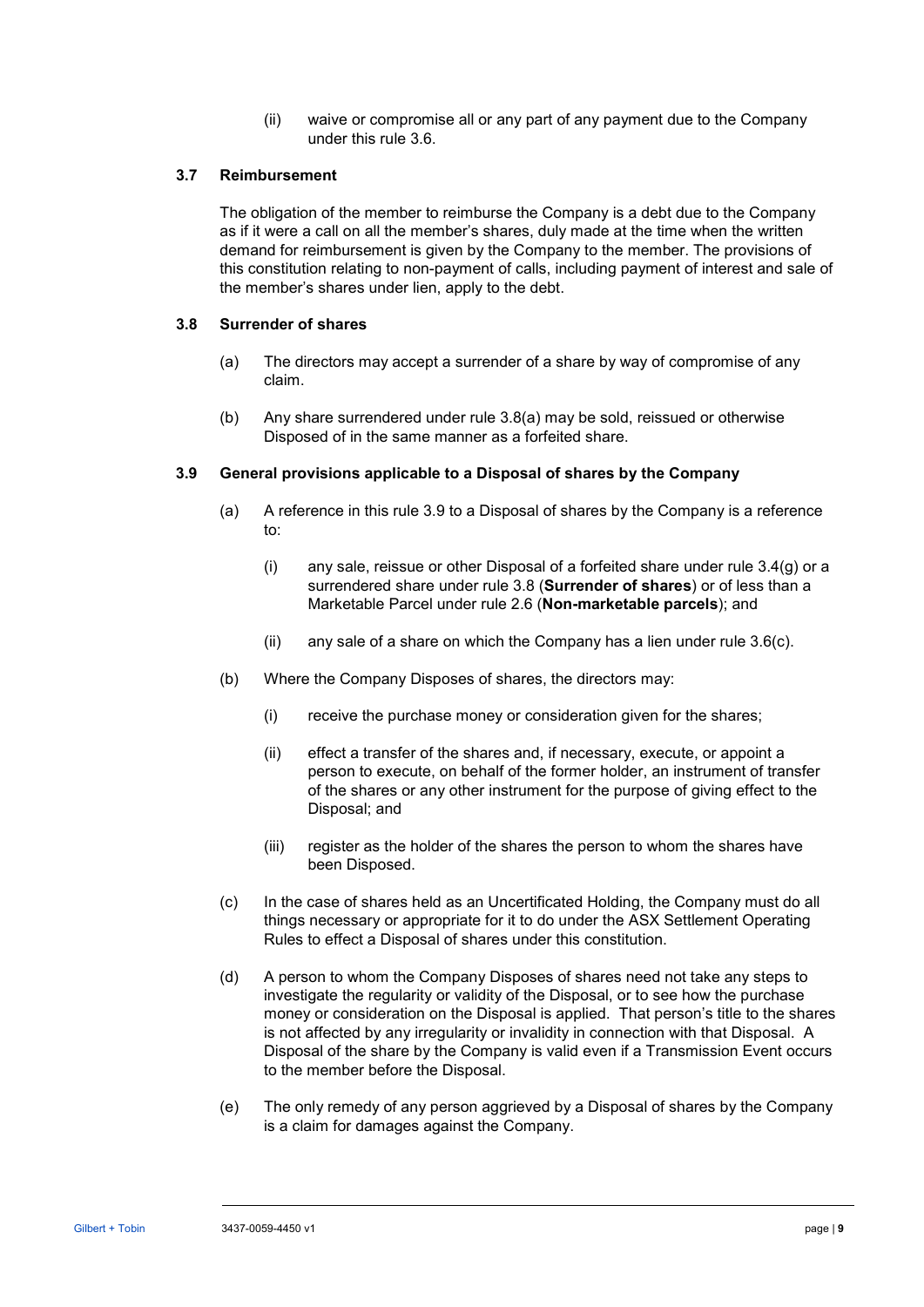- (f) The proceeds of a Disposal of shares by the Company must be applied in the payment of:
	- (i) first, the expenses of the Disposal;
	- (ii) secondly, all money payable (whether presently or not) by the former holder to the Company,

and any remaining proceeds must be paid to the former holder as soon as practicable following the former holder delivering to the Company proof of title to the shares acceptable to the directors.

- (g) Until the proceeds of a Disposal of a share sold by the Company are claimed or otherwise Disposed of according to law, the directors may invest or use the proceeds in any other way for the benefit of the Company.
- (h) The Company is not required to pay interest on money payable to a former holder under this rule [3.9.](#page-13-0)
- (i) On completion of a sale, reissue or other Disposal of a share under rule  $3.4(g)$ , the rights which attach to the share which were extinguished under rule [3.4\(f\)](#page-11-2) revive.
- (j) A statement in writing signed by a director or secretary of the Company to the effect that a share in the Company has been:
	- (i) duly sold under rule [2.6](#page-7-0) (**[Non-marketable parcels](#page-7-0)**);
	- (ii) duly forfeited under rule [3.4\(b\);](#page-10-6)
	- (iii) duly sold, reissued or otherwise Disposed of under rules [3.4\(g\)](#page-11-1) or [3.8;](#page-13-2) or
	- (iv) duly sold under rule [3.6\(c\),](#page-12-2)

on a date stated in the statement is binding on, and conclusive evidence of the facts stated in the statement as against, all persons claiming to be entitled to the share, and of the right of the Company to forfeit, sell, reissue or otherwise Dispose of the share.

#### <span id="page-14-0"></span>**3.10 Interest payable by member**

- (a) For the purposes of rules  $3.1(f)(i)$ ,  $3.4(e)(ii)$  and  $3.5(b)(iii)$ , the rate of interest payable to the Company is:
	- (i) if the directors have fixed a rate, the rate so fixed; or
	- (ii) in any other case, a rate per annum 2% higher than the rate prescribed in respect of unpaid judgments in the Supreme Court of the state or territory in which the company is registered.
- (b) Interest payable under rules  $3.1(f)(i)$ ,  $3.4(e)(ii)$  and  $3.5(b)(iii)$  accrues daily and may be capitalised monthly or at other intervals the directors think fit.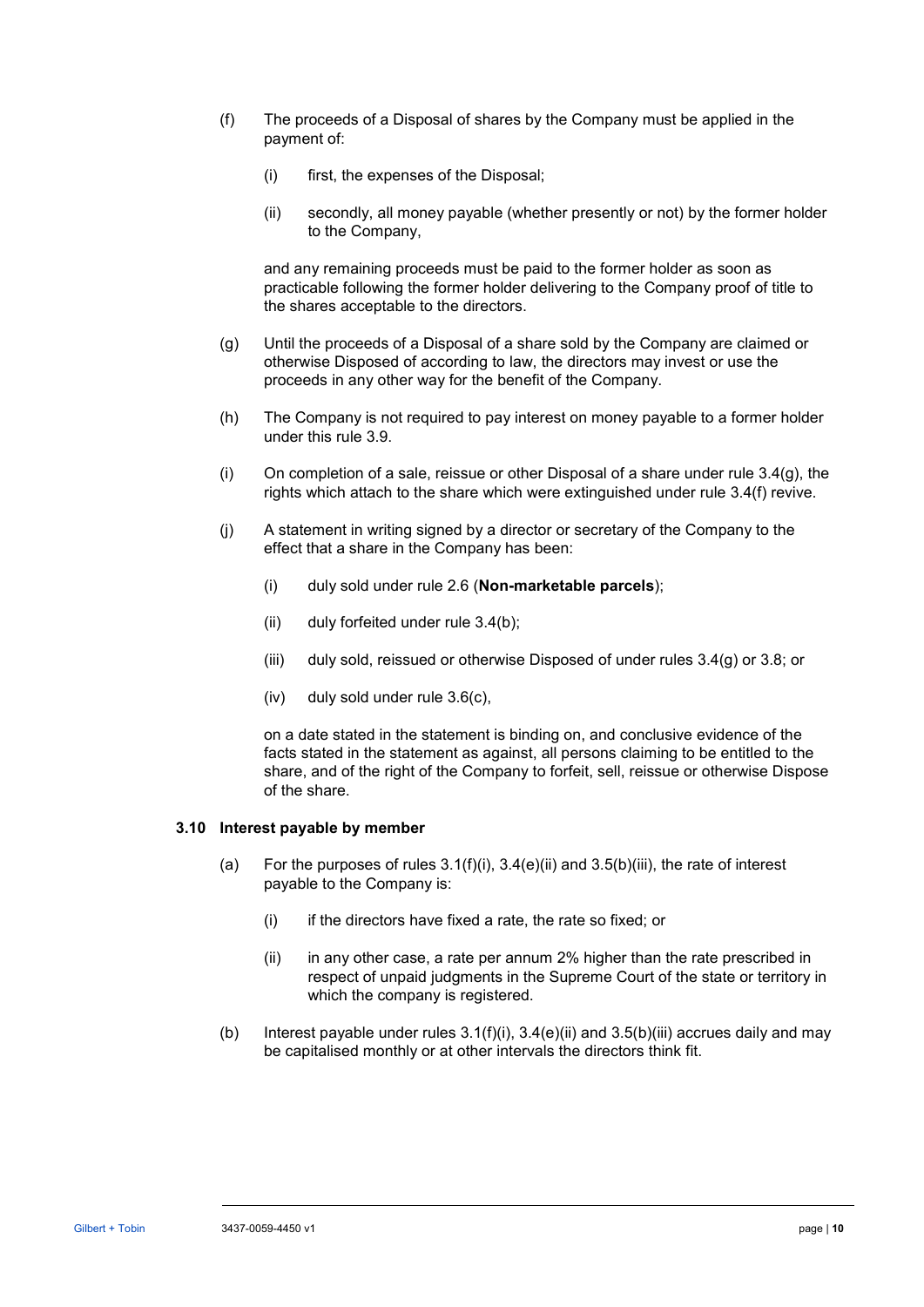# <span id="page-15-1"></span>**4 Transfer and transmission of shares**

# **4.1 Transfer of shares**

- (a) Subject to this constitution and to any restrictions attached to a member's shares, a member may transfer any of the member's shares by:
	- (i) a Proper ASTC Transfer; or
	- (ii) a written instrument of transfer in any usual form or in any other form that the directors approve.
- <span id="page-15-0"></span>(b) An instrument of transfer referred to in rule  $4.1(a)(ii)$  must be:
	- (i) signed by or on behalf of both the transferor and, if required by the Company, the transferee;
	- (ii) duly stamped, if required by law;
	- (iii) left for registration at the registered office of the Company, or at such other place as the directors determine, accompanied by such evidence the directors require to prove the transferor's title or right to the shares and the transferee's right to be registered as the holder of the shares.
- <span id="page-15-4"></span><span id="page-15-2"></span>(c) Subject to the powers vested in the directors under rules [4.2](#page-16-0) (**[Power to decline](#page-16-0)  [registration of transfers](#page-16-0)**), where the Company receives an instrument of transfer complying with this rule [4.1,](#page-15-1) the Company must register the transferee named in the instrument as the holder of the shares to which it relates.
- (d) A transferor of shares remains the holder of the shares transferred until the transfer is:
	- (i) effected in accordance with the ASX Settlement Operating Rules; or
	- (ii) registered and the name of the transferee is entered in the register of members as the holder of the shares.
- (e) The Company must not charge a fee for the registration of a transfer of shares: unless:
	- (i) the Company is not listed on the Exchange; or
	- (ii) the fee is permitted by the Listing Rules.
- (f) The Company may retain any registered instrument of transfer received by the Company under rule [4.1\(b\)\(iii\)](#page-15-2) for any period the directors think fit.
- <span id="page-15-3"></span>(g) The directors may do anything that is necessary or desirable for the Company to participate in any computerised, electronic or other system for facilitating the transfer of shares or operation of the Company's registers that may be owned, operated or sponsored by the Exchange or a related body corporate of the Exchange.
- (h) The directors may, to the extent permitted by law and the Listing Rules, waive any of the requirements of this rule [4.1](#page-15-1) and prescribe alternative requirements instead, whether for the purpose of giving effect to rule [4.1\(g\)](#page-15-3) or otherwise.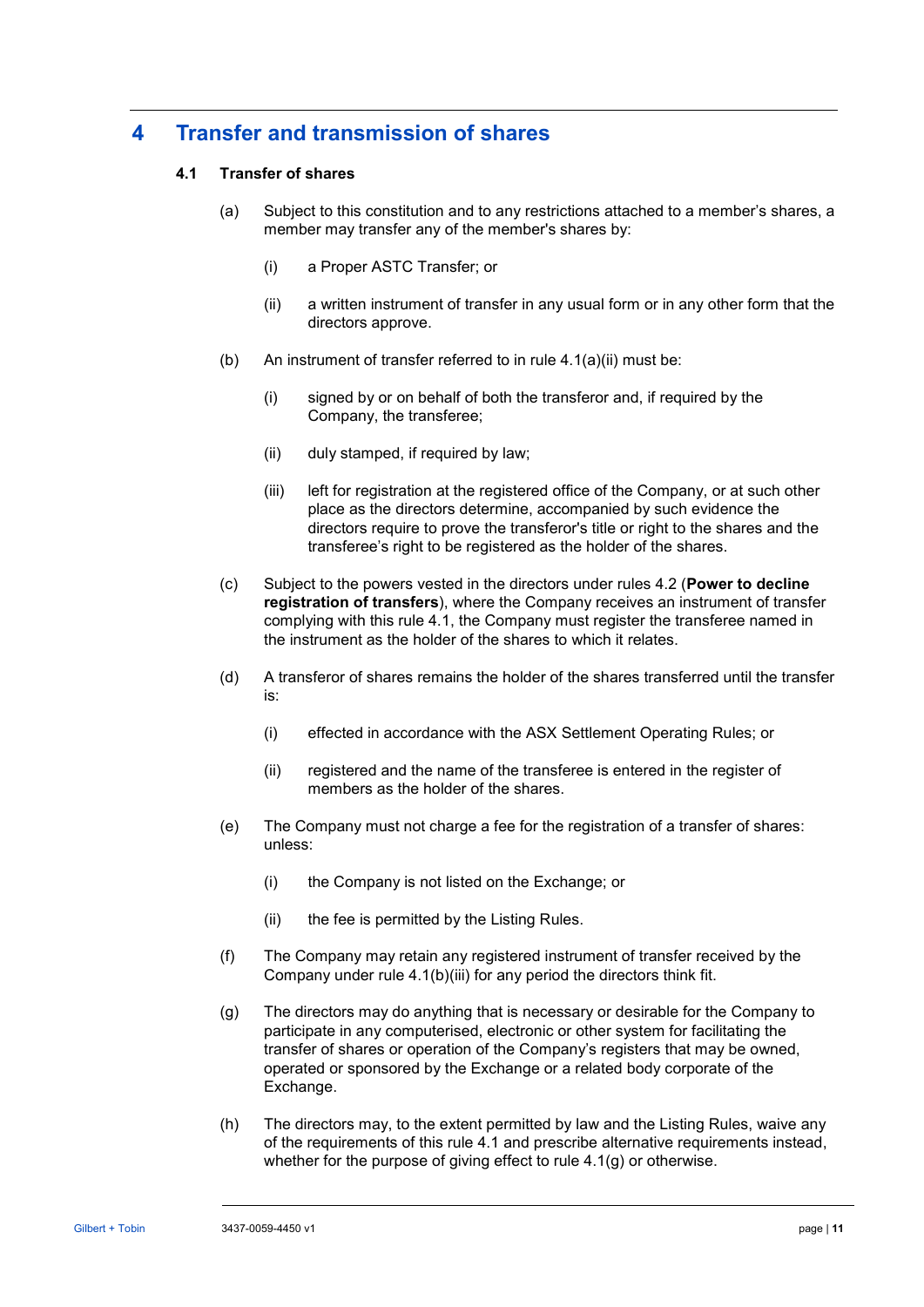## <span id="page-16-0"></span>**4.2 Power to decline registration of transfers**

- (a) The directors may decline to register, or prevent registration of, an instrument of transfer received under rule [4.1\(b\)\(iii\)](#page-15-2) or ask ASX Settlement to apply a Holding Lock to prevent a Proper ASTC Transfer where:
	- (i) permitted under the Listing Rules or ASX Settlement Operating Rules, as applicable;
	- (ii) the transfer is not in registrable form;
	- (iii) the Company has a lien on any of the shares transferred;
	- (iv) registration of the transfer may breach a law of Australia or would be in breach of any order of any Court;
	- (v) the transfer is paper-based and registration of the transfer will result in a holding which, at the time the transfer is lodged, is less than a Marketable Parcel;
	- (vi) the transfer is not permitted under the terms of an employee incentive scheme; or
	- (vii) the Company is otherwise permitted or required to do so under the Listing Rules or, except for a Proper ASTC Transfer, under the terms of issue of the shares.
- (b) Subject to rules [4.2\(c\)](#page-16-1) and [4.2\(d\),](#page-16-2) the Company must give written notice of the refusal, or the request for a Holding Lock to the holder of the shares, the transferee and the broker lodging the transfer, if any: Failure to give such notice does not invalidate the decision of the directors.
- <span id="page-16-1"></span>(c) The directors may suspend the registration of transfers of shares at such time, and for such periods, as permitted by the ASX Settlement Operating Rules, as they think fit.
- (d) The directors may delegate their authority under this rule [4.2](#page-16-0) to any person.

# <span id="page-16-3"></span><span id="page-16-2"></span>**4.3 Transmission of shares**

- (a) Subject to rule [4.3\(f\),](#page-17-0) where a member dies, the only persons the Company will recognise as having any title to the member's shares or any benefits accruing in respect of those shares are:
	- (i) the legal personal representative of the deceased, where the deceased was a sole holder; and
	- (ii) the survivor or survivors, where the deceased was a joint holder.
- (b) Rule [4.3\(a\)](#page-16-3) does not release the estate of a deceased member from any liability in respect of a share, whether that share was held by the deceased solely or jointly with other persons.
- <span id="page-16-4"></span>(c) A person who becomes entitled to a share as a result of a Transmission Event may choose: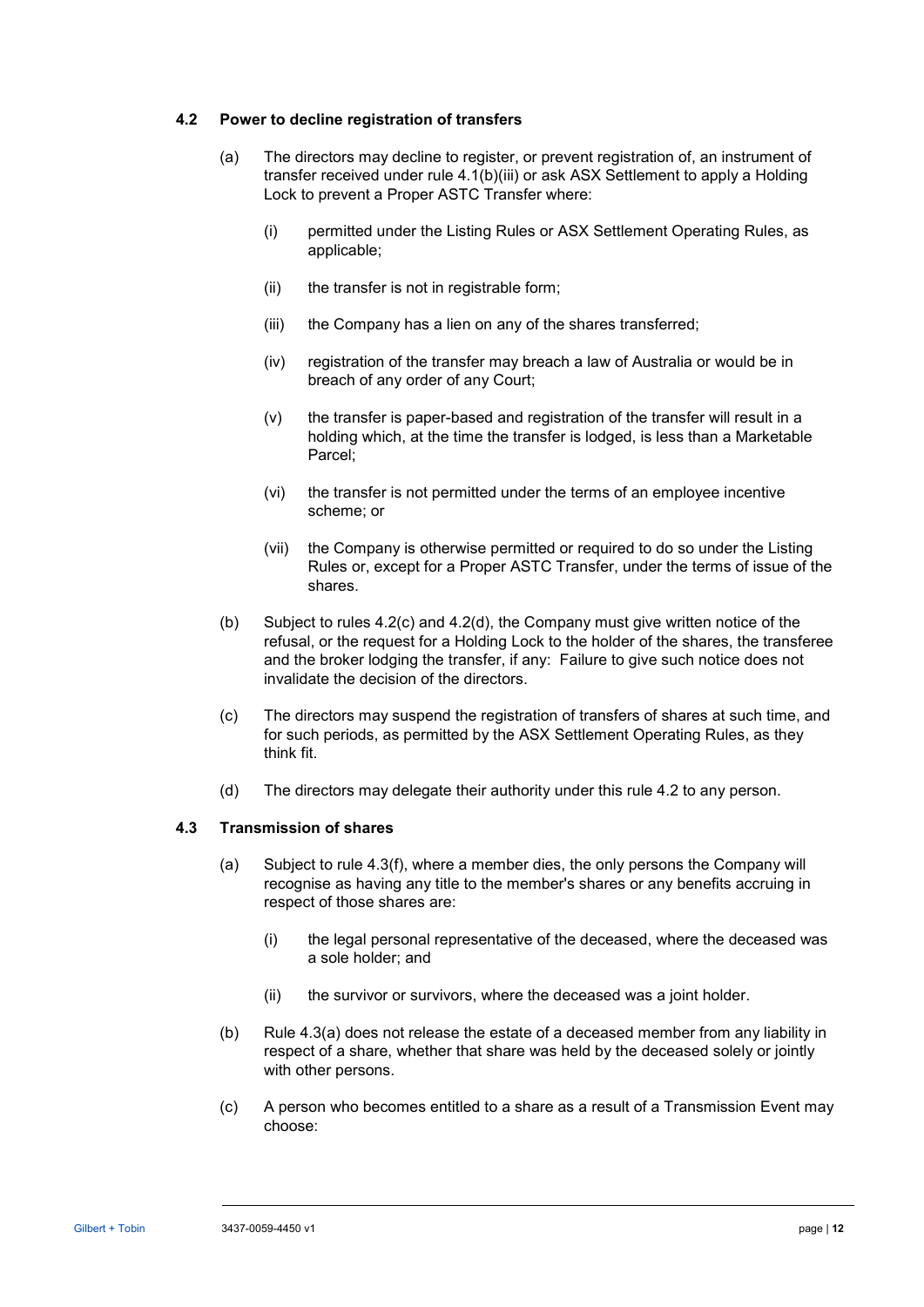- (i) to be registered as the holder of the share by signing and serving on the Company a written notice stating that choice; or
- <span id="page-17-1"></span>(ii) to nominate some other person to be registered as the transferee of the share by executing or otherwise effecting a transfer of the share to that other person,

after producing such evidence as the directors require to prove that person's entitlement to the share;

- (d) The provisions of this constitution relating to the right to transfer, and the registration of transfers of, shares apply, so far as they can and with any necessary changes, to any transfer under rule  $4.3(c)(ii)$  as if the relevant Transmission Event had not occurred and the transfer were executed or effected by the registered holder of the share.
- (e) If two or more persons become jointly entitled to a share because of a Transmission Event, those persons are, on being registered as the holders of the share, taken to hold the share as joint tenants subject to rule [2.3](#page-5-0) (**[Joint holders of](#page-5-0)  [shares](#page-5-0)**).
- (f) The directors may register a transfer of shares signed by a member before a Transmission Event even though the Company has notice of the Transmission Event.

# <span id="page-17-0"></span>**5 General meetings**

# **5.1 Convening of general meetings**

(a) The directors may convene and arrange to hold a general meeting of the Company at the time and place or places and in the manner as they think fit. No member may convene a general meeting of the Company except where entitled under the Corporations Act to do so.

# <span id="page-17-3"></span><span id="page-17-2"></span>**5.2 Use of technology at general meetings**

- <span id="page-17-4"></span>(a) The Company may hold a general meeting:
	- (i) at two or more venues using any technology that gives all persons entitled to attend, as a whole a reasonable opportunity to participate in the meeting; and/or
	- (ii) using one or more technologies that give all persons entitled to attend, as a whole, a reasonable opportunity to participate in the meeting without being physically present in the same place.

The directors are not under any obligation to offer or provide any additional venue or any technology.

- (b) All persons participating in a general meeting held pursuant to rule [5.2\(a\)](#page-17-2) are taken for all purposes of this constitution (including, a quorum requirement under rule [5.6\)](#page-20-0) to be present at the meeting while so participating.
- (c) A general meeting will be duly constituted and its proceedings valid if the chair is satisfied that adequate facilities are available throughout the meeting to seek to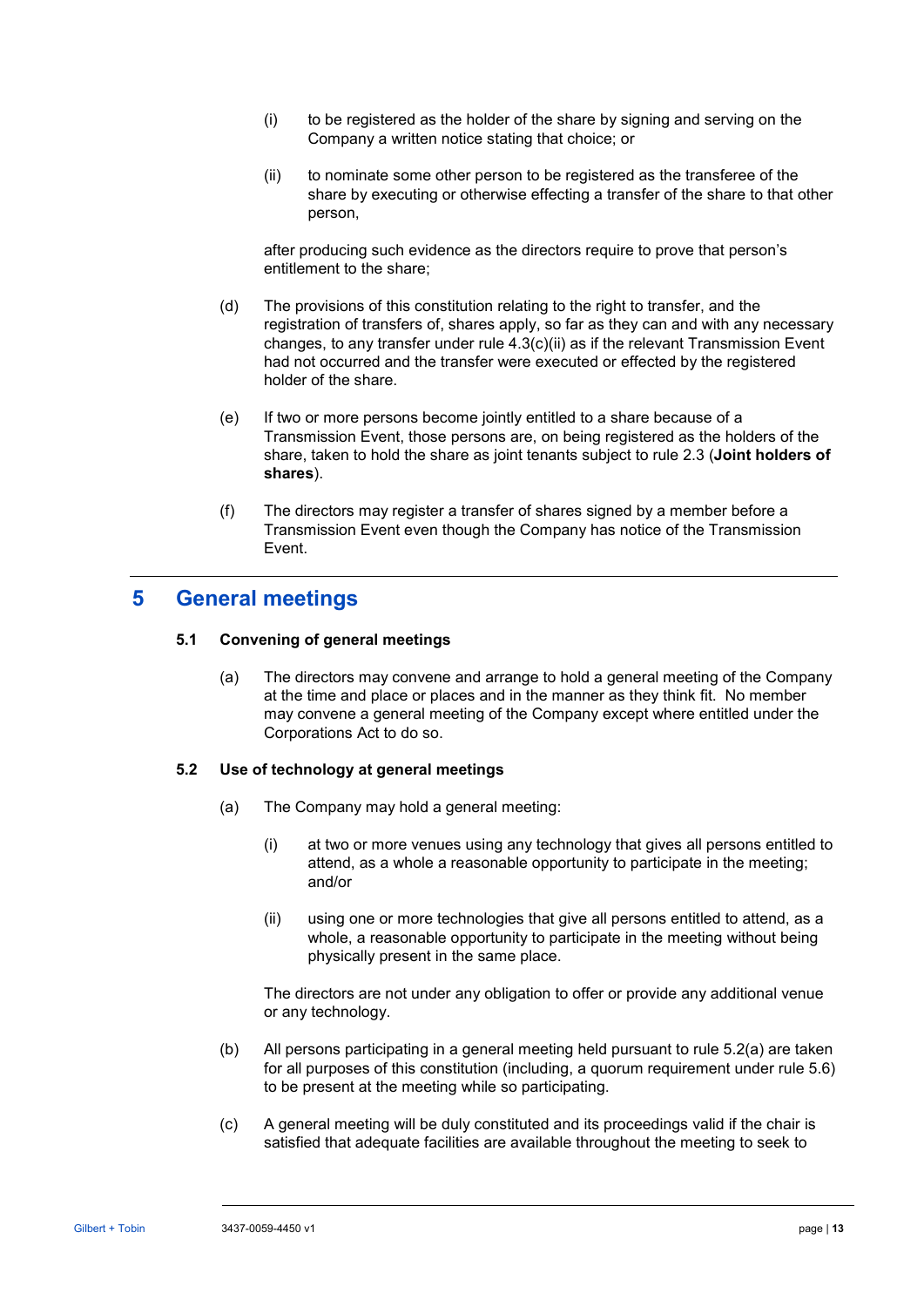ensure that persons entitled to attend, as a whole, have a reasonable opportunity to participate in the business for which the meeting has been convened.

- (d) The general meeting will be deemed to take place at the place where the chair presides. The powers of the chair will apply equally to each venue and each online platform of the meeting.
- (e) If a general meeting is held wholly or partly by means of one or more technologies, the directors may (subject to the requirements of the Act and Listing Rules) make any arrangement and impose any requirement or restriction in connection with participation by such technologies, including any arrangement, requirement or restriction that is:
	- (i) necessary to verify the identification of the member, proxy, attorney or Representative;
	- (ii) necessary to ensure the security of the technology used; and
	- (iii) proportionate to the achievement of those objectives.
- (f) If, before or during the meeting, any technology used in accordance with rule  $5.2(a)$ encounters a technical difficulty which results in a person entitled to participate not being able to participate in the meeting, the chair may:
	- (i) allow the meeting to continue; or
	- (ii) adjourn the meeting until the difficulty is remedied or to such other time and location as the chair deems appropriate.
- (g) The chair, in his or her discretion, or the directors, in their discretion, may require the adoption of any procedures which are in his or her, or their, opinion necessary or desirable for proper and orderly conduct of the meeting including debate or discussion.

# **5.3 Postponement, cancellation or change or removal of venue or technology**

- (a) The directors may by notice, whenever they think fit:
	- (i) postpone or cancel a general meeting; or
	- (ii) change, or remove the offering of, any venue or technology for a general meeting,

except where the postponement, cancellation, change or removal would be contrary to the Corporations Act.

(b) Any failure to give notice of cancellation, postponement, change or removal does not invalidate the cancellation, postponement, change or removal, the proceedings at or any resolution passed at the general meeting.

#### <span id="page-18-0"></span>**5.4 Notice of general meetings**

- (a) Notice of a general meeting must be given in accordance with this constitution, the Corporations Act and the Listing Rules.
- (b) Unless otherwise decided by the directors in accordance with the Corporations Act and the Listing Rules: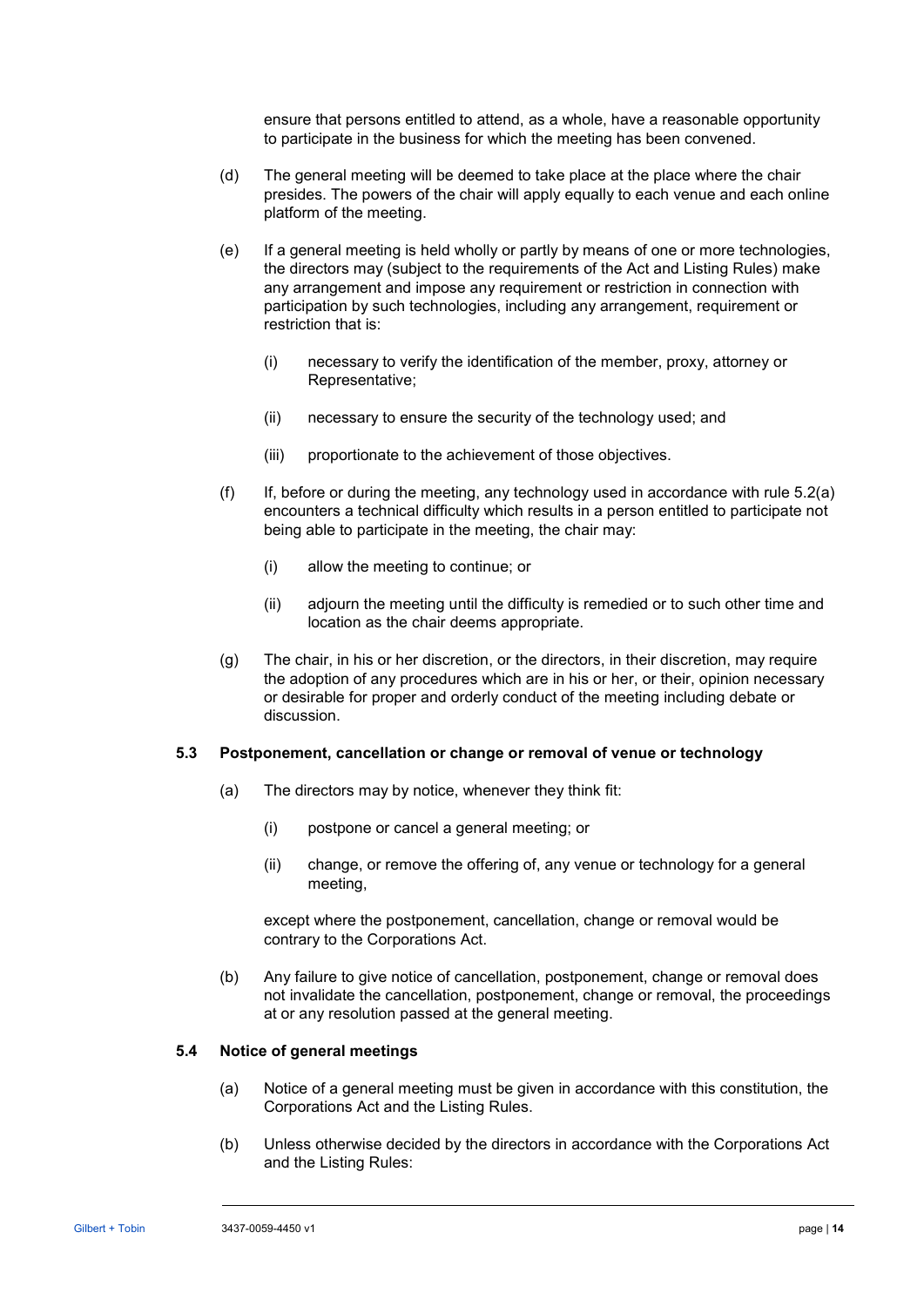- (i) notice of a general meeting may be given, and any other information to be provided with notice of the meeting, or at or in relation to the meeting, may be provided, using one or more technologies to communicate to those entitled to receive notice of the meeting:
	- (A) the contents of the notice and the other information; or
	- (B) details of an online location where such contents and information can be viewed or from where they can be downloaded; and
- (ii) notice of the meeting must include information about how those entitled to attend can:
	- (A) attend the meeting, including details of any access, identification and security arrangements relating to the technology or technologies;
	- (B) participate in the meeting (including how they can participate in a vote taken at the meeting, and speak at the meeting, to the extent they are entitled to do so); and
	- (C) appoint proxies for the meeting to the extent they are entitled to do so.
- (c) The content of a notice of a general meeting called by the directors is to be decided by the directors, but it must state the general nature of the business to be transacted at the meeting and any other matters required under the Corporations Act.
- (d) A person may waive notice of any general meeting by notice in writing to the Company.
- (e) The non-receipt of notice of a general meeting or proxy form by, or a failure to give notice of a general meeting or a proxy form to, any person entitled to receive notice of a general meeting under this rule [5.2](#page-17-3) does not invalidate any act, matter or thing done or resolution passed at the general meeting.
- (f) A person's attendance at a general meeting waives any objection that the person may have to:
	- (i) a failure to give notice, or the giving of a defective notice, of the meeting unless at the beginning of the meeting the person objects to the holding of the meeting; and
	- (ii) the consideration of a particular matter at the meeting which is not within the business referred to in the notice of the meeting, unless the person objects to considering the matter when it is presented.
- <span id="page-19-0"></span>(g) In calculating the period of notice, both the day on which notice is given or taken to be given and the day of the meeting convened by it are to be disregarded.

# **5.5 Admission to general meetings**

(a) The chair of a general meeting may take any action he or she considers appropriate for the safety of persons attending the meeting and the orderly conduct of the meeting and may refuse admission to a person, or require a person to leave and remain out of the meeting, if that person: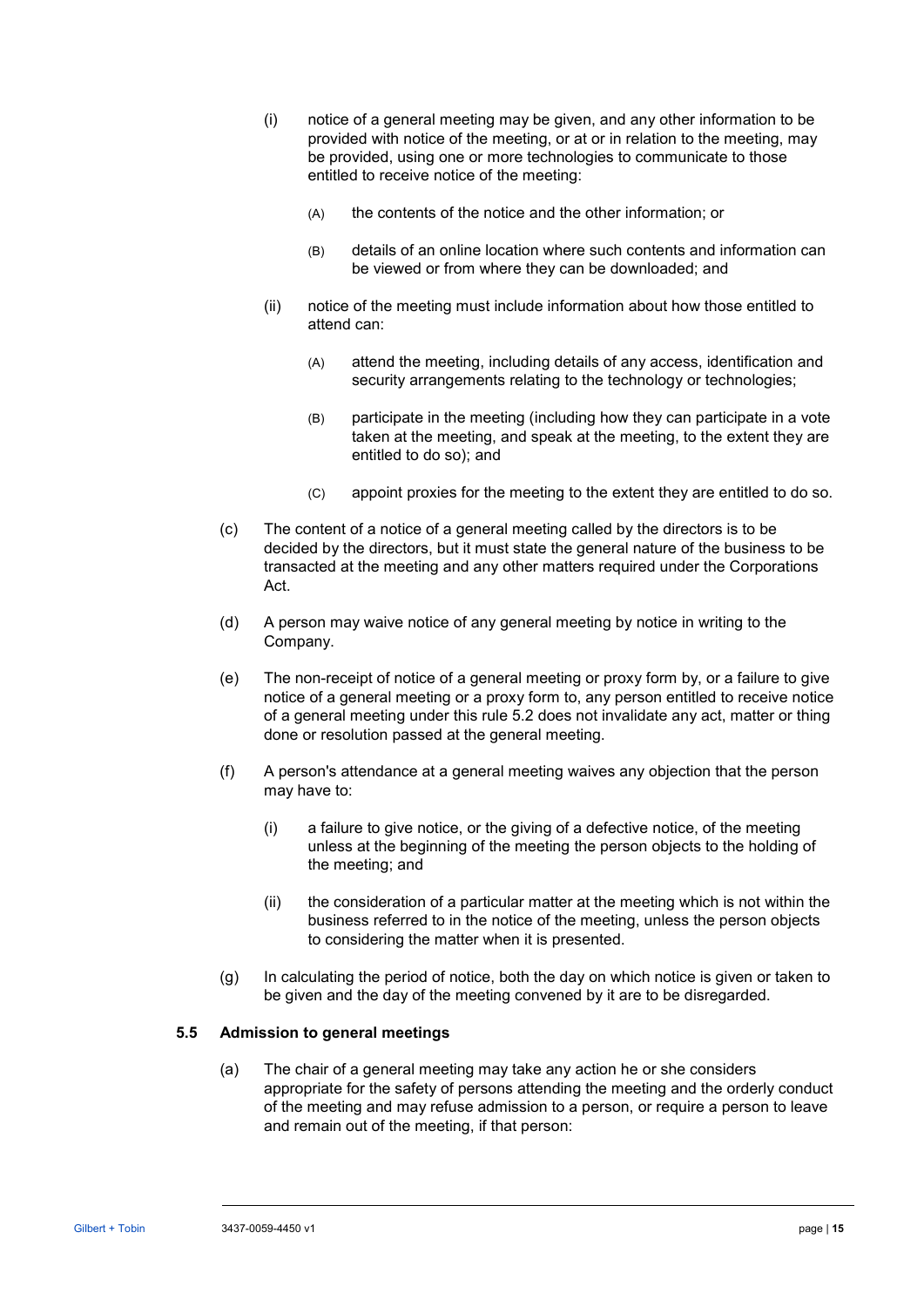- (i) has a pictorial-recording or sound-recording device, including without limitation cameras, tape recorders, video cameras, smart phones or another audio or visual recording devices;
- (ii) has a placard or banner;
- (iii) has an article which the chair considers to be dangerous, offensive or liable to cause disruption;
- (iv) refuses to produce or to permit examination of any article, or the contents of any article, in the person's possession;
- (v) behaves or threatens to behave or who the chair has reasonable grounds to believe may behave in a dangerous, offensive or disruptive manner; or
- (vi) is not a member or a proxy, attorney or Representative of a member, a director or auditor of the Company; or
- (vii) is not entitled to receive notice of the meeting.

The chair may delegate the powers conferred by this rule to any person as he or she thinks fit.

- (b) A person, whether a member or not, requested by the directors or the chair to attend a general meeting is entitled to be present, and at the request of the chair, to speak at the meeting.
- (c) If the chair of a general meeting considers that there is not enough room for the members who wish to attend the meeting, he or she may arrange for any person whom he or she considers cannot be seated in the main meeting room, to observe or attend the general meeting in a separate room.
- (d) The inability of one or more members present in a separate room to participate in the conduct of the meeting, or to access, or to continue to access, one or more technologies for participation in the general meeting, does not invalidate the proceedings at or any resolution passed at the meeting, provided that sufficient members are able to participate in the meeting as are required to constitute a quorum for the meeting.
- (e) Nothing in this rule [5.4\(g\)](#page-19-0) or in rule [5.8](#page-21-0) (**[Conduct of general meetings](#page-21-0)**) is taken to limit the powers conferred on the chair by law.

#### <span id="page-20-0"></span>**5.6 Quorum at general meetings**

- (a) No business may be transacted at a general meeting, except the election of a chair and the adjournment of the meeting, unless a quorum of members is present when the meeting proceeds to business.
- (b) A quorum consists of:
	- (i) if the number of members entitled to vote is three or more three of those members; or
	- (ii) if only one member is entitled to vote that member,

present at the meeting.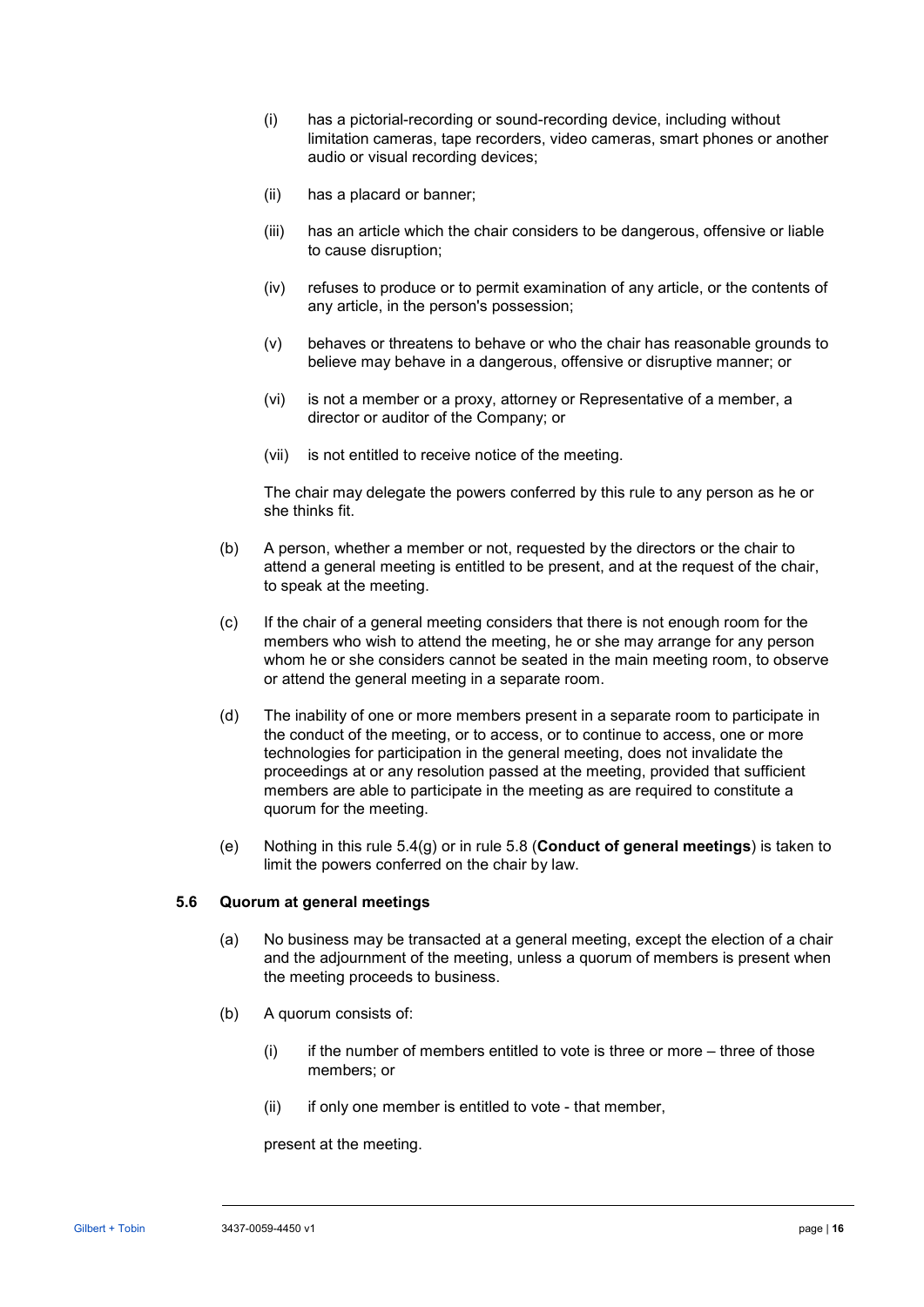- (c) If a quorum is not present within 30 minutes after the time appointed for a general meeting:
	- (i) where the meeting was convened by, or at the request of members, the meeting must be dissolved; or
	- (ii) in any other case:
		- (A) the meeting stands adjourned to the day, time, place with the means of attendance and participation (including by technologies), as the directors determine or, if no determination is made by the directors, to the same day in the next week at the same time and place; and
- (d) if, at the adjourned meeting, a quorum is not present within 30 minutes after the time appointed for the meeting, the meeting must be dissolved.

#### **5.7 Chair of general meetings**

- (a) If the directors have elected one of their number as chair of their meetings, that person is entitled to preside as chair at each general meeting.
- (b) Subject to rule [5.7\(c\),](#page-21-1) if at a general meeting:
	- (i) a chair has not been elected by the directors; or
	- (ii) the elected chair of directors is not present within 15 minutes after the time appointed for the meeting or is unable or unwilling to act as chair for all or part of the meeting,

the following may preside as acting chair for all or the relevant part of the meeting (in order of precedence):

- (iii) the deputy chair (if any);
- (iv) a director chosen by a majority of the directors present;
- (v) the only director present;
- (vi) a member chosen by a majority of the members present in person or by proxy, attorney or Representative.
- <span id="page-21-1"></span>(c) The chair of a general meeting may, for any item of business or discrete part of the meeting, vacate the chair in favour of another person nominated by him or her.
- (d) Where an instrument of proxy appoints the chair of a general meeting as proxy for the part of the proceedings for which an acting chair of the meeting has been nominated, the instrument of proxy is taken to be in favour of that acting chair for the relevant part of the proceedings.

#### <span id="page-21-0"></span>**5.8 Conduct of general meetings**

(a) The chair of a general meeting is responsible for the general conduct of the meeting and for the procedures to be adopted at the meeting and may require the adoption of any procedures which are in his or her opinion necessary or desirable for: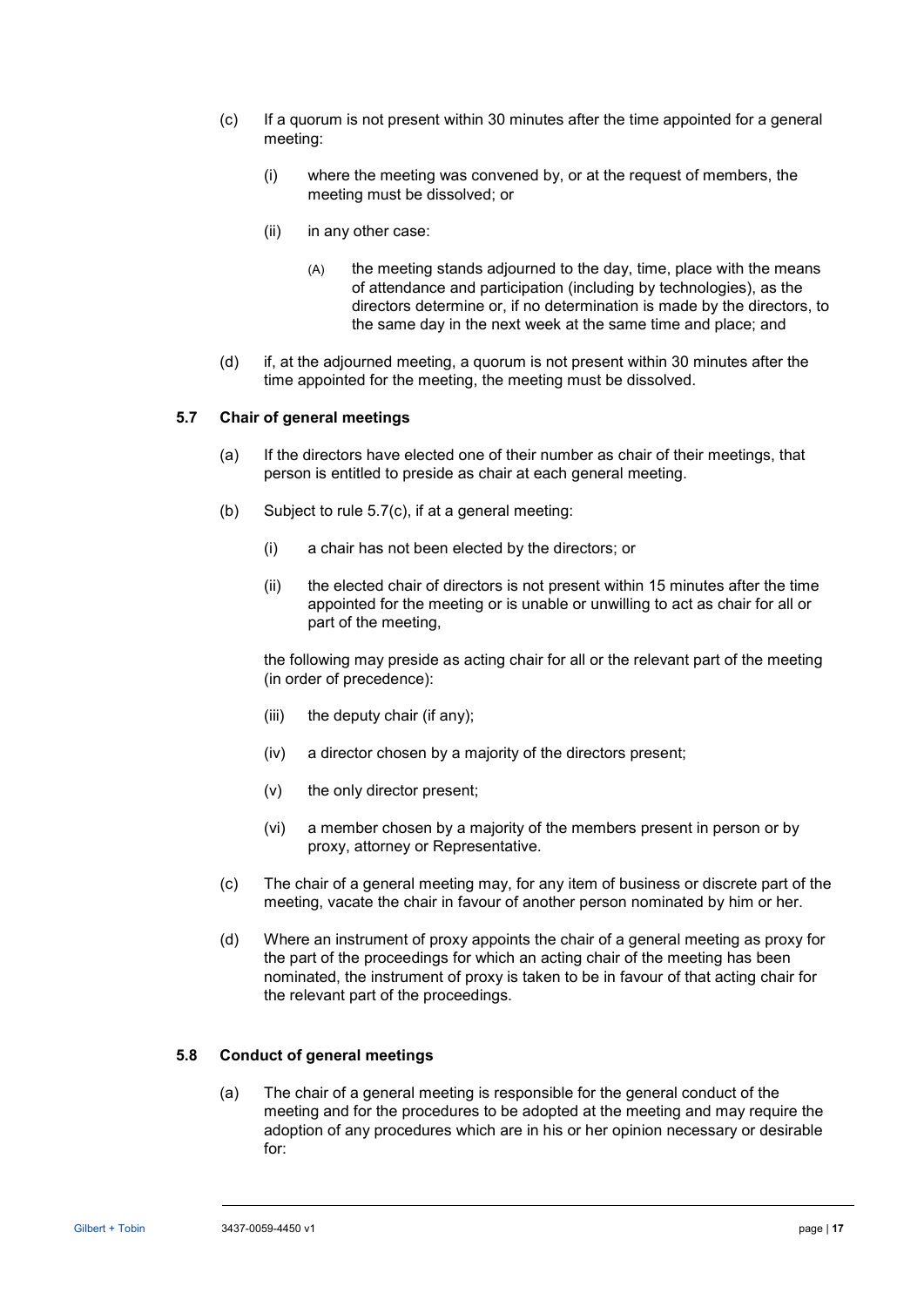- (i) proper and orderly debate or discussion, including limiting the time that a person present may speak on a motion or other item of business before the meeting; and
- (ii) the proper and orderly casting or recording of votes at the general meeting, whether on a show of hands or on a poll, including the appointment of scrutineers.
- (b) The chair of a general meeting may at any time he or she considers it necessary or desirable for the proper and orderly conduct of the meeting:
	- (i) terminate debate or discussion on any business, question, motion or resolution being considered by the meeting and require the business, question, motion or resolution to be put to a vote of the members present;
	- (ii) allow debate or discussion on any business, question, motion or resolution being considered by the meeting to continue; or
	- (iii) make rulings without putting any question to the vote.
- (c) The chair of a general meeting may:
	- (i) refuse to allow debate or discussion on any business, question, motion or resolution which is not within the business referred to in the notice of meeting; and
	- (ii) refuse to allow any amendment to be moved to a resolution of which notice has been given under rule [5.4\(a\).](#page-18-0)
- (d) Any challenge to a right to vote (whether on a show of hands or on a poll) or to a determination to allow or disregard a vote (including in either case a direct vote) may only be made at the meeting and may be determined by the chair of the meeting whose decision is final.
- (e) If a person purports to cast a vote (including a direct vote) at or for the purposes of a general meeting in contravention of the Corporations Act or Listing Rules, the chair of the meeting may determine that the vote be disregarded and treated as not having been cast.
- (f) A decision by a chair under this rule [5.8](#page-21-0) is final.
- (g) Except with the approval of the directors, with the permission of the chair of the meeting or as permitted under the Corporations Act, no person may move at any general meeting either any resolution (except in the form set out in the notice of meeting) or any amendment of any resolution.

# <span id="page-22-0"></span>**5.9 Adjournment of general meeting**

- (a) The chair of a general meeting may, at any time during the meeting, adjourn the meeting or any business, motion, question, resolution, debate or discussion being considered or remaining to be considered by the meeting either to a later time at the same meeting or to an adjourned meeting at any time and place with any means of attendance and participation as the chair thinks fit.
- <span id="page-22-1"></span>(b) If the chair exercises his or her right under rule  $5.9(a)$ , it is in the chair's sole discretion whether to seek the approval of the members present to the adjournment.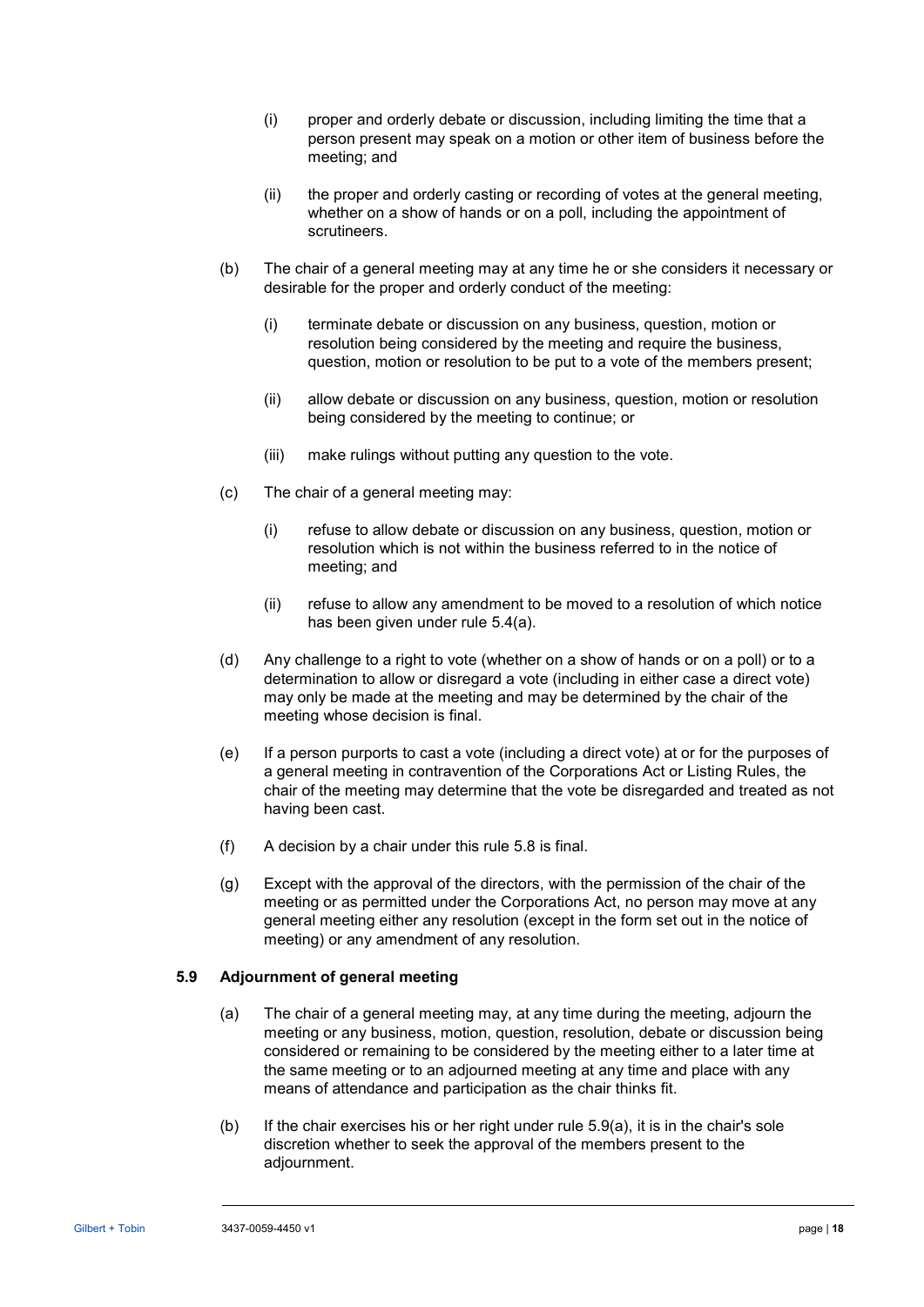- (c) If the chair does seek the members' approval under rule [5.9\(b\),](#page-22-1) the chair must adjourn the meeting if the members present with a majority of votes agree or direct that the chair must do so.
- (d) The chair's rights under rule [5.9\(a\)](#page-22-0) are exclusive and, unless otherwise required by the chair, no vote may be taken or demanded by the members present in respect of any adjournment.
- (e) The only business that may be transacted at any adjourned meeting is the unfinished business of the meeting from which the adjournment took place.
- (f) Where a meeting is adjourned, notice of the adjourned meeting must be given to the Exchange, but need not be given to any other person

## **5.10 Voting at general meetings**

- (a) Except where a resolution requires a special majority, questions arising at a general meeting must be decided by a majority of votes cast by the members present at the meeting and any such decision is for all purposes, a decision of the members.
- (b) In the case of an equality of votes either on a show of hands or on a poll at or for the purposes of a general meeting, the chair has no casting vote, in addition to any vote to which that chair may be entitled as a member or as a proxy, attorney or Representative.
- (c) The chair of a general meeting may determine that any question or resolution to be submitted to the meeting be determined by a poll without first submitting the question to the meeting to be decided by a show of hands.
- (d) A resolution put to the vote of a general meeting must in the first instance be decided on a show of hands of the members present and entitled to vote unless, before a vote by show of hands is taken or before or immediately after the declaration of the result of the show of hands, a poll is demanded by:
	- (i) the chair of the meeting;
	- (ii) members in accordance with the Corporations Act (and not otherwise).
- (e) A resolution put to the vote of a general meeting held wholly or partly by means of one or more technologies under [5.2\(a\)\(ii\)](#page-17-4) must be decided on a poll, unless the chair of the meeting determines that it will be decided on a show of hands.
- (f) Unless a poll is duly demanded, a declaration by the chair of a general meeting that a resolution has on a show of hands been carried or carried unanimously, or carried by a particular majority, or lost, and an entry to that effect in the book containing the minutes of the proceedings of the Company, is conclusive evidence of the fact without proof of the number or proportion of the votes recorded in favour of or against the resolution.
- (g) If a poll is duly demanded at a general meeting:
	- $(i)$  it will be taken when and in the manner the chair of the meeting directs;
	- (ii) the result of a poll may be announced in the manner and at the time (whether during the relevant meeting or afterwards) as the chair of the meeting considers appropriate;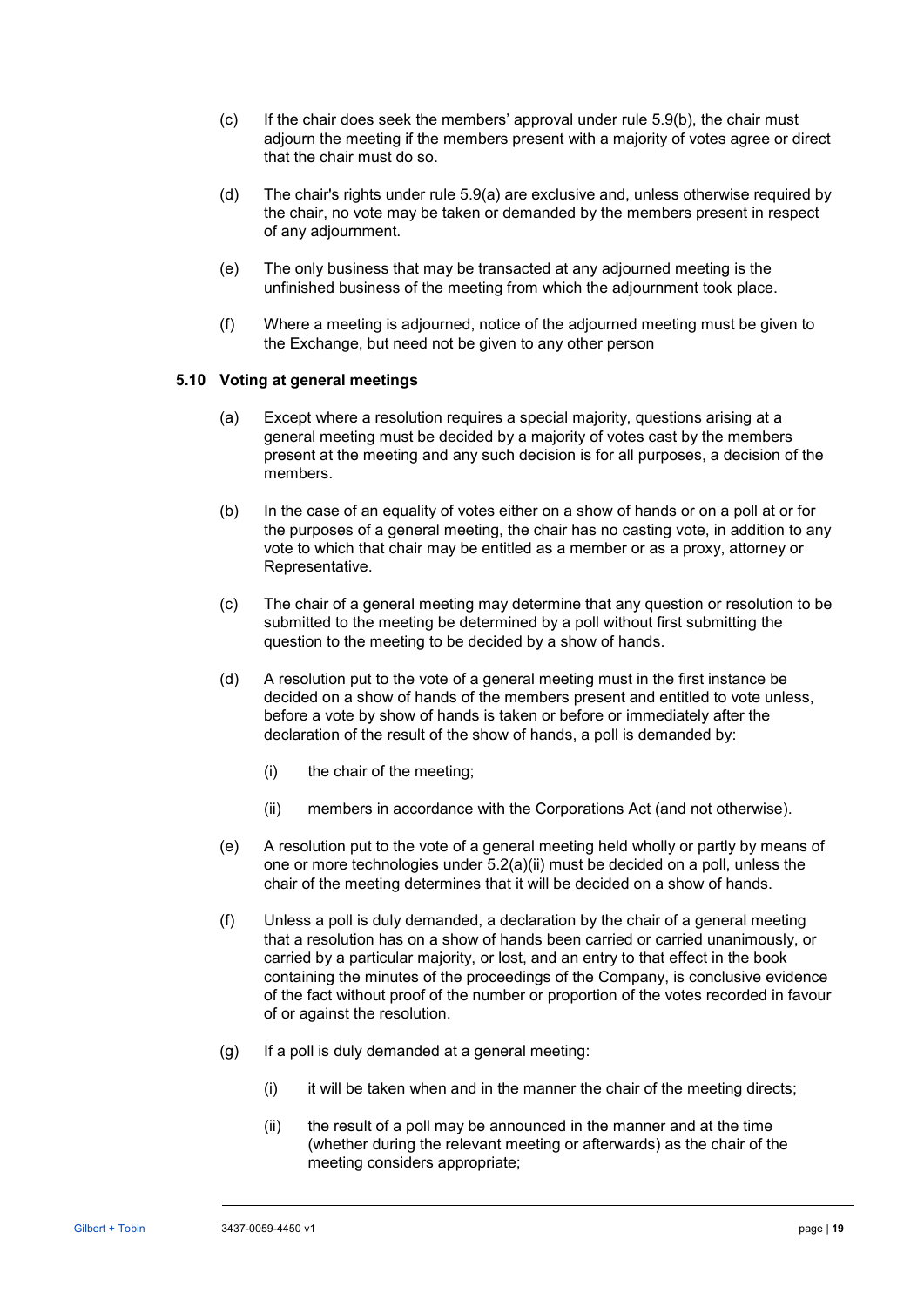- (iii) the result of the poll will be the resolution of the meeting at which the poll was demanded; and
- (iv) the demand for a poll does not prevent the continuance of a general meeting for the transaction of any business other than the question on which the poll has been demanded.
- (h) A poll cannot be demanded at a general meeting on the election of a chair of the meeting.
- (i) A demand for a poll may be withdrawn.
- (j) The directors may, subject to law, determine that, at any meeting of members or a class of members, a member who is entitled to attend and vote at that meeting is entitled to give their vote by Direct Vote.

# <span id="page-24-1"></span><span id="page-24-0"></span>**5.11 Direct voting**

- (a) Despite anything to the contrary in this constitution, the directors may decide that, at any general meeting, a member who is entitled to attend and vote on a resolution at that meeting is entitled to a direct vote in respect of that resolution. A "direct vote" includes a vote delivered to the Company by post, fax or other electronic means approved by the directors.
- (b) The directors may prescribe regulations, rules and procedures in relation to direct voting, including the form, method and timing of giving a direct vote at a meeting in order for the vote to be valid.

### **5.12 Voting rights**

- (a) Subject to this constitution and to any rights or restrictions attached to any shares or class of shares, at a general meeting:
	- (i) on a show of hands, every member present has one vote;
	- (ii) on a poll, every member present has:
		- (A) one vote for each fully paid share held by the member and in respect of which the member is entitled to vote; and
		- (B) for each partly paid share held by the member and in respect of which the member is entitled to vote, that fraction of a vote equivalent to the proportion that the amount paid (not credited) on the share bears to the total amounts paid and payable (excluding amounts credited) on the share. An amount paid on a share in advance of a call is to be ignored.
- (b) If a person present at a general meeting represents personally or by proxy, attorney or Representative of more than one member, the following rules apply to a vote taken on a show of hands:
	- (i) the person is entitled to one vote only despite the number of members the person represents; and
	- (ii) the person's vote will be taken as having been cast for all the members the person represents.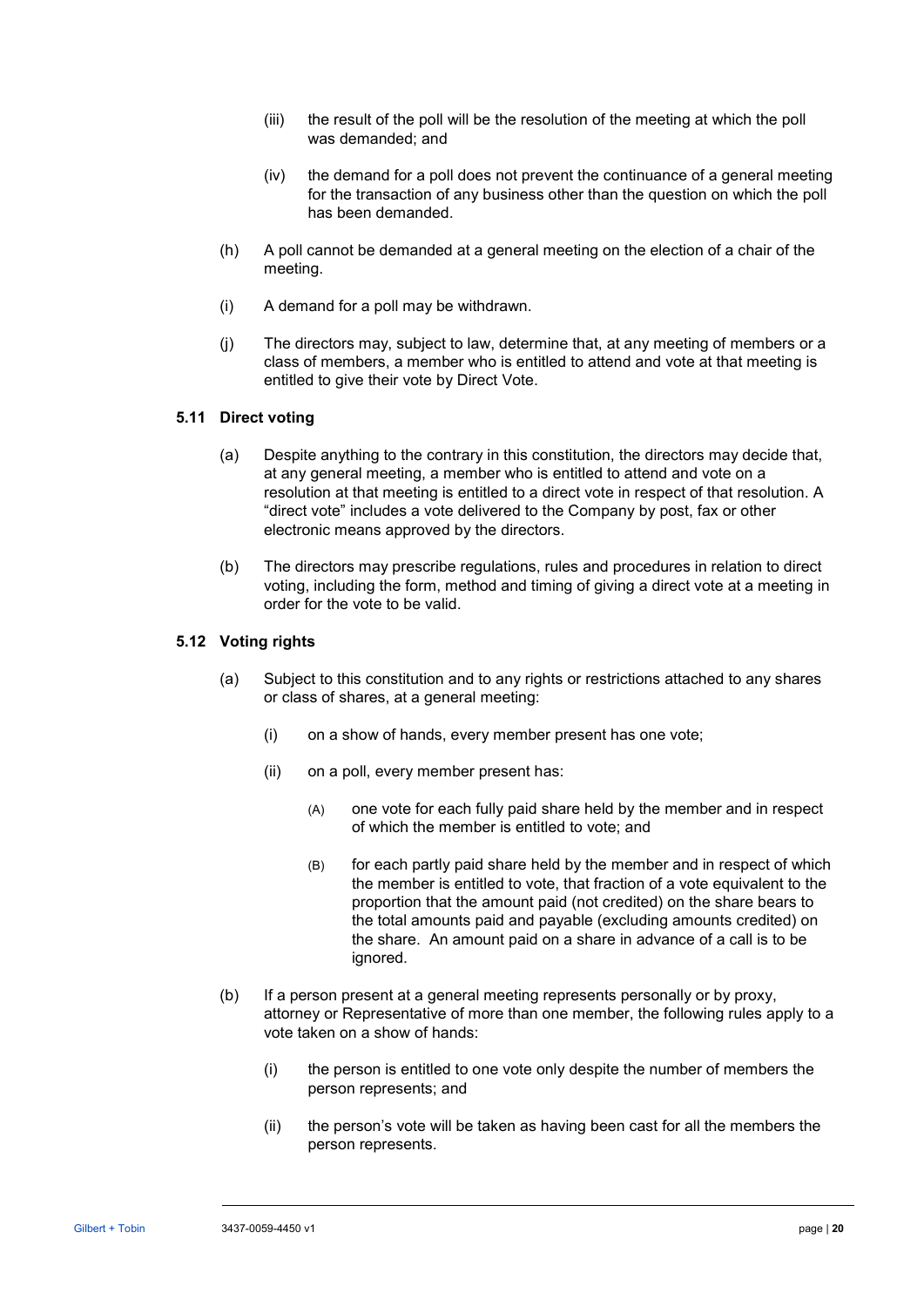- (c) A joint holder may vote at any meeting in person or by proxy, attorney or Representative as if that person was the sole holder. If more than one joint holder tenders a vote, the vote of the holder named first in the register must be accepted to the exclusion of the other or others.
- (d) The parent or guardian of an infant member may vote at a general meeting on evidence being produced of the relationship or of the appointment of the guardian as the directors may require and any vote so tendered by a parent or guardian of an infant member must be accepted to the exclusion of the vote of the infant member.
- (e) A person entitled to a share as a result of a Transmission Event may vote at a general meeting in respect of that share in the same manner as if that person were the registered holder of the share if, at least 48 hours before the meeting, the directors have:
	- (i) admitted that person's right to vote at that meeting in respect of the share; or
	- (ii) been satisfied of that person's right to be registered as the holder of, or to transfer, the share under rule [4.3\(c\),](#page-16-4)

and any vote tendered by that person must be accepted to the exclusion of the vote of the registered holder of the share.

- (f) A member is not entitled to vote at a general meeting in respect of a share upon which any calls or other sums are presently payable by the shareholder to the company.
- <span id="page-25-0"></span>(g) An objection to the qualification of a person to vote at a general meeting:
	- (i) must be raised before or immediately after the result of the motion on which the vote objected to is given or tendered; and
	- (ii) must be referred to the chair of the meeting, whose decision is final.
- (h) A vote not disallowed by the chair of a meeting under rule  $5.12(g)$  is valid for all purposes.

#### **5.13 Representation at general meetings**

- (a) Subject to this constitution and any rights or restrictions for the time being attached to any class or classes of shares, each member entitled to attend and vote at a meeting of members may:
	- (i) attend and vote in person; or, where a member is a body corporate, by its Representative;
	- (ii) be represented and vote by proxy, by attorney or, where a member is a body corporate, by its Representative; or
	- (iii) if a determination has been made by the directors in accordance with rule [5.10\(j\),](#page-24-0) vote by direct vote.
- (b) A proxy, attorney or Representative may be a member of the Company but does not have to be a member.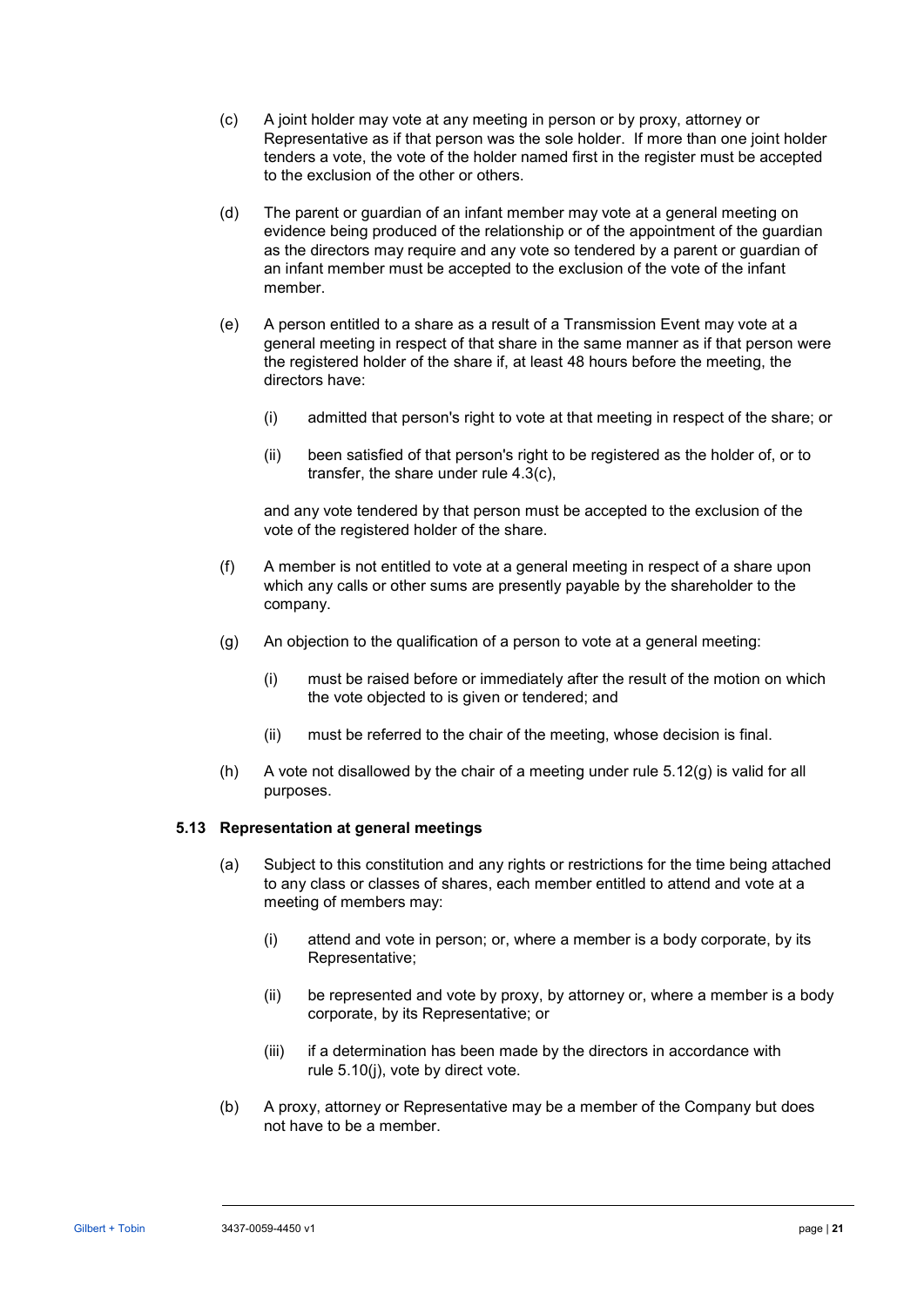- (c) A member who is entitled to attend and cast a vote at a general meeting of the Company may appoint no more than two other persons as that member's proxy or proxies to attend and vote at the meeting on that member's behalf. A proxy, attorney or Representative may be appointed for all general meetings, or for any number of general meetings, or for a particular general meeting.
- (d) Unless otherwise provided in the Corporations Act or in the appointment, an appointment of a proxy, attorney or Representative will be taken to confer authority:
	- (i) to agree to a meeting being convened by shorter notice than is required by the Corporations Act or by this constitution;
	- (ii) to speak to any proposed resolution on which the proxy, attorney or Representative may vote;
	- (iii) to demand or join in demanding a poll on any resolution on which the proxy, attorney or Representative may vote;
	- (iv) even though the appointment may refer to specific resolutions and may direct the proxy, attorney or Representative how to vote on those resolutions:
		- (A) to vote on any amendment moved to the proposed resolutions and on any motion that the proposed resolutions not be put or any similar motion;
		- (B) to vote on any procedural motion, including any motion to elect the chair, to vacate the chair or to adjourn the meeting; and
		- (C) to act generally at the meeting; and
	- (v) even though the appointment may refer to a specific meeting to be held at a specified time or venue, where the meeting is rescheduled or adjourned to another time or changed to another venue, to attend and vote at the re-Scheduled or adjourned meeting or at the new venue.
- <span id="page-26-0"></span>(e) The chair of a meeting may require any person purporting to act as a proxy, attorney or Representative to establish to the satisfaction of the chair that the person has been validly appointed as a proxy, attorney or Representative and is the person named in the relevant instrument of appointment, failing which the person may be excluded from attending or voting at the meeting. The chair may delegate his or her powers under this rule [5.13\(e\)](#page-26-0) to any person.
- (f) Where a member appoints two proxies or attorneys to vote at the same general meeting and the authority of one is not conditional on the other failing to attend or vote, the following rules apply:
	- (i) where the appointment does not specify the proportion or number of the member's votes each proxy or attorney may exercise, each proxy or attorney may exercise half of the member's votes;
	- (ii) on a show of hands, neither proxy or attorney may vote; and
	- (iii) on a poll, each proxy or attorney may only exercise the voting rights the proxy or attorney represents.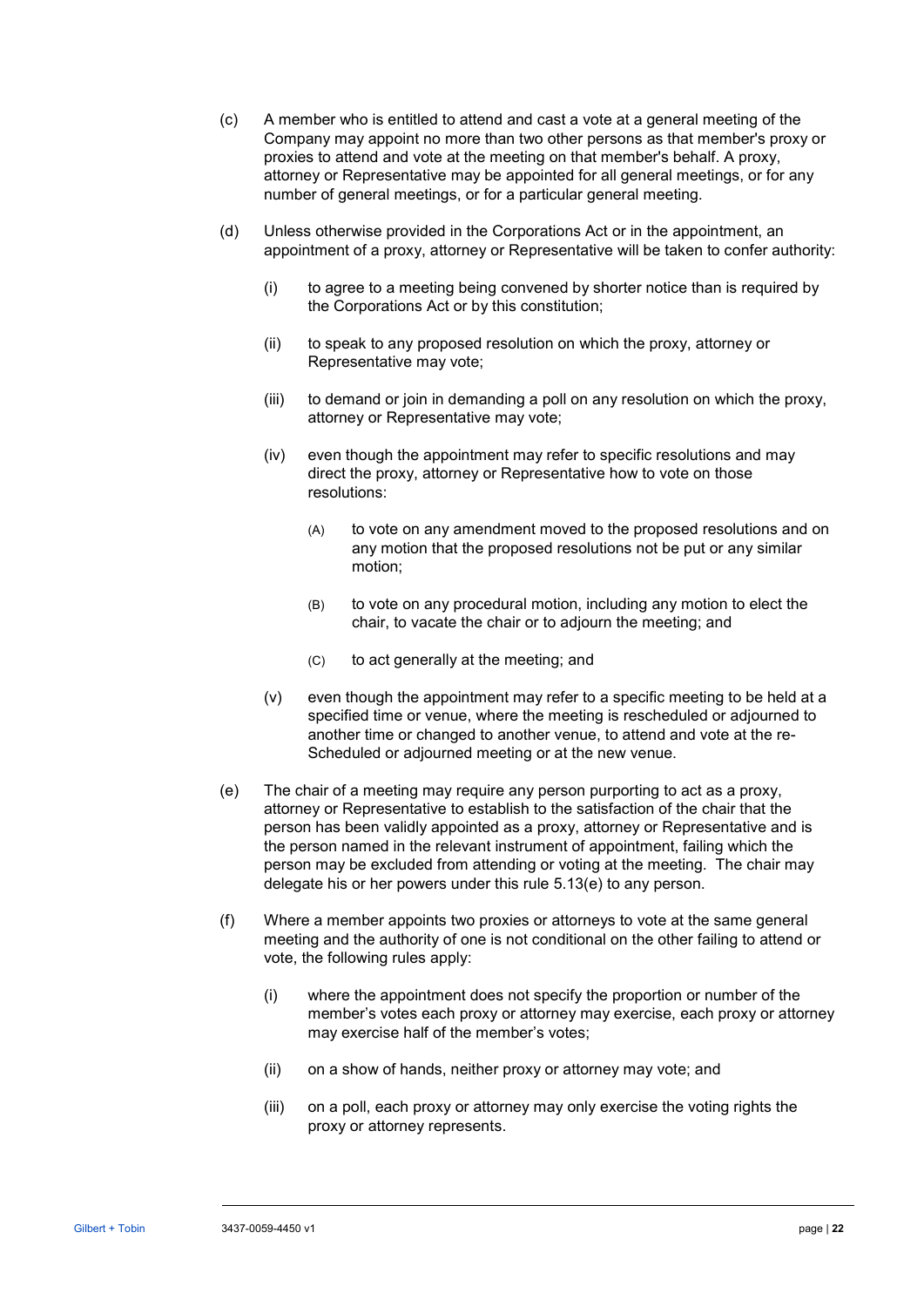- (g) An instrument appointing a proxy or attorney may direct the manner in which the proxy or attorney is to vote in respect of a particular resolution and, where an instrument so provides, the proxy or attorney is not entitled to vote on the proposed resolution except as directed in the instrument.
- <span id="page-27-0"></span>(h) A proxy or attorney may not vote at a general meeting or adjourned meeting unless the instrument appointing the proxy or attorney, and the original or a certified copy of the power of attorney or other authority (if any) under which the instrument is signed, are received:
	- (i) at the registered office of the Company, the fax number at its registered office or at another place, fax number or electronic address specified for that purpose in the notice convening the meeting; and
	- (ii) at least 48 hours before the time of the meeting.
- <span id="page-27-1"></span>(i) Where the Company receives an instrument recording a direct vote or appointing a proxy or attorney in accordance with this Constitution or the Corporations Act and within the time period specified in rule [5.13\(h\)](#page-27-0) or as otherwise determined by the directors, the Company is entitled to:
	- (i) clarify with the relevant member any instruction in relation to that instrument by written or verbal communication and make any amendments to the instrument required to reflect any clarification; and
	- (ii) where the Company considers that the instrument has not been duly executed, return the instrument to the appointing member and request that the member duly execute the instrument and return it to the company within the period determined by the company under rule [5.13\(h\)](#page-27-0) or otherwise determined by the directors and notified to the member.
	- (a) The member is taken to have appointed the Company as its attorney for the purpose of any amendments made to an instrument recording a direct vote or appointing a proxy or attorney in accordance with rule [5.13\(i\).](#page-27-1) An instrument appointing a proxy or attorney which is received by the Company in accordance with rule [5.13\(i\)](#page-27-1) is taken to have been validly received by the Company.
- (j) Where a notice of meeting provides for electronic lodgement of proxy appointment forms or direct votes, a form or direct vote lodged at the electronic address specified in the notice are taken to have been received at the registered office of the Company and validated by the member if there is compliance with the requirements set out in the notice.
- (k) A vote given in accordance with the terms of an instrument appointing a proxy or attorney is valid despite:
	- (i) a Transmission Event occurring in relation to the appointer; or
	- (ii) the revocation of the instrument or of the authority under which the instrument was executed,

if no notice in writing of the Transmission Event or revocation has been received by the Company by the time and at one of the places at or in the manner in which the instrument appointing the proxy or attorney is required to be received under rule [5.13\(h\).](#page-27-0)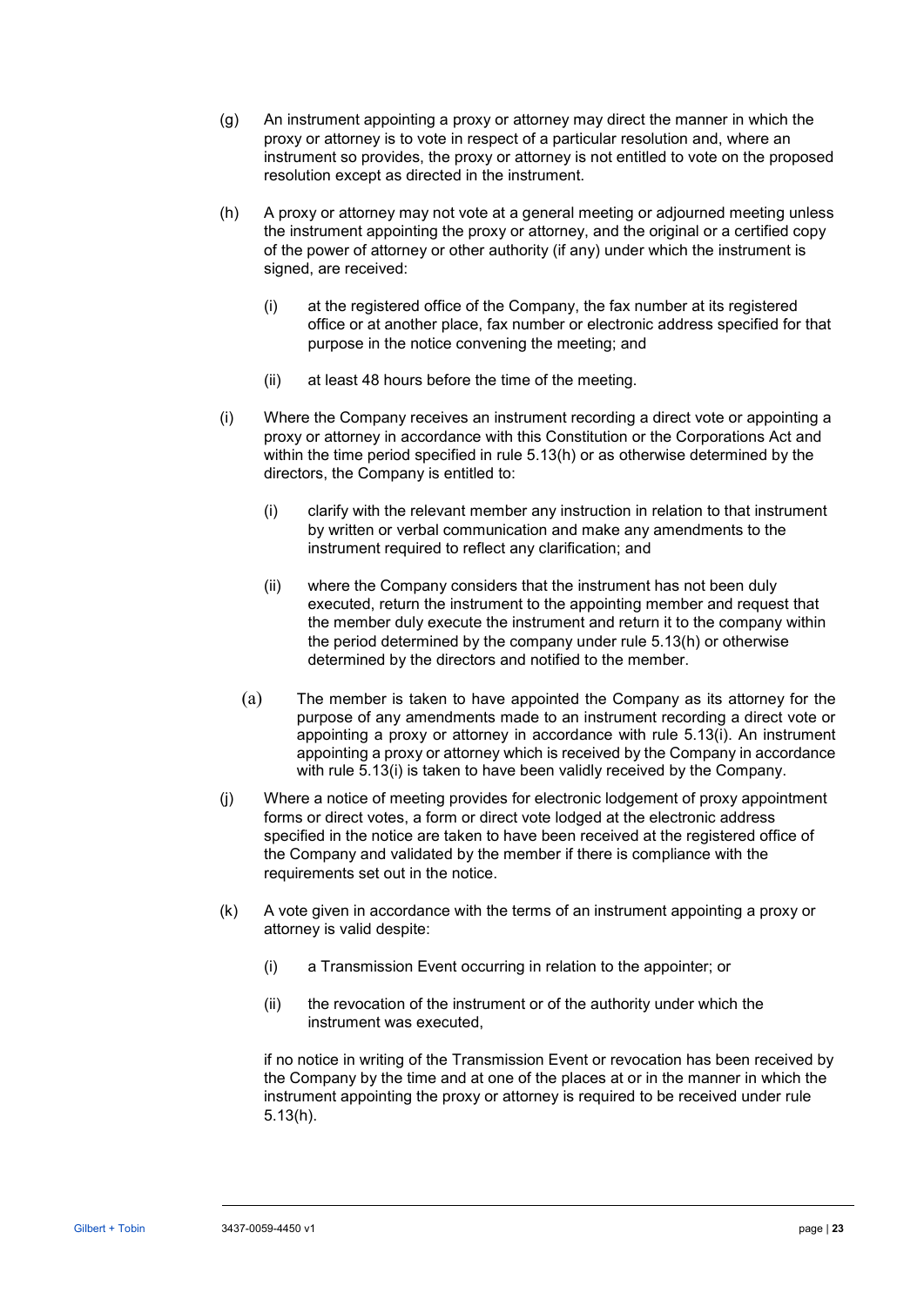- (l) A vote given in accordance with the terms of an instrument appointing a proxy or attorney is valid despite the transfer of the share in respect of which the instrument was given if the transfer is not registered by the time at which the instrument appointing the proxy or attorney is required to be received under rule [5.13\(h\).](#page-27-0)
- (m) The appointment of a proxy or attorney is not revoked by the appointer attending and taking part in the general meeting but, if the appointer votes on any resolution, the proxy or attorney is not entitled to vote, and must not vote, as the appointer's proxy or attorney on the resolution.
- (n) The Company must include with a notice of meeting a proxy form which must provide for the appointer:
	- (i) to vote for or against each resolution; and
	- (ii) to appoint proxies of the appointer's choice, but may specify who is to be appointed as proxy if the appointer does not choose.

# <span id="page-28-6"></span>**6 Directors**

# <span id="page-28-0"></span>**6.1 Appointment and removal of directors**

- (a) The number of directors (not including alternate directors) must not be:
	- (i) less than three; or
	- (ii) more than 9,

unless the company otherwise resolves in general meeting.

- (b) All directors must be natural persons.
- (c) Subject to rules [6.1\(a\)](#page-28-0) and [6.3\(a\),](#page-29-0) the directors may elect any eligible person to be a director by resolution, either to fill a casual vacancy or as an addition to the existing directors.

# <span id="page-28-5"></span><span id="page-28-2"></span><span id="page-28-1"></span>**6.2 Retirement of directors**

- (a) A director appointed under rule [6.1\(c\)](#page-28-1) who is not a managing director must retire from office at the next annual general meeting following their appointment.
- <span id="page-28-3"></span>(b) No director who is not the managing director may hold office without re-election beyond the third annual general meeting following the meeting at which that director was last elected or re-elected.
- <span id="page-28-4"></span>(c) If there is more than one managing director, only one of them, nominated by the directors, is entitled not to be subject to vacation of office under rule [6.2\(a\)](#page-28-2) or retirement under rule [6.2\(b\)](#page-28-3) or [6.2\(c\).](#page-28-4)Where the Listing Rules require an election of directors to be held and no director would otherwise be required to submit for election or re-election, the director to retire at the annual general meeting is any director who wishes to retire (whether or not he or she intends to stand for reelection), otherwise it is the director who has been in office the longest since their last election or appointment (excluding the managing director). As between directors who were last elected or appointed on the same day, the director to retire must be decided by ballot (unless they can agree among themselves).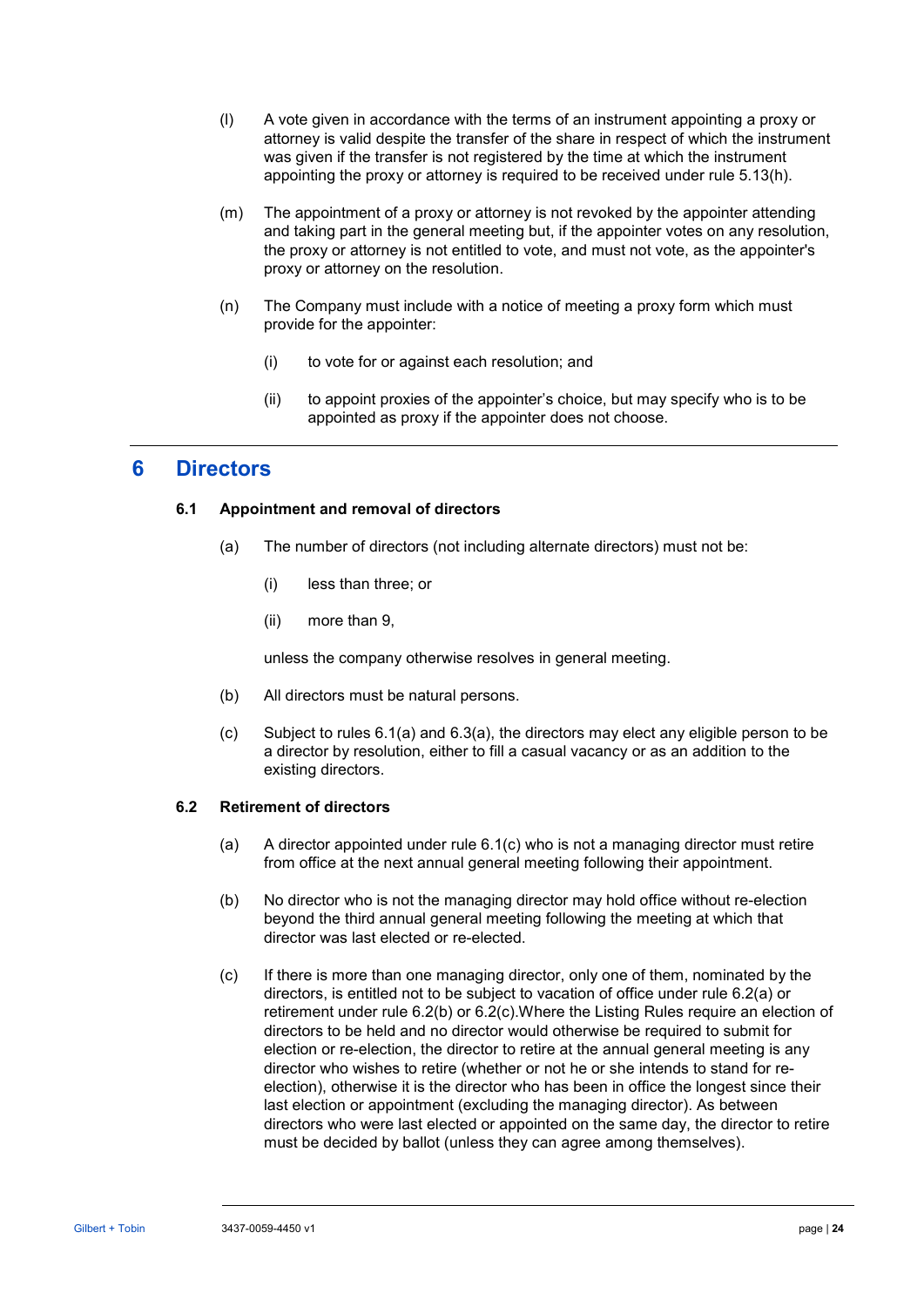(d) The retirement and re-election of a director from office under this constitution, or the election of another person to that office (as the case may be) takes effect at the end of the meeting at which the retirement and re-election or election occur.

# <span id="page-29-0"></span>**6.3 Election of directors**

- <span id="page-29-1"></span>(a) The only way a person can be elected as a director at an annual general meeting is by:
	- (i) **Retirement and re-election:** that person is a director retiring from office under rule [6.2](#page-28-5) and standing for re-election at that meeting;
	- (ii) **Directors' nomination:** that person has been nominated by the directors for election at that meeting;
	- (iii) **Member's own nomination:** that person nominates themselves as a candidate for election as a director at a general meeting by signing a notice of nomination and giving it to the Company; or
	- (iv) **Member's nomination of another person:** that person is nominated by a member as a candidate for election as a director at a general meeting, the nominating member signing a notice of nomination and giving it to the Company, and a notice signed by the person stating his or her consent to the nomination.
- <span id="page-29-2"></span>(b) The relevant timeframe for a nomination under rules  $6.3(a)(iii)$  and  $6.3(a)(iv)$  is not less than 45 Business Days and not more than 90 Business Days before the meeting.

# **6.4 Vacation of office**

In addition to the circumstances prescribed by the Corporations Act, this constitution or by the terms of a director's appointment, the office of a director becomes vacant if the director:

- (a) is a managing director and ceases to be employed by the Company or a related body corporate;
- (b) becomes mentally incapacitated;
- (c) becomes liable to have their estate dealt with in any way under the law relating to mental health;
- (d) becomes bankrupt or insolvent or makes any arrangement or composition with his or her creditors generally;
- (e) is disqualified from holding office as a director of the company under any Australian legislation or any regulatory requirement or standard made in accordance with such legislation applicable to the Company;
- (f) is convicted of an indictable offence and the directors do not within one month of that conviction resolve to confirm the director's appointment or election (as the case may be) to the office of director; or
- (g) fails to attend meetings of the directors for more than three consecutive months without leave of absence from the directors and the other directors have not, within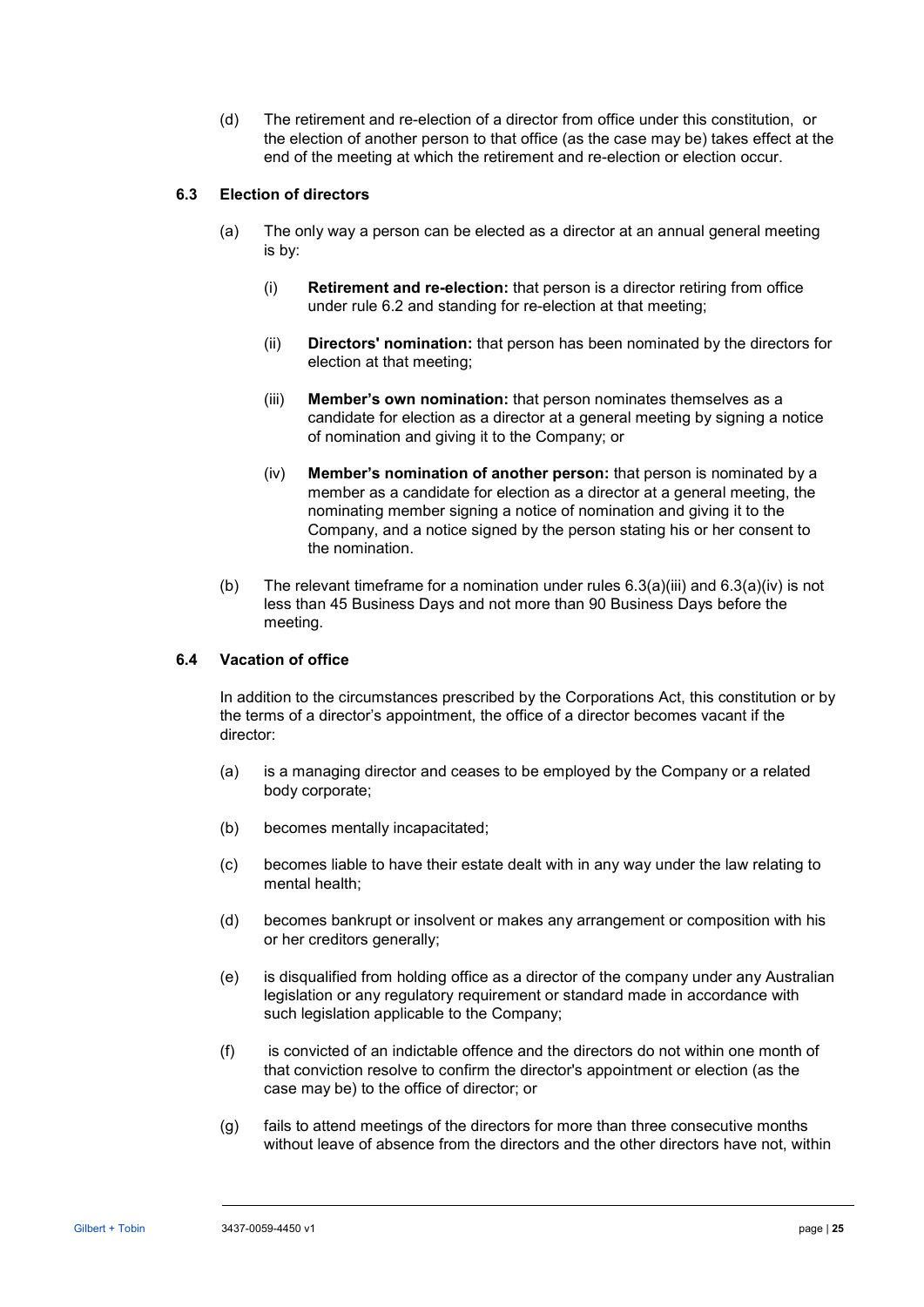14 days of having been given a notice by the secretary giving details of the absence, resolved that the leave of absence be granted; or

(h) resigns by notice in writing to the Company.

#### <span id="page-30-0"></span>**6.5 Remuneration of directors**

- (a) The directors may decide each director's remuneration for holding that office, but the aggregate remuneration of all non-executive directors in any financial year must not exceed the amount fixed by the Company in general meeting.
- (b) When calculating a non-executive director's remuneration for the purposes of rule [6.5\(a\),](#page-30-0) any amount paid by the company or related body corporate:
	- (i) to a superannuation, retirement or pension fund for a director is to be included;
	- (ii) as fees for acting as a director of the Company or any child entity (including attending and participating in any directors' committee meetings where the directors have not made a determination under rule [6.17\(c\)](#page-37-0) is to be included;
	- (iii) as securities, issued with the approval of members under the Listing Rules, are to be excluded; and
	- (iv) for any insurance premium paid or agreed to be paid for a director under rule [9.3](#page-39-0) is to be excluded.
- (c) Remuneration of directors may be provided in whatever manner that the directors decide, including as a non-cash benefit or as a contribution to a superannuation fund.
- (d) The remuneration payable by the Company to a director (who is not a managing director or an executive director) must not include a commission on, or percentage of, operating revenue.
- (e) Directors are entitled to be paid all travelling and other expenses properly incurred by them in connection with the affairs of the Company, including attending and returning from:
	- (i) general meetings of the Company;
	- (ii) meetings of the directors; or
	- (iii) meetings of committees of the directors.
- (f) If a director renders or is called on to perform extra services or to make any special exertions in connection with the affairs of the Company, the directors may arrange for a special remuneration to be paid to that director, either in addition to or in substitution for that director's remuneration under rule [6.5\(a\).](#page-30-0)
- (g) Nothing in rule [6.5\(a\)](#page-30-0) restricts the remuneration to which a director may be entitled as an officer of the Company or of a related body corporate in a capacity other than director, which may be either in addition to or in substitution for that director's remuneration under rule [6.5\(a\).](#page-30-0)The directors may, subject to the Listing Rules and the Corporations Act: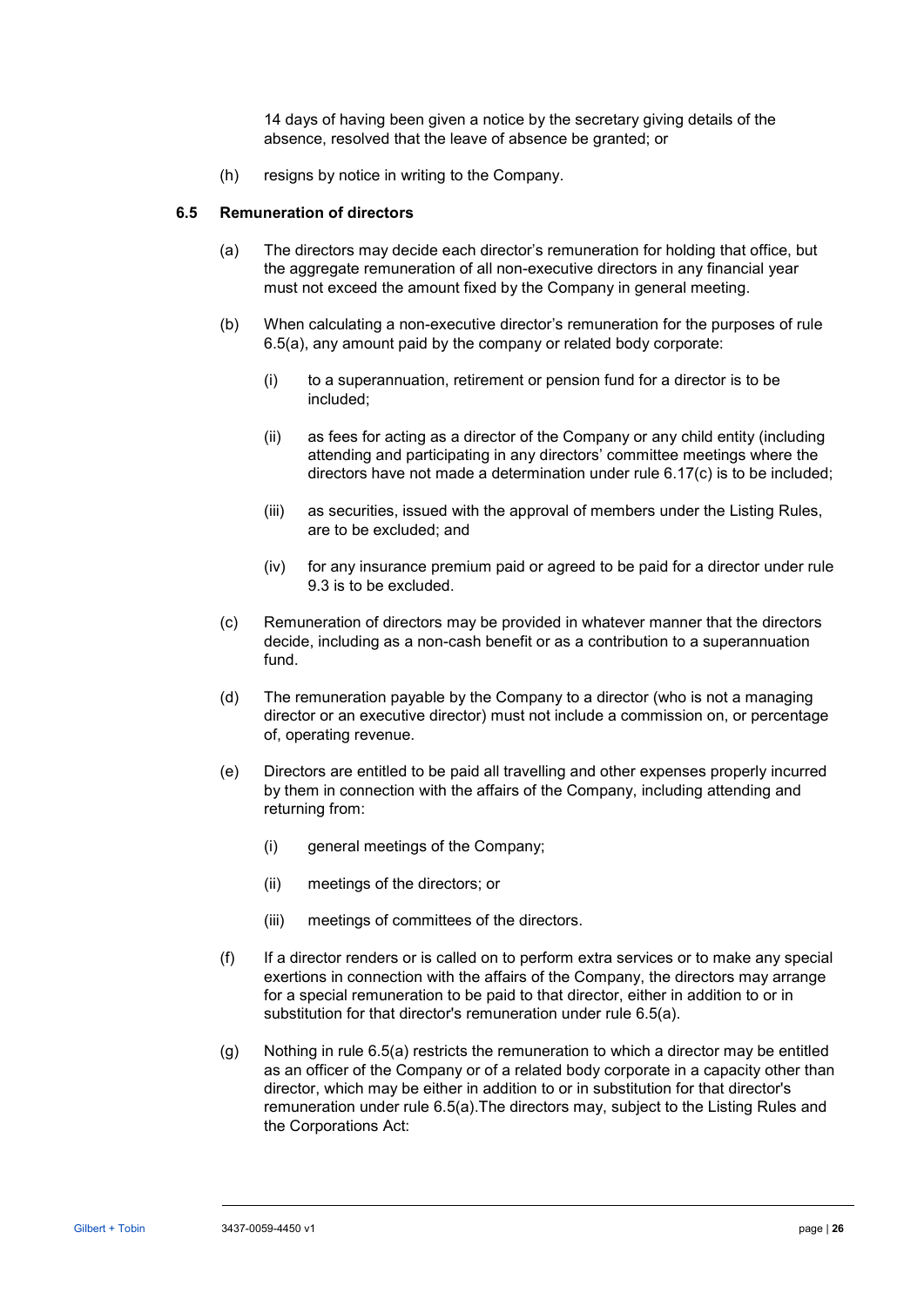- (i) at any time after a director dies or otherwise ceases to hold office as a director, pay to the director or a legal personal representative, spouse, relative or dependant of the director, in addition to the remuneration of that director under rule [6.5\(a\),](#page-30-0) a pension or lump sum payment for past services rendered by that director; and
- (ii) cause the Company to enter into a contract with the director for the purpose of providing for or giving effect to that payment.
- (h) Any director may be paid a retirement, or similar, benefit, as determined by the directors. The directors may make arrangements with any director with respect to the payment of retirement benefits in accordance with this rule.
- (i) The directors may establish or support, or assist in the establishment or support of, funds and trusts to provide pension, retirement, superannuation or similar payments or benefits to or in respect of the directors or former directors.

#### <span id="page-31-0"></span>**6.6 Share qualification**

- (a) A director is not required to hold any shares in the Company to qualify for appointment.
- (b) A director who is not a member of the Company is nevertheless entitled to attend and speak at general meetings and at meetings of the holders of a class of shares.

#### **6.7 Interested directors**

Subject to complying with the Corporations Act regarding disclosure of and voting on matters involving material personal interests and any procedures determined by the directors from time to time regarding any matter concerning the Company, a director may:

- (a) hold any other office or place of profit, other than auditor, in the Company;
- (b) hold any office or other place of profit in another company, body corporate or trust or entity promoted by the Company or in which it has an interest of any kind;
- (c) enter into a contract or arrangement with the Company, or have an interest in a contract or arrangement with the Company;
- (d) participate in, vote on and be counted in a quorum for any meeting, resolution or decision of the directors and may be present at any meeting where any matter is being considered by the Directors;
- (e) sign or participate in the execution of a document by or on behalf of the Company;
- (f) do any of the above despite the fiduciary relationship of the Director's office:
	- (i) without any liability to account to the Company for any direct or indirect benefit accruing to the Director; and
	- (ii) without affecting the validity of any contract or arrangement; and
- (g) exercise the voting power conferred by securities in any entity held by the Company as they determine, including in circumstances where a Director may be interested in the exercise, such as a resolution appointing a Director as an officer of the entity or providing for the payment of remuneration to officers of the entity.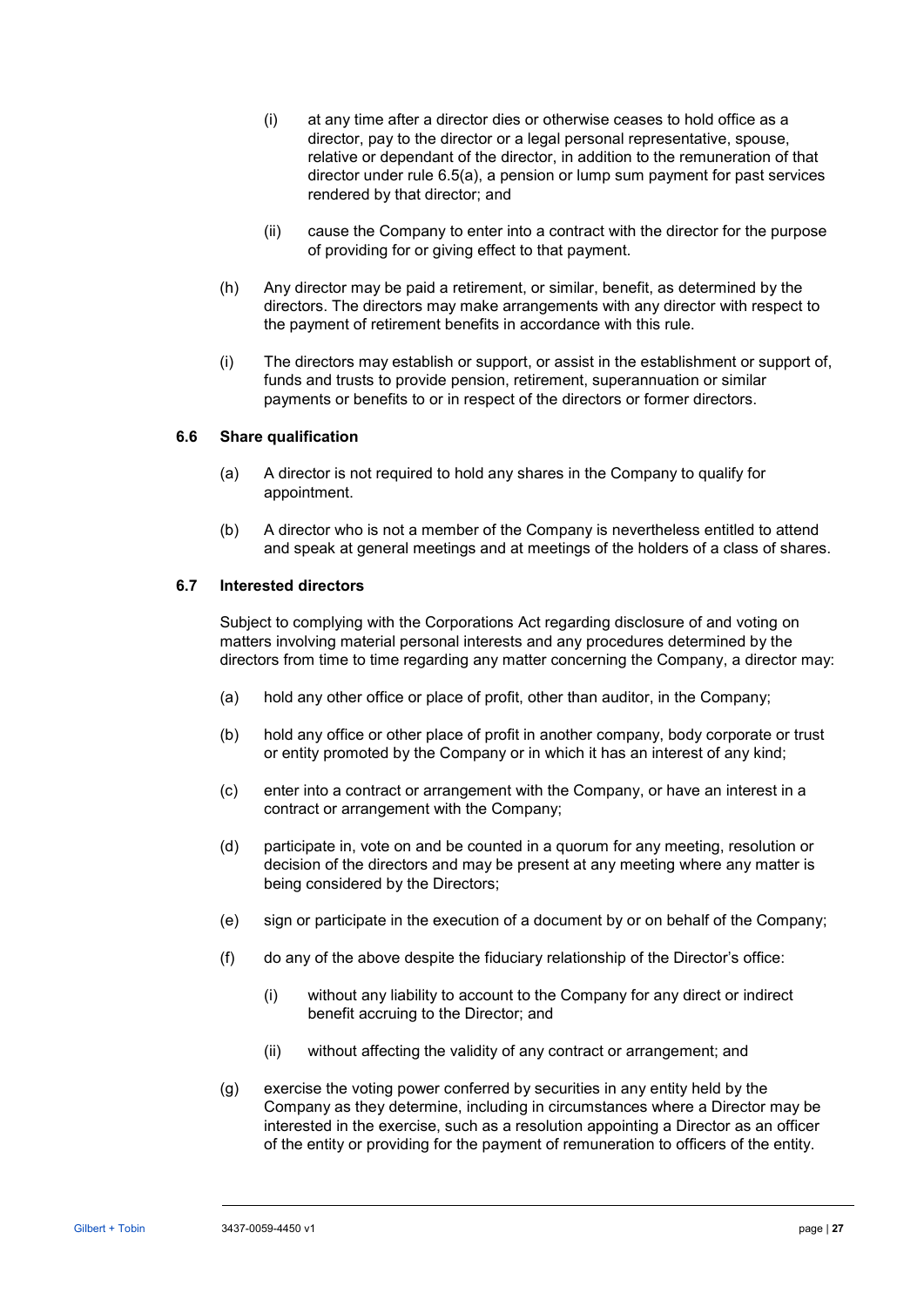A reference to the Company in this rule [6.6](#page-31-0) is also a reference to each related body corporate of the Company.

#### <span id="page-32-0"></span>**6.8 Powers and duties of directors**

- (a) The directors are responsible for managing the business of the Company.
- (b) The directors may exercise all powers and do all things that are:
	- (i) within the power of the Company; and
	- (ii) are not by this constitution, the Listing Rules or by law directed or required to be done by the company in general meeting.
- (c) Without limiting the generality of rule [6.8\(b\),](#page-32-0) the directors may exercise all the powers of the Company to:
	- (i) borrow or otherwise raise money;
	- (ii) charge any property or business of the Company or all or any of its uncalled capital; and
	- (iii) issue debentures, give any indemnities or guarantees, or give any other security for a debt, liability or obligation of the Company or of any other person.
- (d) The directors may determine how any document must be signed, drawn, accepted, endorsed or otherwise executed, by or on behalf of the Company.
- (e) The directors may pay the costs of:
	- (i) the promotion, formation and registration of the Company; and
	- (ii) registration of any assets acquired by the Company,

out of the funds of the Company.

- (f) The directors have discretion to:
	- (i) appoint or employ any person to be an officer, agent or attorney of the Company:
		- (A) for the purposes;
		- (B) with the powers;
		- (C) for the period; and
		- (D) on the conditions,

the directors feel are appropriate;

(ii) resolve to delegate any of their powers to an officer, agent or attorney. The officer, agent or attorney to whom powers are delegated in terms of this rule must exercise those powers as directed by the directors;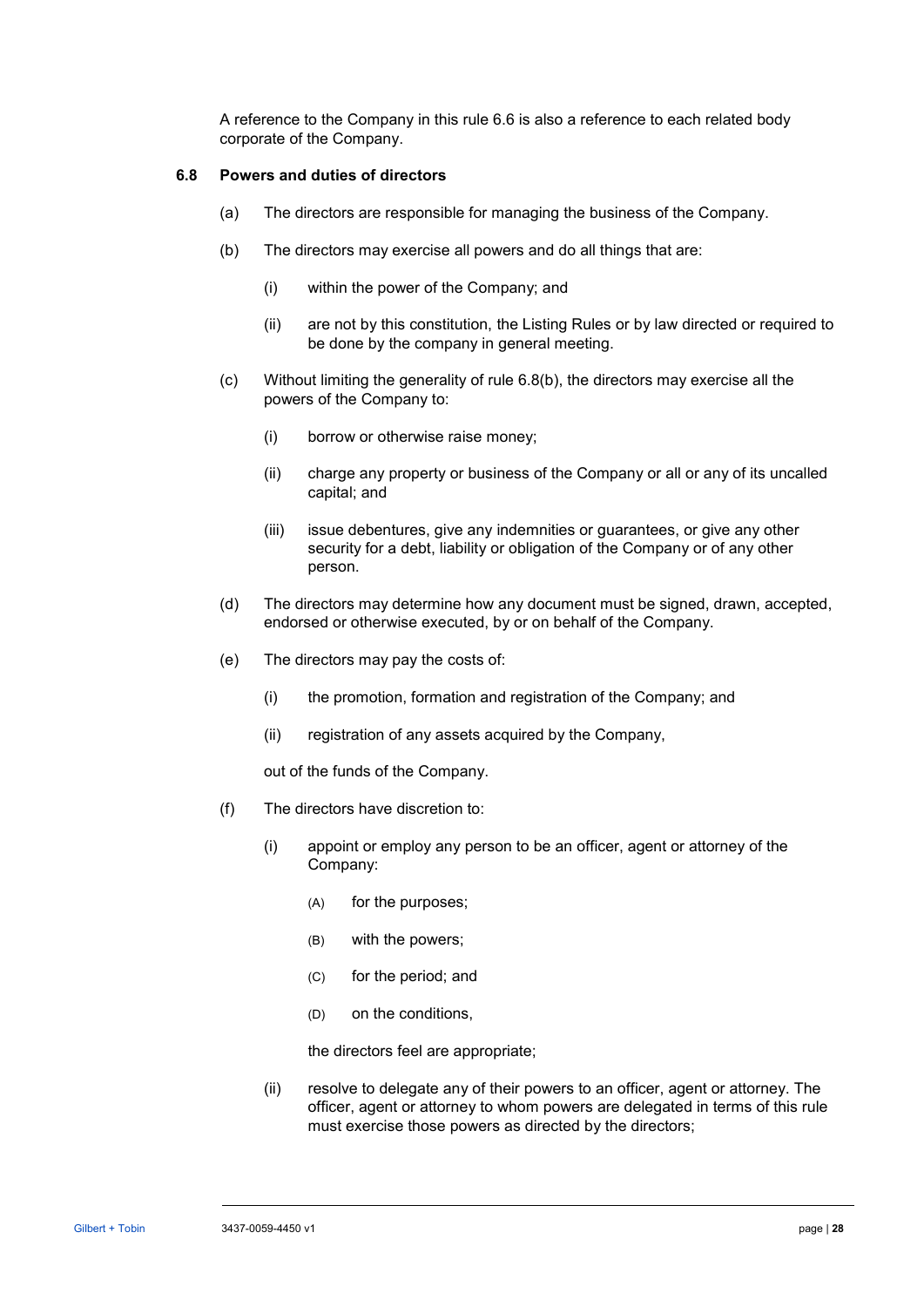- (iii) authorise an officer, agent or attorney to delegate all or any of the powers, discretions and duties vested in that officer, agent or attorney; and
- (iv) remove or dismiss any officer, agent or attorney of the Company at any time, with or without cause, provided that decision must be subject to any contract between the Company and the relevant officer, agent or attorney.
- (g) A power of attorney may be drafted as the directors think fit.

#### <span id="page-33-0"></span>**6.9 Director meetings and technology**

- (a) Every director consents:
	- (i) by virtue of agreeing to be a director; or
	- (ii) by virtue of adopting this constitution,

to the use of any technology permitting directors to communicate with each other as a group in real time to hold board meetings.

(b) Any director may withdraw the consent in rule [6.9\(a\)](#page-33-0) in accordance with the Corporations Act.

#### <span id="page-33-1"></span>**6.10 Convening of director meetings**

- (a) A director may, whenever the director thinks fit, convene a directors meeting.
- (b) A secretary must convene a directors meeting when requested in writing (which includes by email) in terms of rule [6.10\(a\).](#page-33-1)

#### **6.11 Notice of directors' meetings**

- (a) Subject to this constitution, notice of a directors meeting must be given to each person who is at the time of giving the notice:
	- (i) a director, other than a director on leave of absence approved by the directors; or
	- (ii) an alternate director appointed under rule [6.16](#page-36-0) (**[Alternate directors](#page-36-0)**) by a director on leave of absence approved by the directors.
- (b) A notice of a directors meeting:
	- (i) must specify the time and place of the meeting;
	- (ii) must specify any form of technology being used to conduct the meeting and provide information on how to access the meeting;
	- (iii) need not state the nature of the business to be transacted at the meeting;
	- (iv) will be taken to have been given to an alternate director if it is given to the director who appointed that alternate director.
- <span id="page-33-2"></span>(c) A director or alternate director may waive notice of a directors meeting by notifying the Company.
- (d) If any: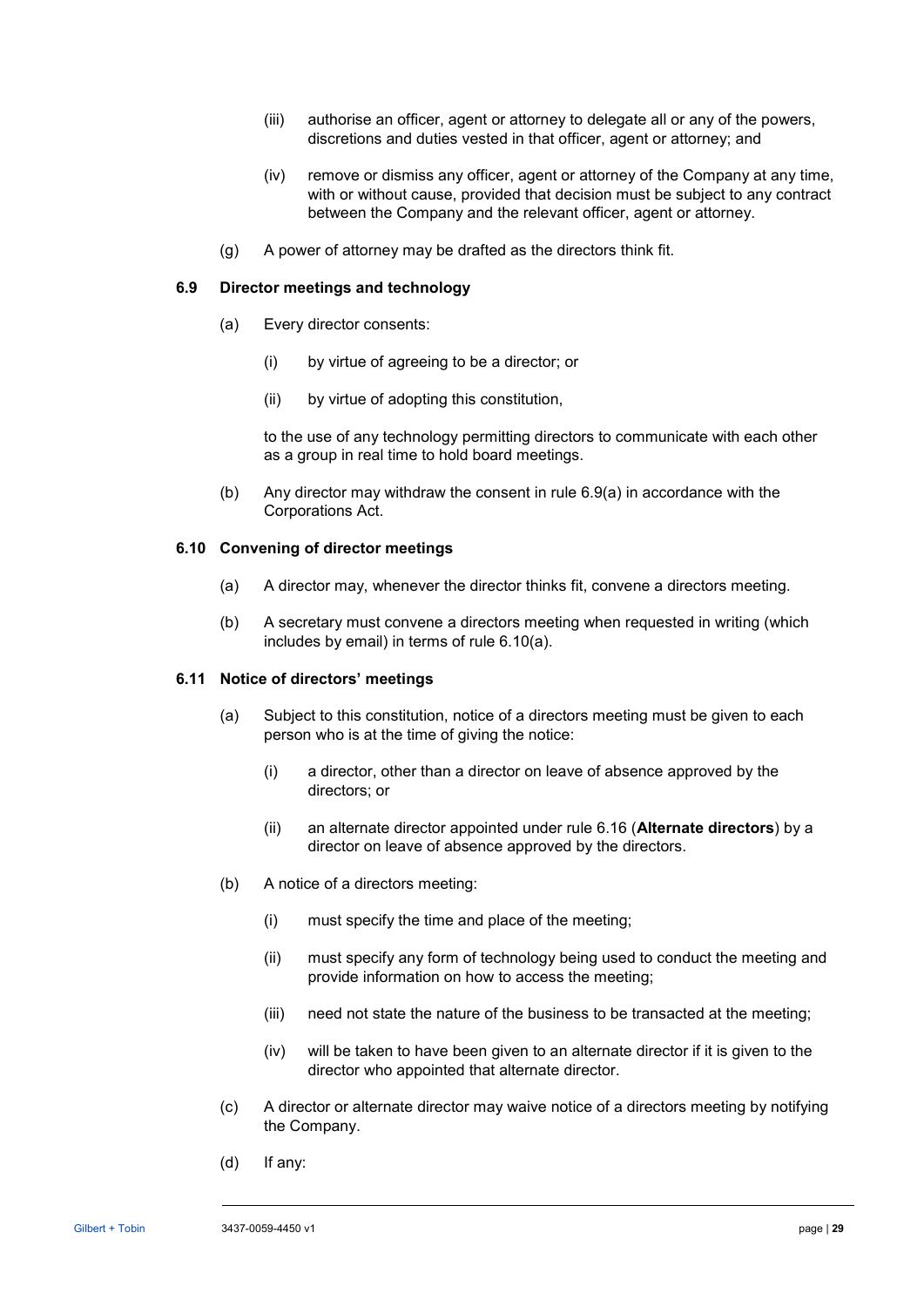- (i) director; or
- (ii) alternate director of a director on a leave of absence,

does not receive a notice of a directors meeting (**non-receipt**), that fact does not by itself invalidate anything done, anything decided, or any resolution passed at that meeting if:

- (iii) the non-receipt was attributable to accident or error;
- (iv) before or after the meeting, that director or alternate director:
	- (A) waived or waives notice of that meeting under rule [6.11\(c\);](#page-33-2) or
	- (B) notified or notifies the Company of his or her agreement to that act, matter, thing or resolution; or
- (v) the director or an alternate director appointed by the director attended the meeting despite the lack of notice.

#### **6.12 Quorum at directors' meetings**

- (a) A quorum for directors' meetings is at least two directors, one of whom must be an independent director, or such other higher number as the directors decide.
- (b) If the directors have decided that a quorum must include a particular director or directors appointed by a member, that director or directors must be included in determining whether a quorum is present
- (c) No business may be transacted at a directors meeting unless there is a quorum at the time the business is dealt with.
- (d) A director will be excluded from being counted as part of the quorum if that director:
	- (i) is on a leave of absence approved by the directors;
	- (ii) has notified the chair or the secretary that he or she may be uncontactable for a certain period and the directors meeting is held during that period;
	- (iii) becomes incapacitated due to ill health or other unforeseen circumstances and is unable to participate in the directors meeting;
	- (iv) disqualifies himself or herself from considering the relevant item(s) of business; or
	- (v) would be prohibited under the Corporations Act or other laws or regulations from voting on item(s) of business.
- (e) If the number of directors does not constitute a quorum at a directors meeting, the remaining director or directors may act only:
	- (i) in an emergency;
	- (ii) or for the purpose of increasing the number of directors to a number sufficient to constitute a quorum or of convening a general meeting of the Company.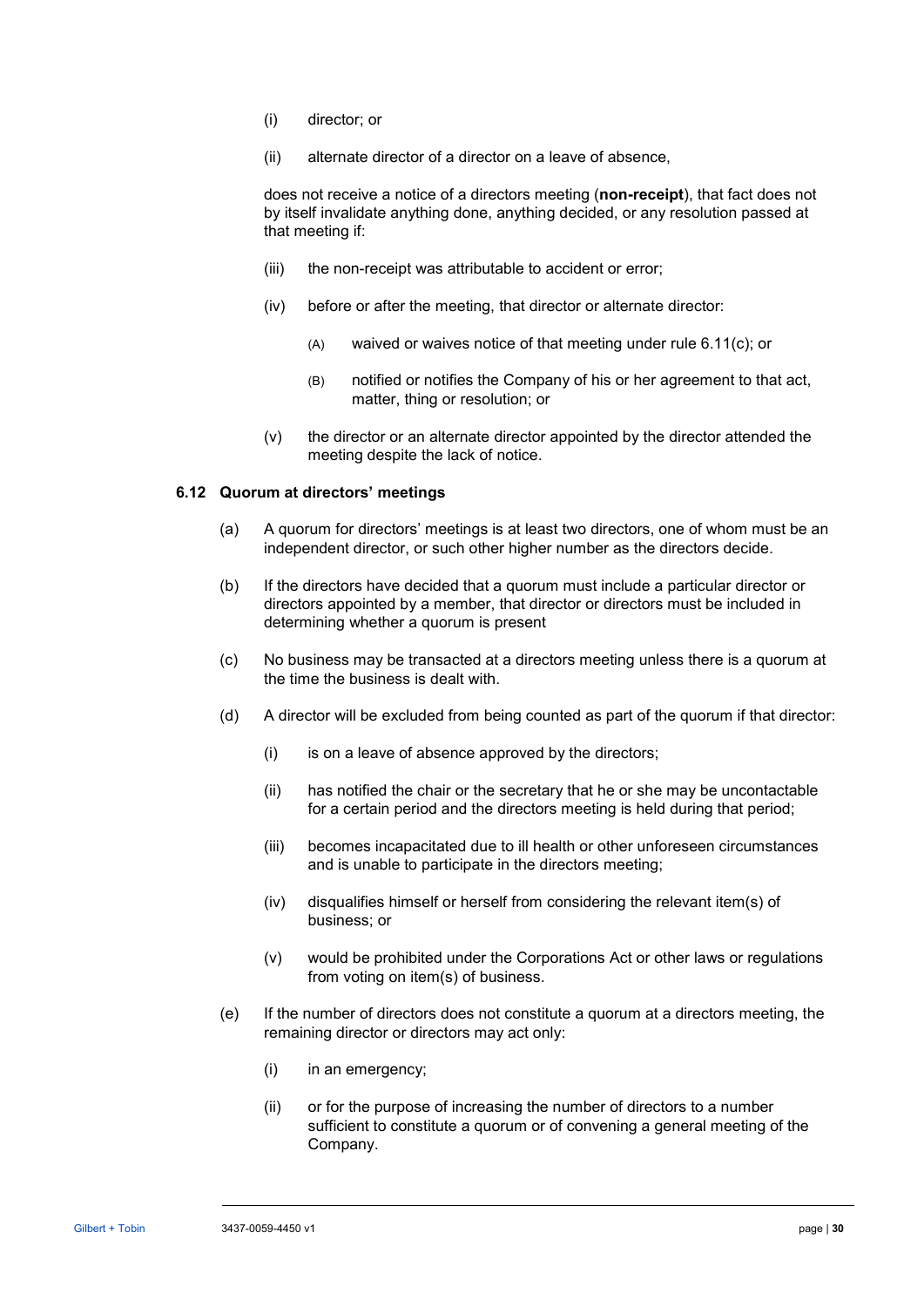#### **6.13 Chair and deputy chair**

- (a) The directors must elect one of the directors as chair of the directors.
- (b) The directors may elect one of the directors as the deputy chair of the directors.
- (c) The directors may decide the period which the chair and deputy chair will hold that office.
- (d) If a directors meeting is held and:
	- (i) a chair has not been elected; or
	- (ii) the chair is not present within 10 minutes after the time appointed for the holding of the meeting, or is unable or unwilling to act,

the deputy chair will be the chairperson of that meeting. If a deputy chair has not been elected, or is not present or willing to act, the directors present must elect one of their number to be chair of that meeting.

#### **6.14 Decisions of directors**

(a) Decisions require a majority

A decision made at a directors meeting must be decided by a majority of votes of directors present and entitled to vote.

(b) While the number of directors on the Board is an even number, the Chair will have a casting vote while the Chair is an independent director.

If the votes are equal, the chair does not have a second or casting vote.

#### <span id="page-35-2"></span><span id="page-35-1"></span><span id="page-35-0"></span>**6.15 Written resolutions**

- (a) A resolution in writing which:
	- (i) is signed by all directors; or
	- (ii) is signed by a majority of directors entitled to vote on the resolution, the number of which is not less than a quorum at a directors meeting,

is a valid resolution of the directors.

- (b) A written resolution under rule  $6.15(a)(i)$  is effective when signed by the last of the directors to sign the resolution.
- (c) The written resolution under rule [6.15\(a\)](#page-35-1) may consist of several documents in the same form, each signed by one or more of the directors.
- (d) A director may signify assent to a document by signing the document, or by notifying the Company of the director's assent in person or by post, fax, telephone or other method of written, audio or audio-visual communication or other form of technology.
- (e) For the purpose of this rule [6.15,](#page-35-2) any references to directors only includes an alternate director appointed by a director where that director: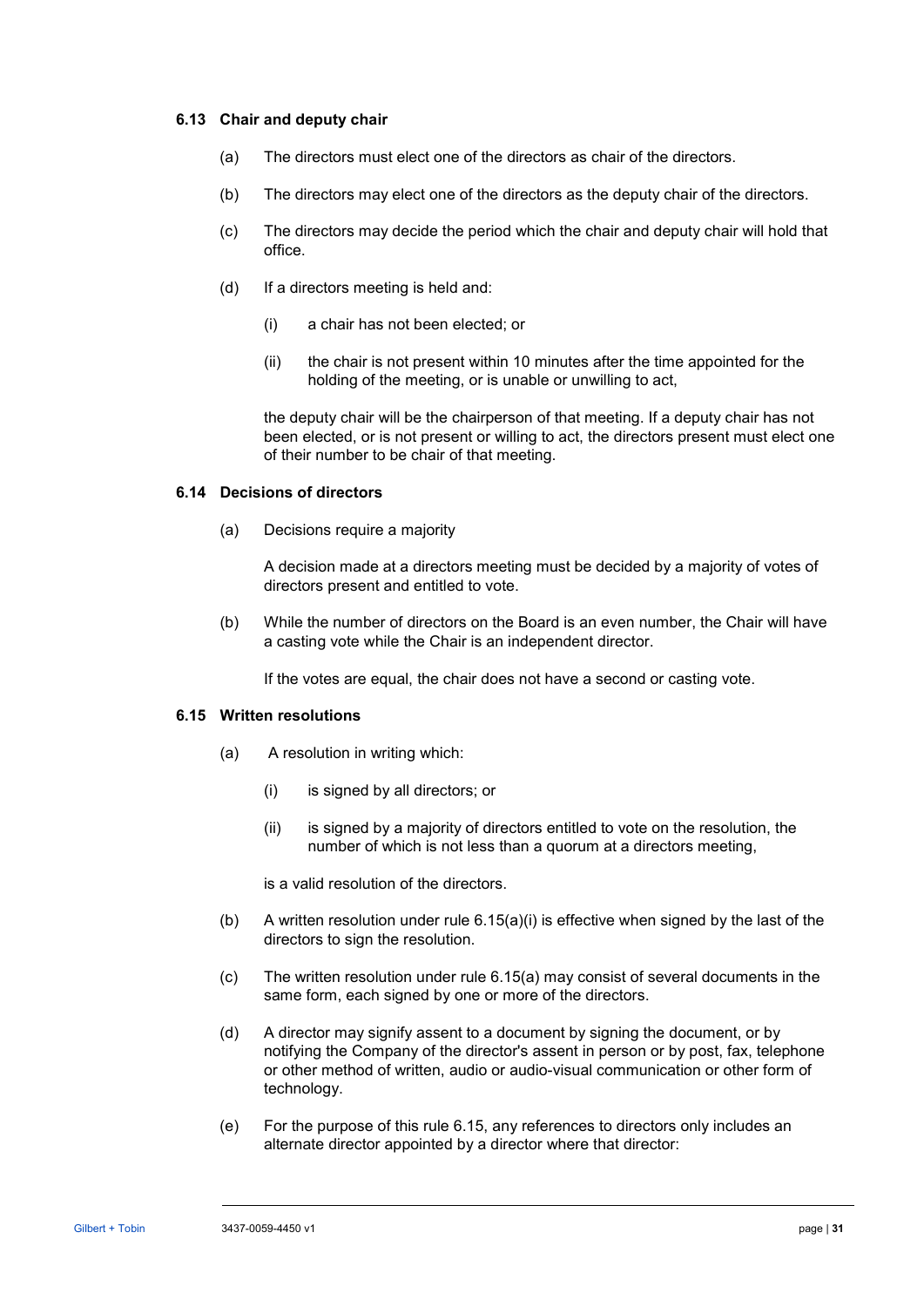- (i) is not available to sign the document; or
- (ii) is unable to sign the document within a reasonable time.
- (f) Where a document is assented to in accordance with this rule [6.15,](#page-35-2) the document is to be taken as a minute of a directors meeting.

# <span id="page-36-2"></span><span id="page-36-0"></span>**6.16 Alternate directors**

- (a) A director may appoint a person to be the director's alternate director, provided that:
	- (i) a majority of the other directors approve both the appointment itself, and the parameters of that appointment under rule [6.16\(b\);](#page-36-1) and
	- (ii) the person appointed as alternate director has consented to act.
- <span id="page-36-1"></span>(b) An alternate director appointed under rule [6.16\(a\)](#page-36-2) may be appointed for:
	- (i) such a period;
	- (ii) with whichever powers and responsibilities,

as the appointing director sees fit.

- (c) An appointment, or the termination of an appointment, of an alternate director must be in writing signed by the appointing director.
- (d) One person may act as alternate director to more than one director.
- (e) An alternate director is entitled to:
	- (i) notice of directors' meetings; and
	- (ii) attend and vote on behalf of his or her appointer, where the appointer does not attend a directors meeting.
- (f) An alternate director is entitled to a separate vote for each director the alternate director represents, in addition to any vote the alternate director may have as a director in his or her own right.
- (g) In the absence of the appointer, an alternate director may exercise any powers that the appointer saw fit to grant, and the exercise of that power by the alternate director is to be taken to be the exercise of the power by the appointer.
- (h) The office of an alternate director is vacated when the appointer vacates office as a director.
- (i) The appointment of an alternate director may be terminated at any time by the appointer, even where the period of the appointment has not expired.
- (j) An alternate director is not to be taken into account in determining the minimum or maximum number of directors allowed under this constitution or the rotation of directors under rule [6.1](#page-28-6) (**[Appointment and removal of directors](#page-28-6)**).
- (k) In determining whether a quorum is present at a directors meeting an alternate director is not to be taken into account separately from their appointor.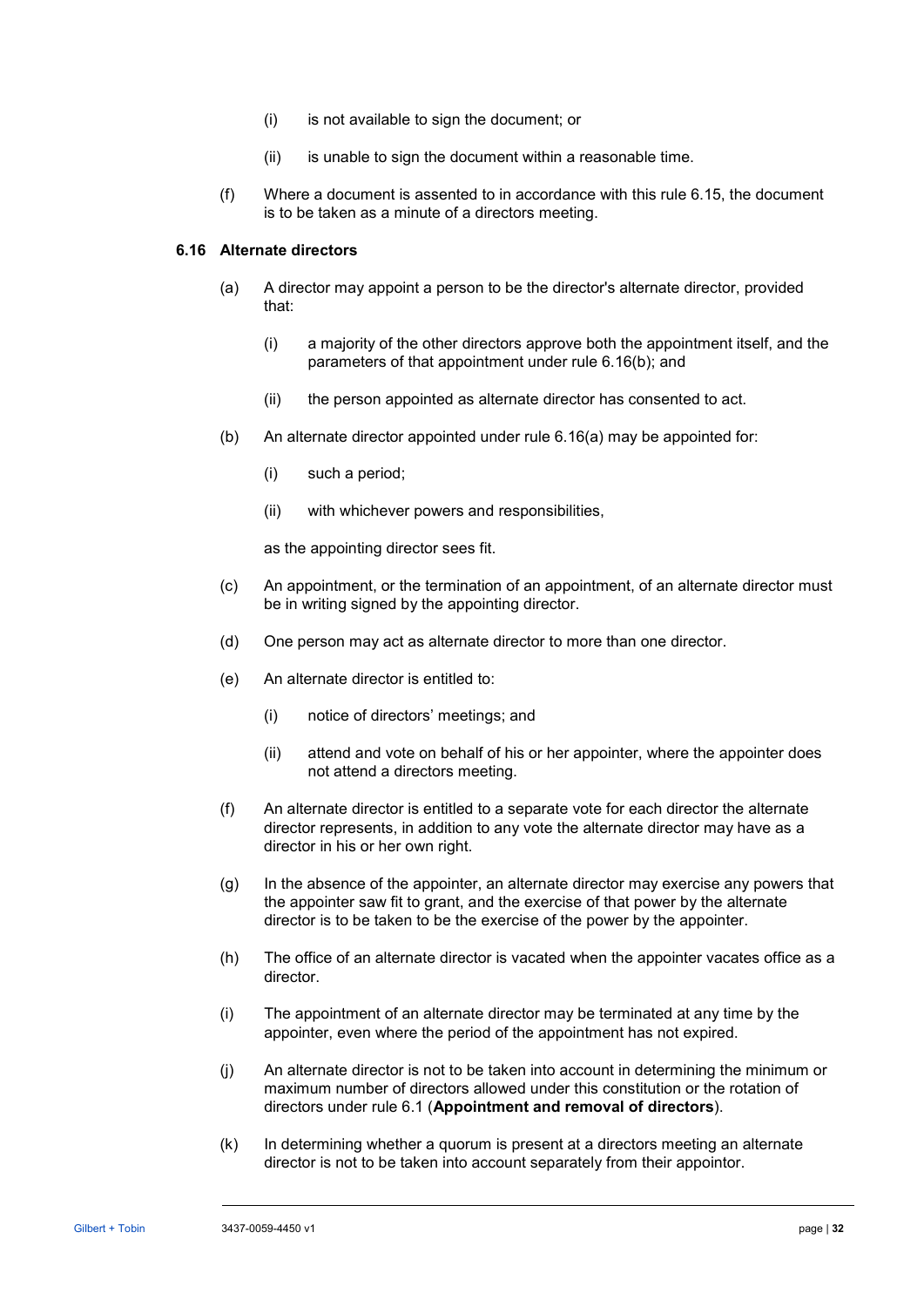- <span id="page-37-1"></span>(l) The directors have discretion to determine the appropriate remuneration for any alternate director.
- (m) An alternate director is not entitled to be remunerated by the Company for his or her services as alternate director, except as provided in rule [6.16\(l\).](#page-37-1)
- (n) Any individual acting as an alternate director:
	- (i) is an officer of the Company and not the agent of the appointor; and
	- (ii) is responsible to the exclusion of the appointor for the their own acts and defaults.

#### **6.17 Committees and delegations of directors' power**

- (a) Any delegation in terms of section 198D of the Corporations Act must be exercised in accordance with any directions of the directors.
- (b) The provisions of this constitution applying to directors' meetings and resolutions of directors apply, so far as they can and with such changes as are necessary, to meetings and resolutions of a committee of directors.
- <span id="page-37-0"></span>(c) The directors can resolve to award special remuneration to directors who hold delegated powers, whether as part of a committee or in terms of an individual delegation, provided that the total amount fixed by the Company for remuneration of non-executive directors under rule [6.5\(a\)](#page-30-0) will not be exceeded.

#### **6.18 Validity of acts**

- (a) Anything done by a person:
	- (i) acting as a director; or
	- (ii) acting as director in a meeting of directors or a committee of directors,

is not invalidated by reason only of:

- (iii) a defect in the appointment of that person as a director;
- (iv) that person being disqualified to be a director or having vacated office; or
- (v) that person not being entitled to vote,

if the relevant circumstance was not known at the relevant time.

# **7 Executive directors**

# <span id="page-37-2"></span>**7.1 Executive directors**

- (a) The directors may appoint one or more:
	- (i) employees of the Company, or of a related body corporate, as executive directors (subject to the provisions of this constitution dealing with the appointment of directors); or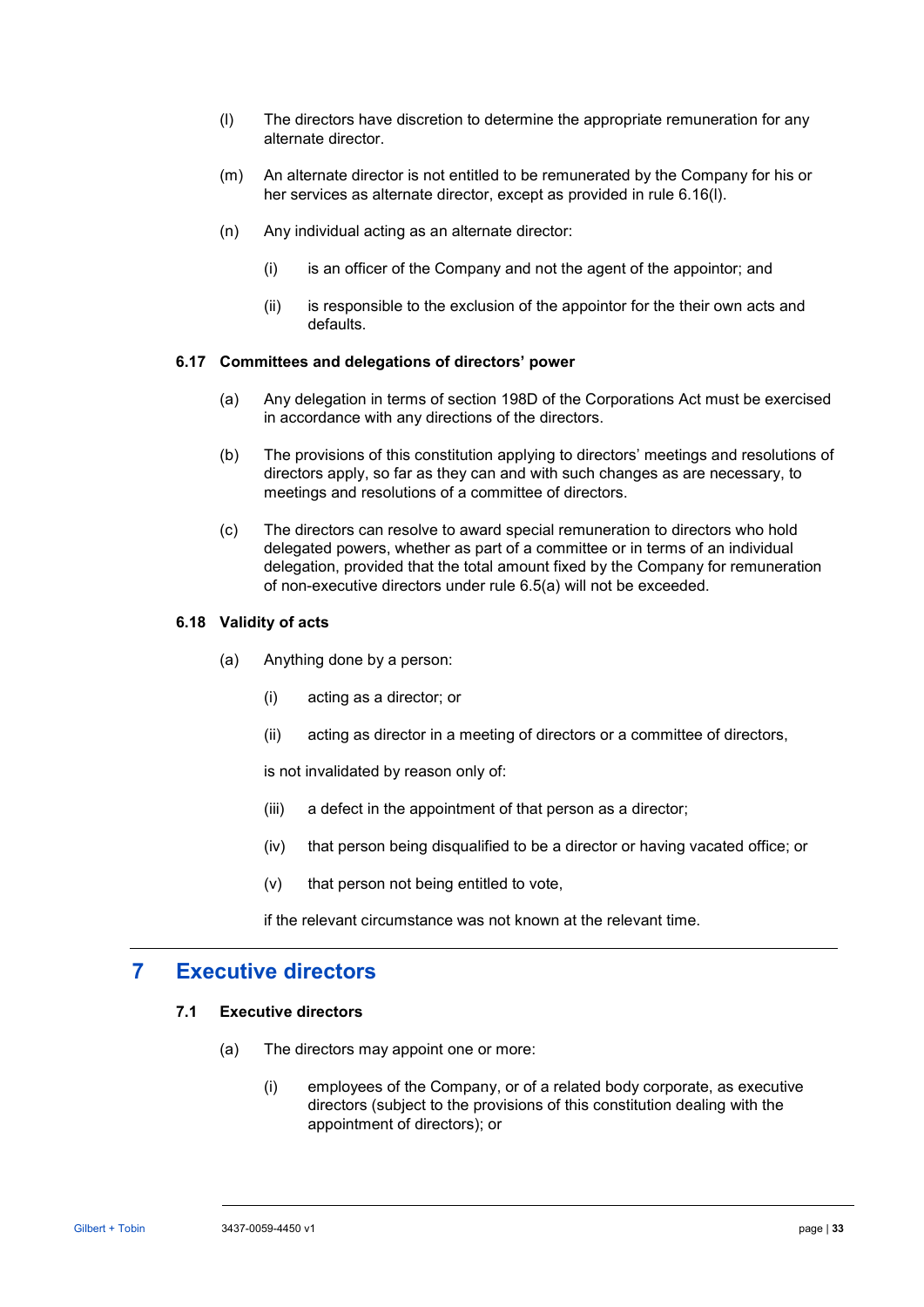- (ii) directors as executive directors of the Company whilst also determining the terms and title of such executive appointments; or
- (iii) individuals as executive directors (subject to the provisions of this constitution dealing with the appointment of directors) and determine the terms and title of such executive director appointments.
- (b) If a person appointed as an executive director under rule [7.1\(a\)](#page-37-2) ceases to be a director, then the executive appointment automatically terminates, subject to any contrary determination by the directors (and without prejudice to any rights of any party under any relevant service agreement).
- (c) The directors may resolve that any executive director appointed under rule [7.1\(a\)](#page-37-2) bears the title Managing Director.
- (d) Unless the directors decide otherwise, an executive director's appointment:
	- (i) as a director terminates automatically if the executive director ceases to be an employee of the Company or of a related body corporate; or
	- (ii) as an employee of the Company or of a related body corporate terminates automatically if the executive director ceases to be a director.
- (e) An executive director's remuneration must not include a commission on operating revenue or a percentage of operating revenue of the Company.
- (f) The directors may:
	- (i) confer on an executive director the powers, discretions and duties as they think fit, and may resolve to delegate any powers, discretions and duties vested in or exercisable by the directors;
	- (ii) withdraw, suspend or vary any of the powers, discretions and duties conferred on an executive director; and
	- (iii) authorise the executive director to delegate all or any of the powers, discretions and duties conferred on the executive director.
- (g) An executive director is not required to hold any shares to qualify for appointment.
- (h) An act done by a person acting as an executive director is not invalidated by reason only of:
	- (i) a defect in the person's appointment as an executive director; or
	- (ii) the person being disqualified to be an executive director,

if that circumstance was not known by the person when the act was done.

# **8 Secretaries**

#### **8.1 Appointment**

(a) The directors must appoint at least one secretary and may appoint additional secretaries.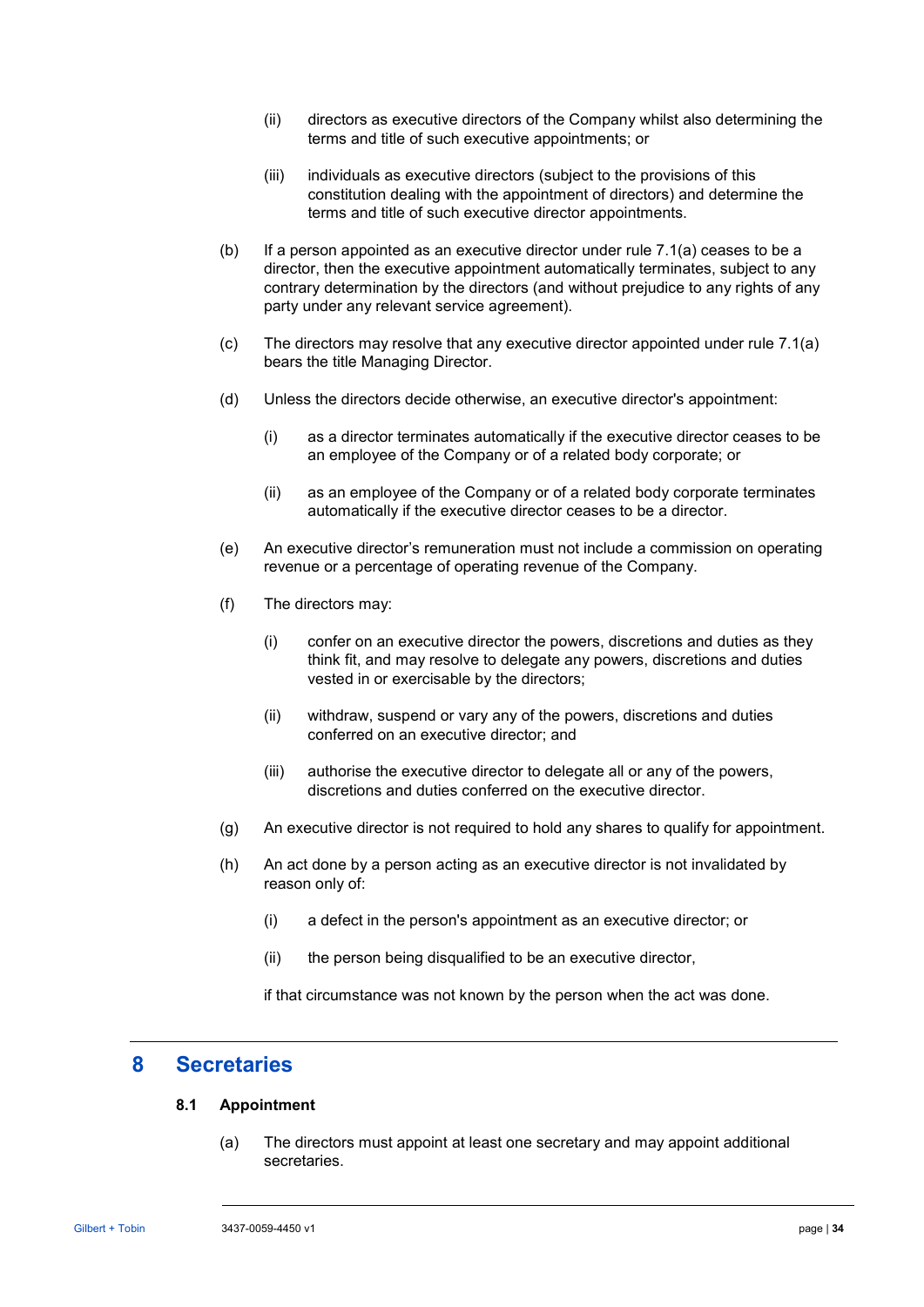- (b) The directors may appoint one or more assistant secretaries.
- (c) The appointment of a secretary or assistant secretary may be for the period, at the remuneration and on the conditions the directors think fit.

### **8.2 Removal**

A secretary or assistant secretary may be removed or dismissed by the directors at any time, with or without cause, subject to any contract between the Company and that individual.

# <span id="page-39-5"></span><span id="page-39-3"></span>**9 Indemnity and insurance**

#### <span id="page-39-2"></span>**9.1 Indemnity**

- (a) Subject to rule [9.2,](#page-39-1) the directors may decide that the Company will indemnify, to the extent permitted by law, any person:
	- (i) who is or was a director, alternate director, executive director, secretary or assistant secretary of the Company;
	- (ii) who is or was an officer or employee or former officer or employee of the Company, or of its related bodies corporate as the directors in each case determine; and
	- (iii) any auditor or former auditor of the Company, or of its related bodies corporate,

for all losses or liabilities incurred by such a person.

(b) The indemnification in rule [9.1\(a\)](#page-39-2) includes, but is not limited to, a liability for negligence or for reasonable legal costs on a full indemnity basis.

#### <span id="page-39-1"></span>**9.2 Extent of Indemnity**

Any indemnity granted to a person in terms of rule [9.1](#page-39-3) (**Indemnity**):

- (a) is a continuing obligation and is enforceable against the Company by that person ;
- (b) applies even though that person may have ceased to be an officer or auditor of the Company or of a related body corporate;
- (c) applies to losses and liabilities incurred both before and after the date of adoption of that rule;
- (d) operates only to the extent that the loss or liability is not covered by insurance; and
- (e) is enforceable without that being required to incur any expense or make any payment.

#### <span id="page-39-4"></span><span id="page-39-0"></span>**9.3 Insurance**

- (a) The Company may, to the extent permitted by law:
	- (i) purchase and maintain insurance; or
	- (ii) pay or agree to pay a premium for insurance,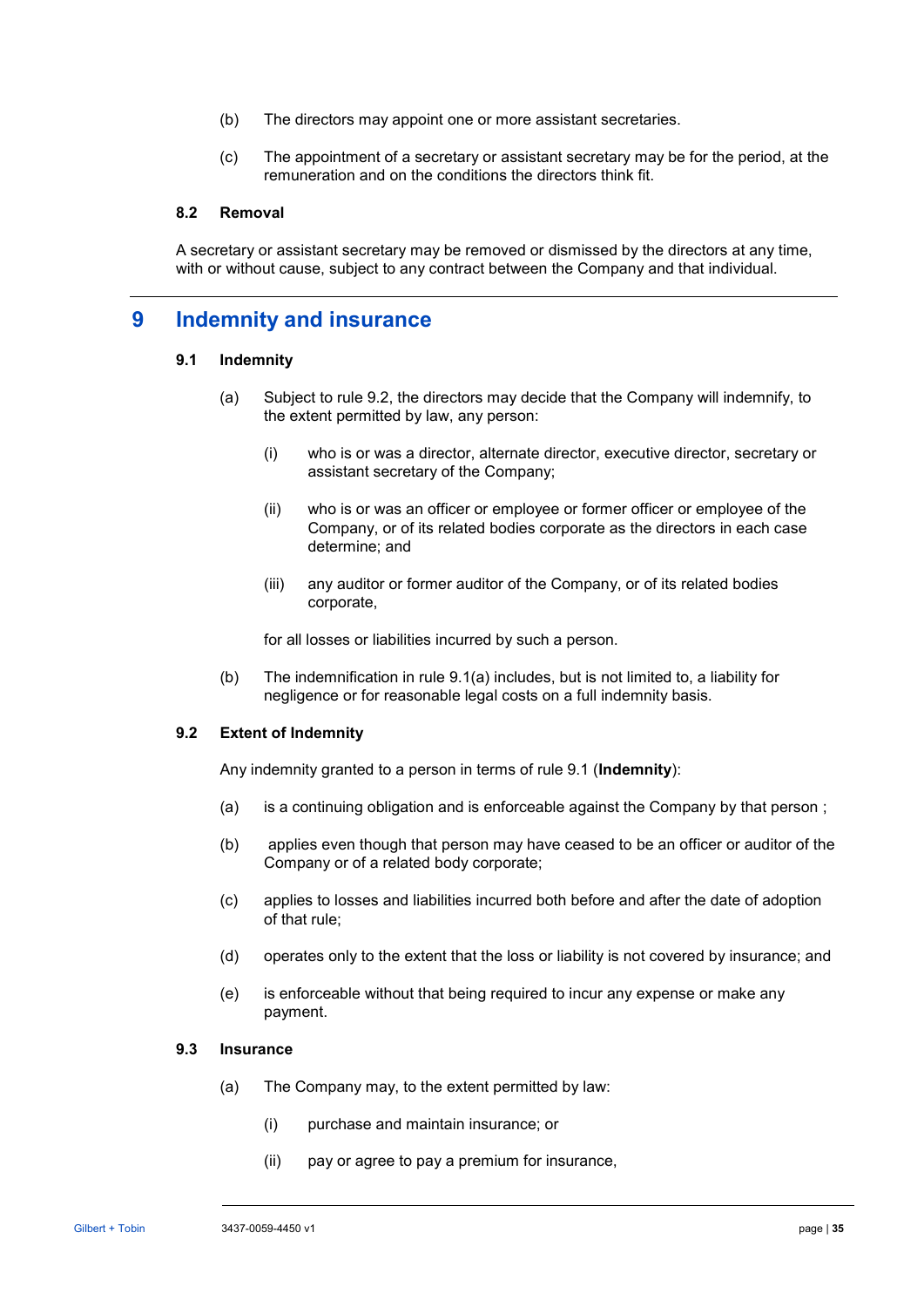for any person that [9.1\(a\)](#page-39-2) applies to.

(b) The insurance in terms of rule [9.3\(a\)](#page-39-4) applies against any liability incurred by insured person as an officer or auditor of the Company or of a related body corporate including, but not limited to, a liability for negligence or for legal costs.

# **9.4 Savings**

Nothing in rule [9.1](#page-39-3) (**[Indemnity](#page-39-3)**) or [9.3](#page-39-0) (**[Insurance](#page-39-0)**):

- (a) affects any other right or remedy that a person to whom those rules apply may have in respect of any loss or liability referred to in those rules; or
- (b) limits the capacity of the Company to indemnify or provide insurance for any person to whom those rules do not apply.

#### **9.5 Contracts**

The Company may enter into an agreement with a person referred to in rule [9.1\(a\)](#page-39-2) with respect to the matters covered by this rule [9.](#page-39-5) Such an agreement may include provisions:

- (a) requiring the Company to make payments to that person by way of advance or loan (on an interest-free basis) of amounts of money that are to be applied to meet legal costs; and
- (b) relating to rights of access to the books of the Company conferred by the Corporations Act or otherwise by law.

# **10 Execution and seals**

#### **10.1 Manner of execution**

- (a) Without limiting the ways in which the Company may execute documents under the Corporations Act and subject to this constitution, the Company may execute a document if the document is signed by:
	- (i) 2 directors; or
	- (ii) a director and a secretary; or

any other person or persons authorised by the directors for that purpose.

#### **10.2 Use of seal**

If the directors determine that the Company have a seal and/or a duplicate seal:

- (a) it may be used only with the authority of the directors or a committee of the directors authorised by the directors to authorise its use (and such authority may be given before or after the Seal is used);
- (b) until the directors otherwise determine, each document to which the seal is affixed must be signed by:
	- (i) 2 directors;
	- (ii) a director and a secretary; or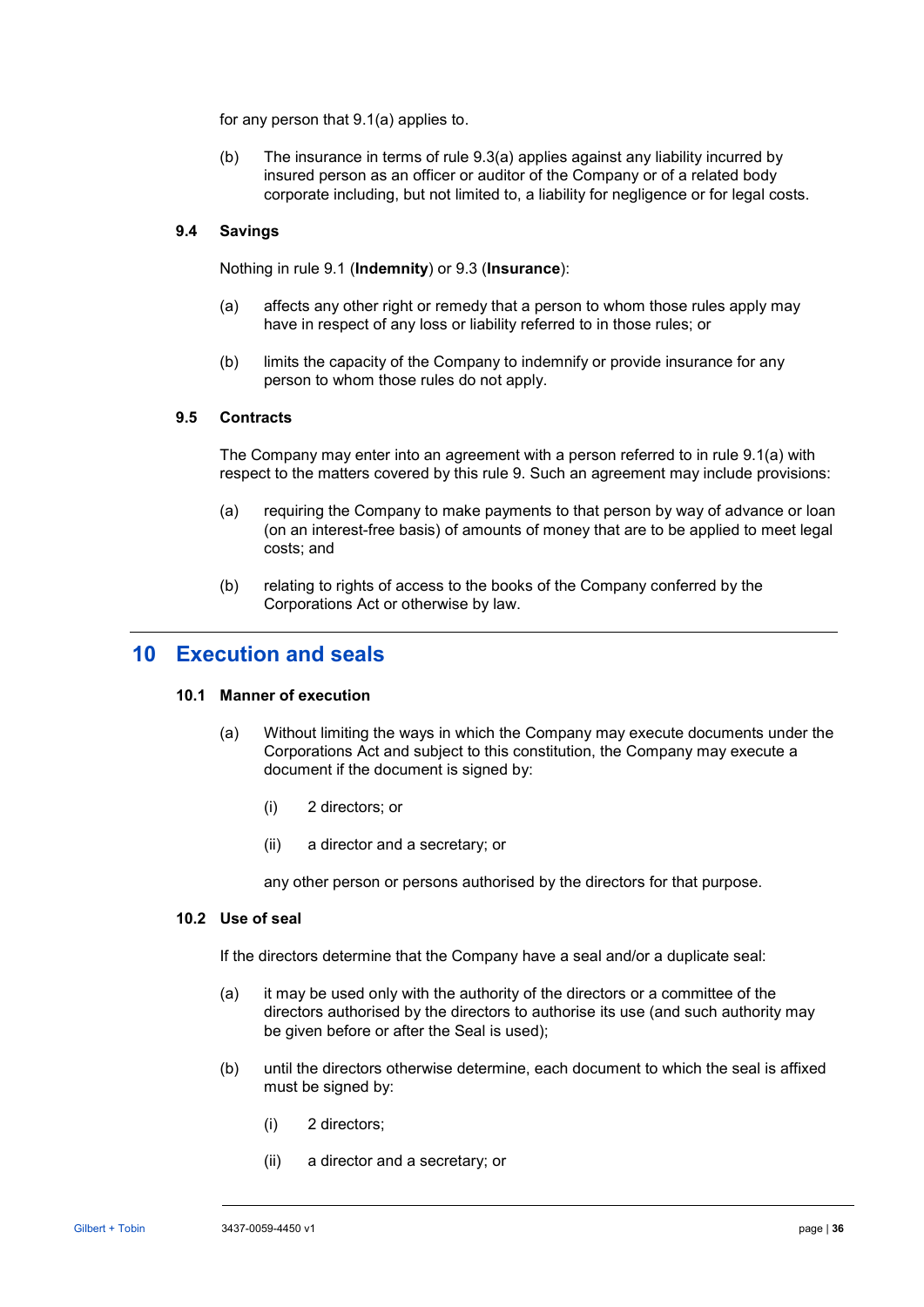- (iii) a director and another person or persons authorised by the directors for that purpose; and
- (c) the directors may decide on other procedures for the use of the seal.

# **11 Dividends, other distributions and reserves**

# **11.1 General**

The provisions in this rule are subject to:

- (a) the Corporations Act, the Listing Rules and any other applicable law; and
- (b) this constitution and any rights or restrictions attached to a share or class of shares.

# **11.2 Declaration or determination of dividends**

- (a) The directors may:
	- (i) declare or determine and pay any interim, special or final dividends as, in their judgment, the financial position of the Company justifies;
	- (ii) rescind or amend a decision to pay a dividend if they decide, before the payment date, that the Company's financial position no longer justifies the payment; and
	- (iii) pay any dividend required to be paid under the terms of issue of a share.
- (b) If there is more than once class of shares on issue, the directors may declare and pay a dividend on one class of shares:
	- (i) to the exclusion of some or all of the other classes; and
	- (ii) at a different rate from that on another class of shares.
- (c) Determination, declaration and payment of a dividend by the directors does not require any ratification by the members in general meeting.
- (d) Interest is not payable by the Company in respect of any dividend.
- (e) On determining that a dividend is payable on a particular class of shares, the directors may fix:
	- (i) the amount of the dividend;
	- (ii) the date of payment of the dividend; and
	- (iii) the form and method of payment of the dividend.
- (f) The form of payment of the dividend may include any combination of the following, and whether generally or for specific shares or members:
	- (i) cash;
	- (ii) the issue of shares;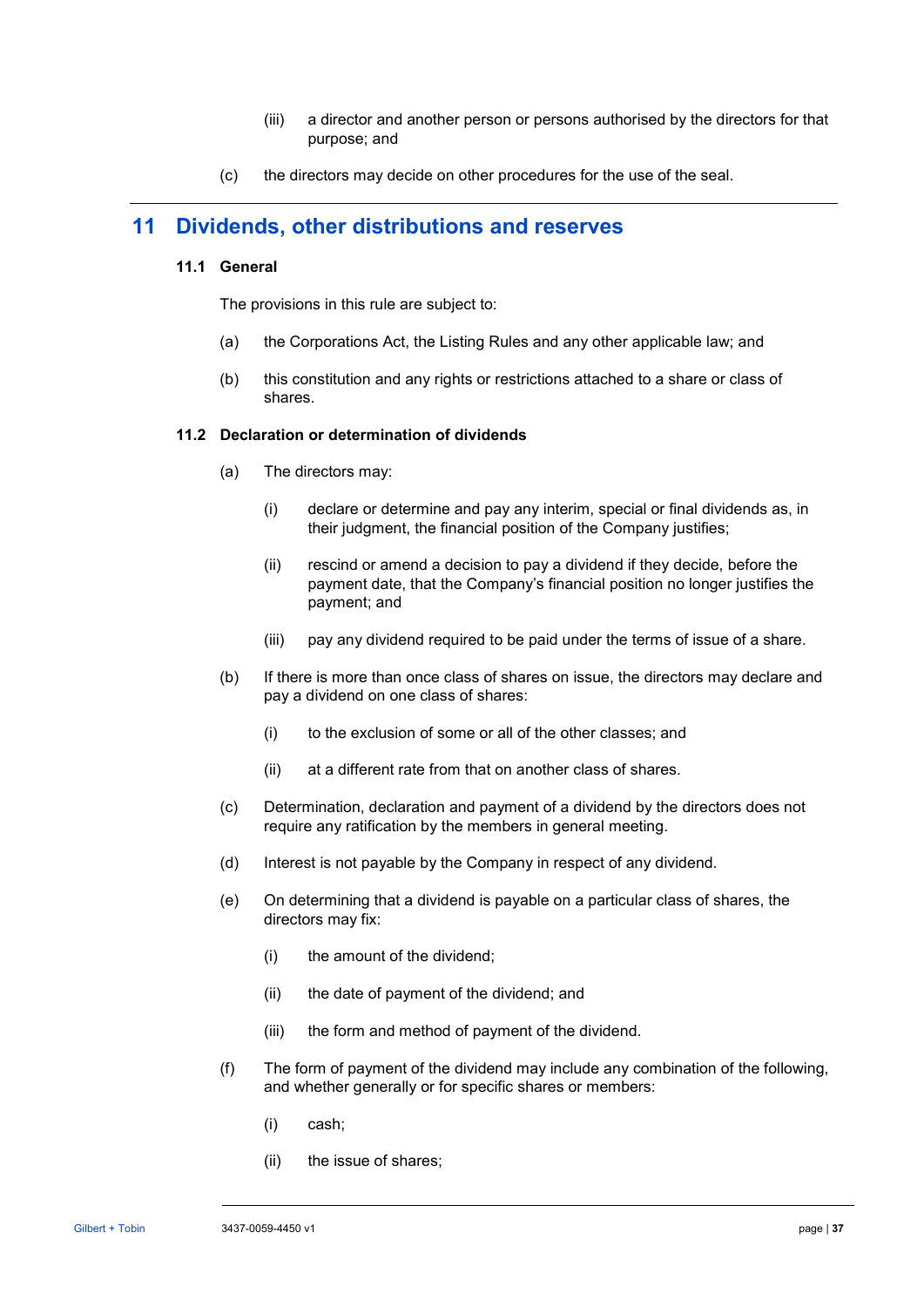- (iii) the grant of options; or
- (iv) the distribution of assets, including fully paid shares or other securities of the Company or of another body corporate.
- (g) The directors may resolve to pay the dividend to particular members wholly or partly out of any particular source, and to the remaining members wholly or partly out of any other particular source in their discretion.

### <span id="page-42-1"></span>**11.3 Apportionment of dividends**

- (a) Unless otherwise decided by the directors:
	- (i) all fully paid shares on which any dividend is to be paid are entitled to participate in the dividend equally;
	- (ii) the dividend to be paid to the holder of a partly paid share must not exceed that proportion of the dividend to be paid to the holder of a fully paid share that the amount paid up on the share (not credited as paid up) bears to the total issue price of the share (excluding amounts credited as paid up); and
	- (iii) shares will rank for dividends from their date of issue.
- (b) In determining the amount paid on a share under rule [11.5\(b\),](#page-42-0) any amount paid or credited as paid on a share in advance of a call, is to be ignored.

# **11.4 Deductions**

The directors may apply any part of any dividend payable to a member towards satisfaction of all amounts presently payable by the member to the Company, including any unpaid calls on partly paid shares

#### <span id="page-42-2"></span>**11.5 Timing and entitlement to dividends**

- (a) Subject to the ASX Settlement Operating Rules, the directors may fix a record date in respect of a dividend.
- <span id="page-42-0"></span>(b) Subject to the ASX Settlement Operating Rules, a dividend in respect of a share must be paid to the person who is registered, or entitled under rule [4.1\(c\)](#page-15-4) to be registered, as the holder of the share:
	- (i) where the directors have fixed a record date in respect of the dividend, on that date; or
	- (ii) where the directors have not fixed a record date in respect of that dividend, son the date on which the dividend is paid,

and a transfer of a share that is not registered, or left with the Company for registration in accordance with rule [4.1\(b\)\(iii\),](#page-15-2) on or before that date is not effective, as against the Company, to pass any right to the dividend.

(c) Where a person is entitled to a share as a result of a Transmission Event, the directors may, but need not, retain any dividends payable on that share until that person becomes registered as the holder of the share or transfers it.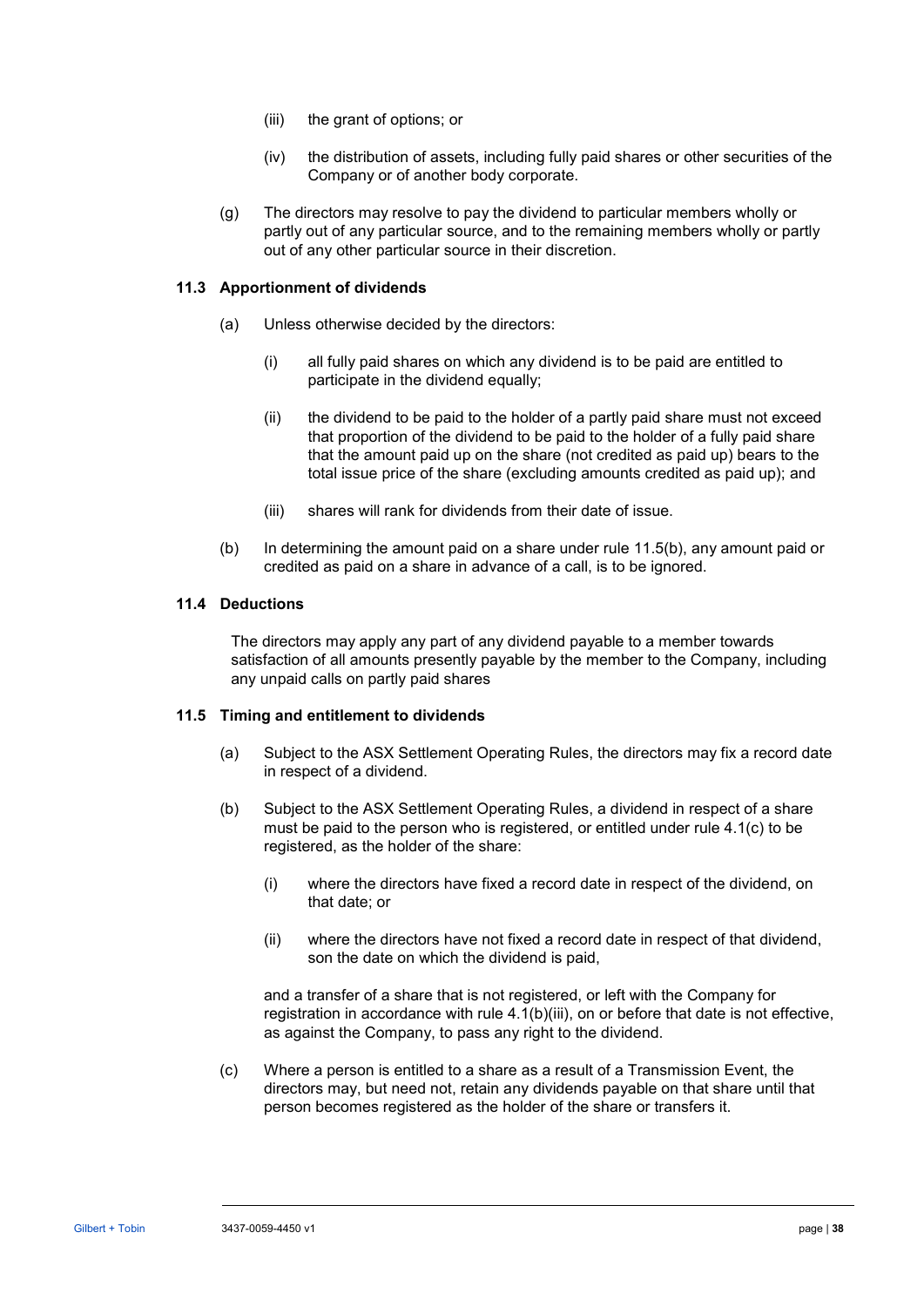### <span id="page-43-0"></span>**11.6 Payment**

- (a) Any dividend, interest or other money payable in cash in respect of shares may be paid:
	- (i) by electronic funds transfer to an account with a bank or other financial institution nominated by the holder (or in in the case of joint holders, to the account nominated by, the joint holder first named in that register) and which is acceptable to the Company; or
	- (ii) in any other manner the directors decide.
- (b) Where payment is made by electronic funds transfer but no account is nominated by the holder or an electronic funds transfer into a nominated account is rejected or refunded, the company may credit the amount payable to an account of the Company to be held until the holder nominates a valid account.
- (c) The directors may invest or otherwise use any unclaimed dividends for the benefit of the Company until claimed or required to be dealt with under any law relating to unclaimed dividends.
- <span id="page-43-1"></span>(d) Where a holder does not have a registered address or the company believes that a holder is not known at the holder's registered address, the Company may credit an amount payable in respect of the member's shares to an account of the Company to be held until the member claims the amount payable or nominates a valid account.
- (e) Where a person is entitled to a share as a result of a Transmission Event, the Board may, but need not, retain any dividends payable on that share until that person becomes registered as the holder of the share or transfers it.
- (f) An amount credited to an account under rules  $11.6(a)$  or  $11.6(d)$  is to be treated as having been paid to the member at the time it is credited to that account. The Company will not be a trustee of the money and no interest will accrue on the money. The money may be used for the benefit of the Company until claimed, reinvested under rule [11.6\(g\)](#page-43-2) or disposed of in accordance with the laws relating to unclaimed monies.
- <span id="page-43-2"></span>(g) If the directors elect to pay an amount payable under rule [11.6\(a\)](#page-43-0) by cheque, where such cheque is not presented for payment for at least 11 calendar months after issue or an amount is held in an account under rules [11.6\(a\)](#page-43-0) or [11.6\(d\)](#page-43-1) for at least 11 calendar months, the Board may reinvest the amount, after deducting reasonable expenses, into shares in the Company on behalf of, and in the name of, the member concerned and may stop payment on the cheque. The shares may be acquired on market or by way of new issue at a price the directors accept is market price at the time. Any residual sum which arises from the reinvestment may be carried forward or donated to charity on behalf of the member, as the directors decide. The Company's liability to provide the relevant amount is discharged by an application under this rule [11.6\(g\).](#page-43-2) The Board may do anything necessary or desirable (including executing any document) on behalf of the member to effect the application of an amount under this rule [11.6\(g\).](#page-43-2) The directors may determine other rules to regulate the operation of this rule [11.6\(g\)](#page-43-2) and may delegate its power under this rule to any person.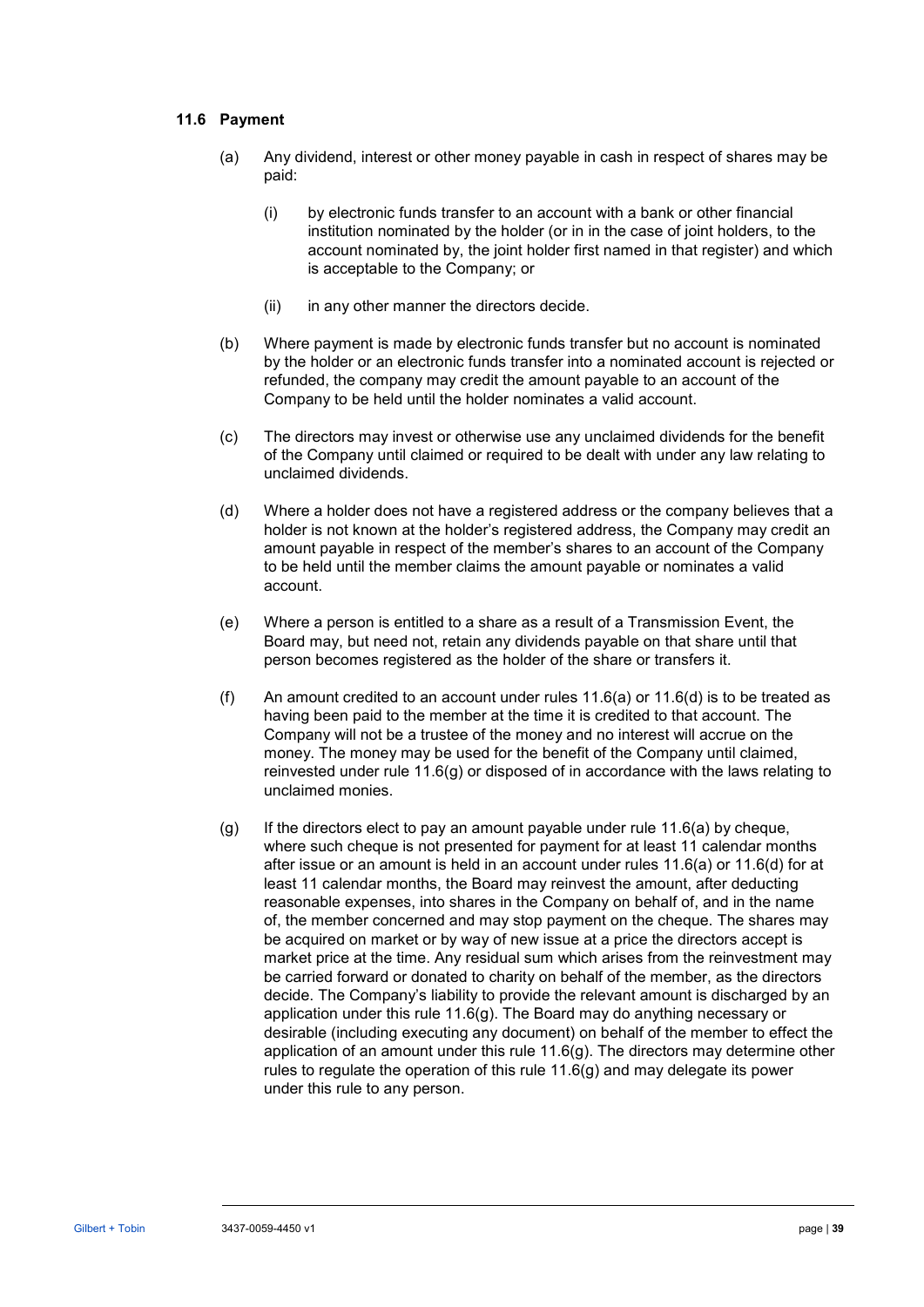# <span id="page-44-3"></span>**11.7 Capitalisation**

- (a) The directors may resolve to capitalise any amount being the whole or any amount for the time being standing to the credit of any reserve account or the profit and loss account or otherwise available for distribution to members.
- <span id="page-44-2"></span><span id="page-44-1"></span><span id="page-44-0"></span>(b) The directors may (but need not) resolve to apply all or any part of the capitalised amount for the benefit of a member in the proportions to which those members would have been entitled in a distribution of that amount by way of dividend, in any of the following ways:
	- (i) in paying up in full any unissued shares in or other securities of the Company to be issued to members as fully paid;
	- (ii) in paying up any amounts unpaid on shares or other securities held by the members;
	- (iii) partly as specified in rule  $11.7(b)(i)$  and partly as specified in rule  $11.7(b)(ii)$ ; or
	- (iv) in any other way permitted by the Corporations Act and the Listing Rules.

The members entitled to a share in the distribution must accept that application in full satisfaction of their interests in the capitalised amount.

- (v) Where the terms of options on issue on the date that the resolution in rule [11.7\(b\)](#page-44-2) is passed entitle the holder to an issue of bonus shares under this rule [11.7,](#page-44-3) the directors may allow for such future issues of bonus shares in determining the number of unissued shares to be issued; and
- (c) Rules [11.3](#page-42-1) (**[Apportionment of dividends](#page-42-1)**) and [11.5](#page-42-2) (**Timing and [entitlement to](#page-42-2)  [dividends](#page-42-2)**) apply, so far as they can and with any necessary changes, to a capitalisation of an amount under this rule [11.7](#page-44-3) as if references in those rules to a dividend and to the date a dividend is paid were references to a capitalisation of an amount and to the date the directors resolve to capitalise the amount under this rule [11.7](#page-44-3) respectively.

# <span id="page-44-4"></span>**11.8 Ancillary powers**

- (a) The directors may do any of the following things necessary to give effect to a resolution for the satisfaction of a dividend to return capital (by way of a reduction of capital, a buy-back or otherwise) or by the capitalisation of an amount under this rule:
	- (i) settle as they think expedient any difficulty that may arise in making the distribution or capitalisation and, in particular, where shares or other securities in the Company are or would otherwise be issuable in fractions:
		- (A) determine that fractions are to be disregarded or are to be rounded down to the nearest whole number;
		- (B) determine that fractions are to be rounded up to the nearest whole number; or
		- (C) make cash payments in respect of the fractional entitlement;
	- (ii) fix the value for distribution of any specific assets or any part of such asset;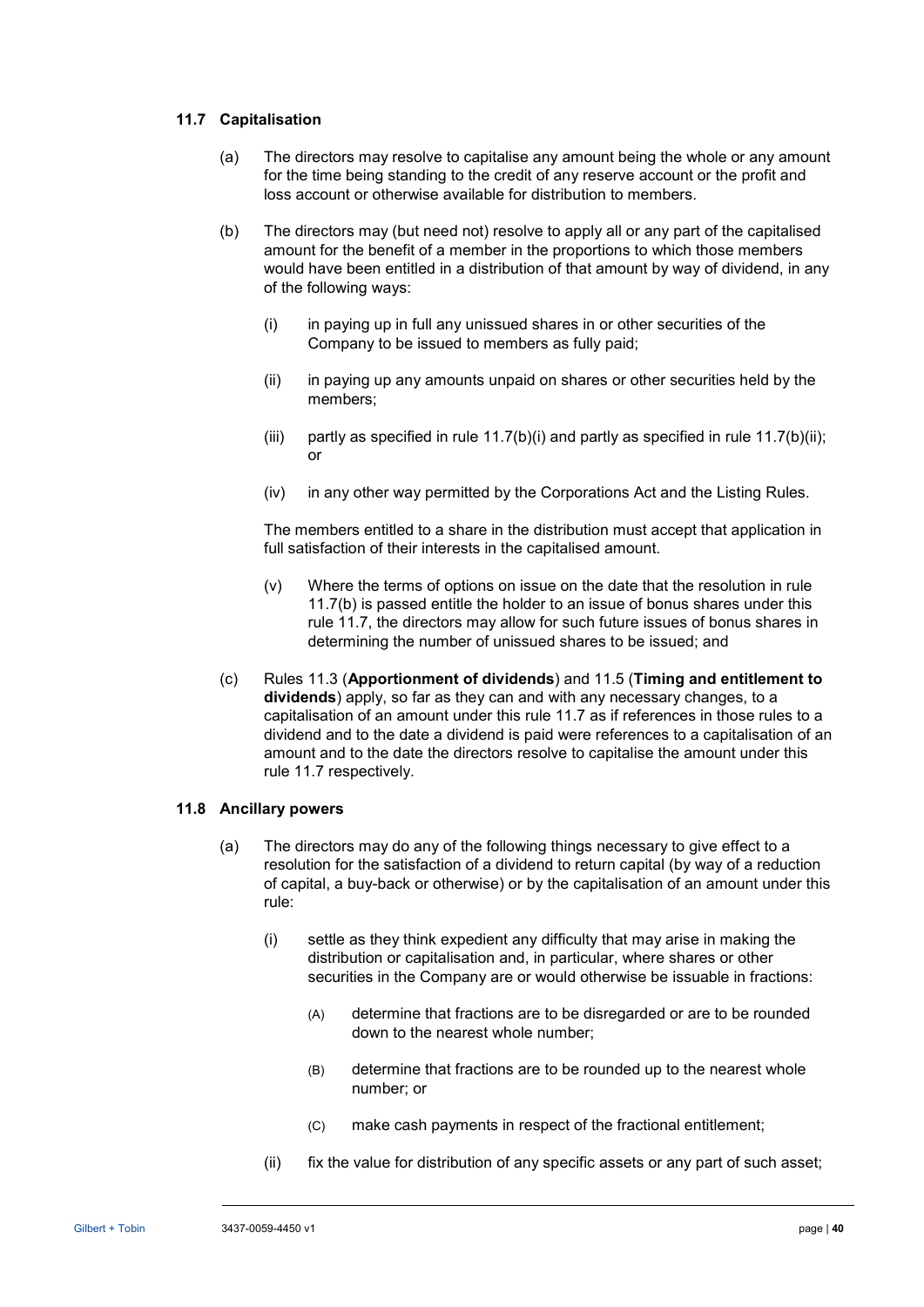- (iii) pay cash or issue shares or other securities to any members in order to adjust the rights of all parties;
- (iv) vest any specific assets, cash, shares or other securities in a trustee on such trusts for the persons entitled to the dividend or capitalised amount as the directors consider expedient; and
- <span id="page-45-0"></span>(v) authorise any person to make, on behalf of all the members entitled to any further shares or other securities as a result of the distribution or capitalisation, an agreement with the Company or another body corporate providing, as appropriate:
	- (A) for the issue to them of such further shares or other securities as fully paid; or
	- (B) for the payment by the Company on their behalf of the amounts or any part of the amounts remaining unpaid on their existing shares or other securities by the application of their respective proportions of the sum resolved to be capitalised,

and any agreement made under an authority referred to in this rule [11.8\(a\)\(v\)](#page-45-0) is effective and binding on all members concerned.

- (b) If the Company distributes to a member shares or other securities in the Company or another body corporate or a trust, the member appoints the Company as his or her agent to do anything needed to give effect to that distribution, including agreeing to become a member of that other body corporate or trust.
- (c) If a distribution of specific assets, shares or securities to, or at the direction of, a particular member or members is illegal, would give rise to parcels of securities which do not constitute a marketable parcel, or, in the directors' opinion, is impracticable, the directors may instead:
	- (i) make a cash payment to the member or members on the basis of the cash amount of the dividend instead of the distribution of specific assets; or
	- (ii) allocate some or all of the assets, shares or debentures to a trustee to be sold on behalf of, and for the benefit of, those members, and any proceeds receivable by members under this rule will be net of expenses incurred by both the Company and trustee in connection with the sale.

# **11.9 Reserves**

- (a) The directors may, before paying any dividend:
	- (i) set aside out of the profits of the Company any reserves or provisions as they think fit;
	- (ii) carry forward any amount of profits that the directors decide not to set aside as reserves or provisions; or
	- (iii) appropriate any amount previously set aside as a reserve or provision to the Company's profits.
- (b) If the directors decide to set aside an amount as a reserve or provision, the directors do not need to keep the amount separate from other assets of the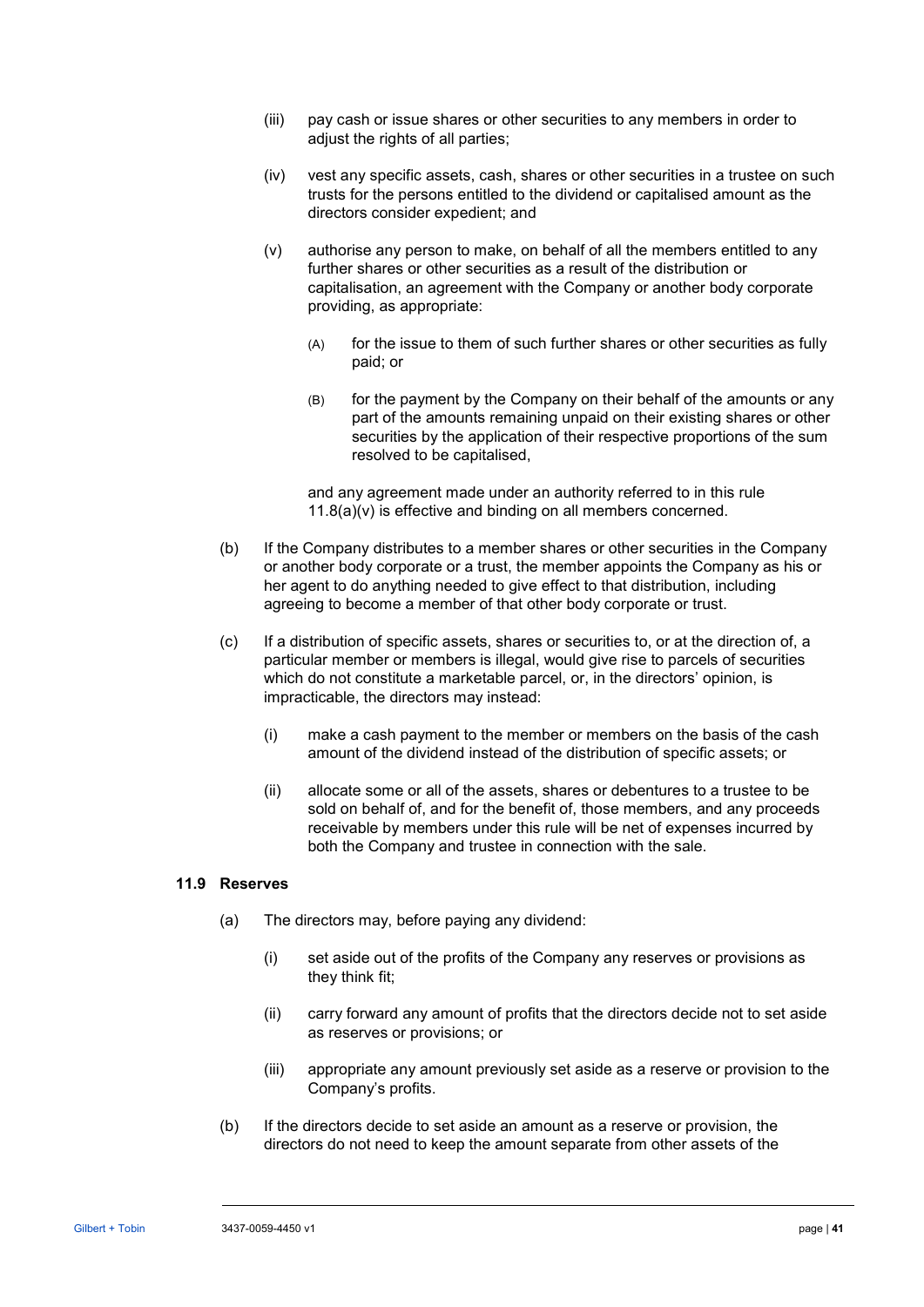Company or prevent the amount being used in the business of the Company or invested as the directors think fit or subsequently being distributed to members.

#### **11.10 Dividend reinvestment plans and dividend selection plans**

The directors may, on the terms they think fit, implement, amend, suspend or terminate:

- (a) a dividend reinvestment plan under which the whole or any part of a dividend due to members who participate in the plan on their shares or any class of shares may be applied in subscribing for securities of the Company or of a related body corporate; or
- (b) a dividend selection plan under which participants may elect in respect of all, or part, of their shareholdings:
	- (i) to receive a dividend from the Company paid wholly or partly out of a particular fund or reserve or out of profits derived from a particular source; or
	- (ii) to forego a dividend from the Company in place of another form of distribution from the Company or another body corporate or a trust.

# **12 Winding up**

#### **12.1 Distribution of surplus**

Subject to this constitution and to the rights or restrictions attached to any shares or class of shares:

- <span id="page-46-0"></span>(a) if the Company is wound up and the property of the Company is more than sufficient to pay:
	- (i) all of the debts and liabilities of the Company; and
	- (ii) the costs, charges and expenses of the winding up,

the excess must be divided among the members in proportion to the shares held by them, irrespective of the amounts paid or credited as paid on the shares;

- (b) for the purpose of calculating the excess referred to in rule  $12.1(a)$ , any amount unpaid on a share is to be treated as property of the Company;
- <span id="page-46-1"></span>(c) the amount of the excess that would otherwise be distributed to the holder of a partly paid share under rule [12.1\(a\)](#page-46-0) must be reduced by the amount unpaid on that share at the date of the distribution; and
- (d) if the effect of the reduction under rule [12.1\(c\)](#page-46-1) would be to reduce the distribution to the holder of a partly paid share to a negative amount, the holder must contribute that amount to the Company.

# <span id="page-46-3"></span><span id="page-46-2"></span>**12.2 Division of property**

- (a) If the Company is wound up, the liquidator may, with the sanction of a special resolution of the Company:
	- (i) divide among the members in specie the whole or any part of the Company's surplus assets that remain after payment of its debts; and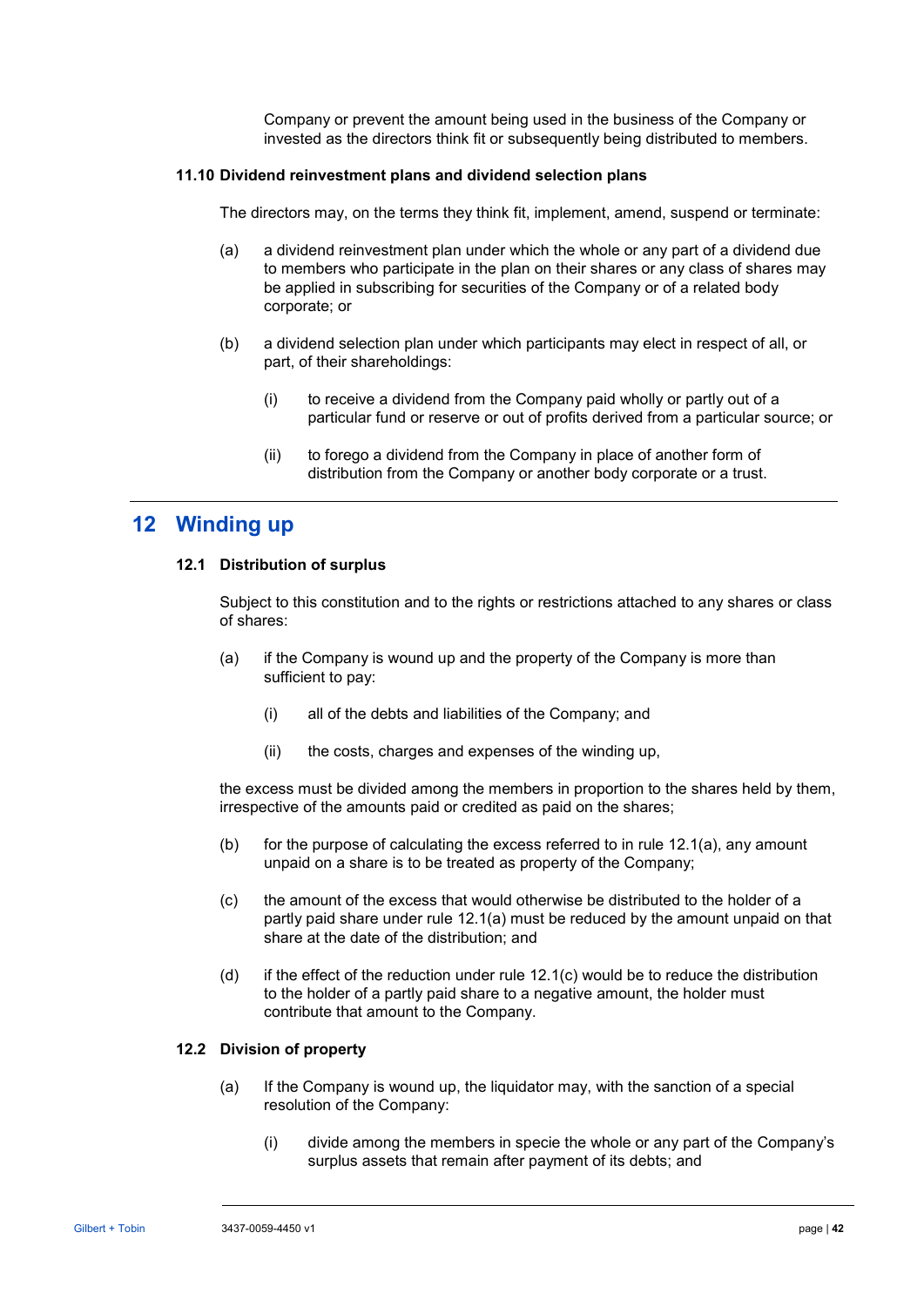- (ii) fix the value of assets as the liquidator considers fair and determine how the liquidator will carry out the division as between the members or different classes of members; and
- (iii) vest all or any of the Company's assets in a trustee on trusts determined by the liquidator for the benefit of the contributories.
- (b) Where a division or vesting under rule [12.2\(a\)](#page-46-2) is otherwise than in accordance with the legal rights of the contributories, a contributory who would be prejudiced by that division or vesting is entitled to dissent and to exercise the same rights as if the special resolution sanctioning that division were a special resolution passed under section 507 of the Corporations Act.
- (c) If any of the property to be divided under rule [12.2\(a\)](#page-46-2) includes securities with any liability (including liability to calls), a person entitled under the division to any of the securities may within 10 days after the passing of the special resolution referred to in that rule, by notice in writing direct the liquidator to sell the person's proportion of the securities and to account for the net proceeds and the liquidator must, if practicable, act accordingly.
- (d) Nothing in this rule adversely affects any right to exercise any statutory or other power which would have existed if this rule [12.2](#page-46-3) were omitted.
- (e) Rule [11.8](#page-44-4) (**[Ancillary powers](#page-44-4)**) applies, so far as it can and with necessary changes, to a division by a liquidator under this rule as if references in rule [11.8](#page-44-4) (**[Ancillary powers](#page-44-4)**) to the directors and to a distribution or capitalisation were references to the liquidator and to the division under this rule respectively.

# **13 Inspection of records**

- (a) Subject to the Corporations Act, the directors may determine whether and to what extent, and at what time and places and under what conditions, the minute books, accounting records and other documents of the Company or any of them will be open to the inspection of members other than directors.
- (b) A person other than a director does not have the right to inspect any books, records or documents of the Company except as provided by law or authorised by the directors or by the Company in general meeting.

# <span id="page-47-1"></span>**14 Notices**

# <span id="page-47-0"></span>**14.1 Notices by the Company to members**

- (a) The Company may give a notice to a member in accordance with the Corporations Act and the Listing Rules.
- (b) A notice may be given by the Company to the joint holders of a share by giving the notice in the manner authorised by rule [14.1\(a\)](#page-47-0) to the joint holder first named in the register of members in respect of the share.
- (c) Any person who, by operation of law, transfer of shares or otherwise, becomes entitled to shares registered in the name of a member is bound by every notice which, before that person's name and address is entered in the register of members in respect of those shares, is given to the member in accordance with this rule [14.1](#page-47-1)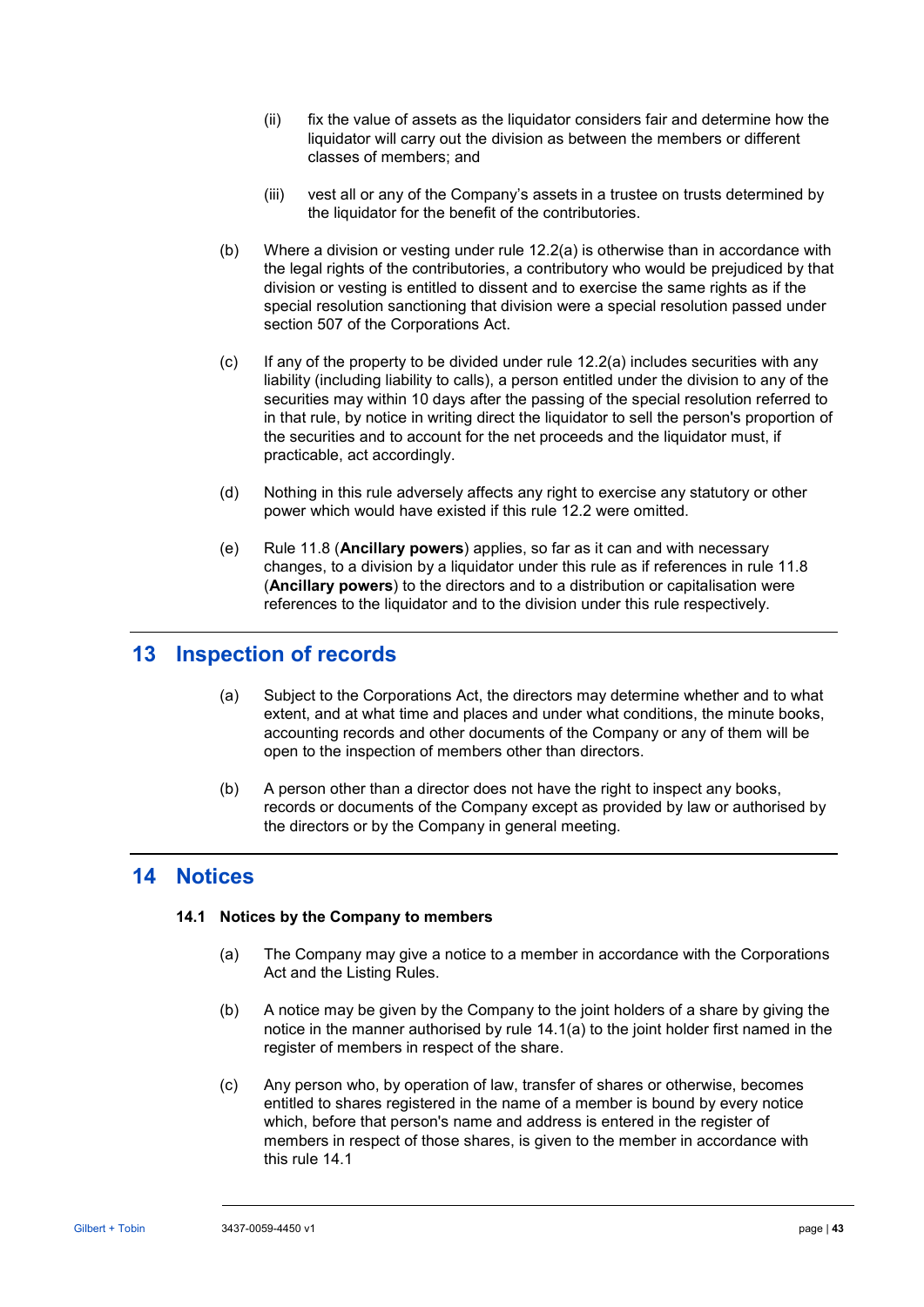(d) A notice served in accordance with this constitution is (despite the occurrence of a Transmission Event and whether or not the Company has notice of the Transmission Event) deemed to have been properly served in respect of any registered shares, whether held solely or jointly with other persons by the member the subject of the Transmission Event, until some other person is registered in the member's place as the holder or joint holder. The service is sufficient service of the notice on the member's personal representative and any persons jointly interested with the member in the shares.

#### **14.2 Notices by the Company to directors**

Subject to this constitution, a notice may be given by the Company to any director or alternate director either by serving it personally at, or by sending it by post in a prepaid envelope to, the director's or alternate director's usual residential or business address, or such other address, or by fax or electronic mail to such fax number or electronic address as the director or alternate director has supplied to the Company for the giving of notices.

#### **14.3 Notices by members or directors to the Company**

Subject to this constitution, a notice may be given by a member, director or alternate director to the Company by serving it on the Company at, or by sending it by post in a prepaid envelope to, the registered office of the Company or by fax or electronic mail to the principal fax number or a nominated electronic address at the registered office of the Company.

#### **14.4 Notices to members outside Australia**

A notice to be sent to a member outside Australia and its external territories must be sent by airmail, fax or electronic mail, or in another way that ensures it will be received quickly.

#### **14.5 Time of service**

- (a) A notice from the Company properly addressed and posted is taken to be served at 10.00am Sydney time on the day after the date it is posted.
- (b) A certificate signed by a secretary or officer of the company to the effect that a notice was duly posted under this constitution is conclusive evidence of that fact.
- (c) Where the Company sends a notice by fax, the notice is taken as served at the time the fax is sent if the correct fax number appears on the facsimile transmission report produced by the sender's fax machine.
- (d) Where the Company sends a notice by electronic transmission, the notice is taken as served at the time the electronic transmission is sent.
- (e) Where the company gives a notice to a member by any other means permitted by the Corporations Act relating to the giving of notices and electronic means of access to them, the notice is taken as given at 10.00am Sydney time on the day after the date on which the member is notified that the notice is available.
- (a) Where a given number of days' notice or notice extending over any other period must be given, the day of service is not to be counted in the number of days or other period.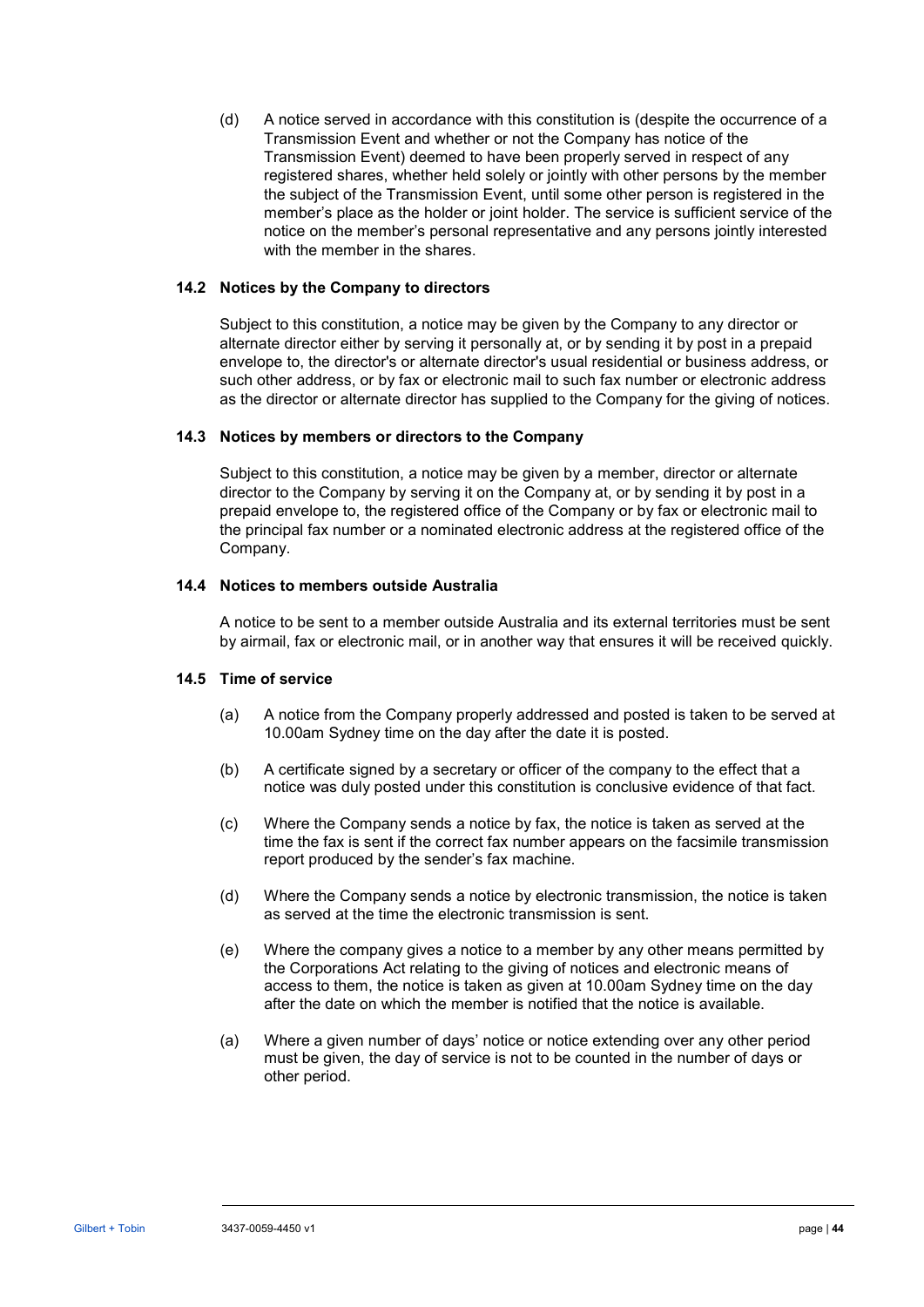#### <span id="page-49-0"></span>**14.6 Other communications and documents**

The provisions of this rule [14.6](#page-49-0) apply, so far as they can and with necessary changes, to the service of any communication or document.

#### **14.7 Notices in writing**

(a) A reference in this constitution to a notice in writing includes a notice given by fax or another form of written communication.

# <span id="page-49-4"></span><span id="page-49-1"></span>**15 Approval of Proportional Takeover Bids**

### **15.1 Definitions**

In this rule [15:](#page-49-1)

- (a) **Approving Resolution**, in relation to a Proportional Takeover Bid, means a resolution to approve the Proportional Takeover Bid passed in accordance with rule [15.3](#page-49-2) (**Resolution**);
- (b) **Proportional Takeover Bid** means an off-market bid that is made or is purported to be made under section 618(1)(b) of the Corporations Act in respect of a specified proportion of shares included in a class of shares in the Company; and
- (c) **Approving Resolution Deadline**, in relation to a Proportional Takeover Bid, means the day that is 14 days before the last day of the bid period in respect of the Proportional Takeover Bid.

### <span id="page-49-5"></span>**15.2 Transfers not to be registered**

Despite rules [4.1\(c\)](#page-15-4) and [4.2](#page-16-0) (**[Power to decline registration of transfers](#page-16-0)**), a transfer giving effect to a takeover contract resulting from the acceptance of an offer made under a Proportional Takeover Bid must not be registered unless and until an Approving Resolution to approve the Proportional Takeover Bid has been passed or is taken to have been passed in accordance with rule [15.3](#page-49-2) (**[Resolution](#page-49-2)**).

# <span id="page-49-3"></span><span id="page-49-2"></span>**15.3 Resolution**

- (a) Where offers have been made under a Proportional Takeover Bid, the directors must:
	- (i) convene a meeting of the persons entitled to vote on the Approving Resolution for the purpose of considering and, if thought fit, passing an Approving Resolution to approve the Proportional Takeover Bid; and
	- (ii) oversee that such a resolution is voted on in accordance with this rule [15.3,](#page-49-2)

before the Approving Resolution Deadline in relation to that Proportional Takeover **Bid.** 

- (b) The provisions of this constitution that apply to a general meeting of the Company apply:
	- (i) with any changes that the circumstances require, to a meeting convened under rule [15.3\(a\);](#page-49-3) and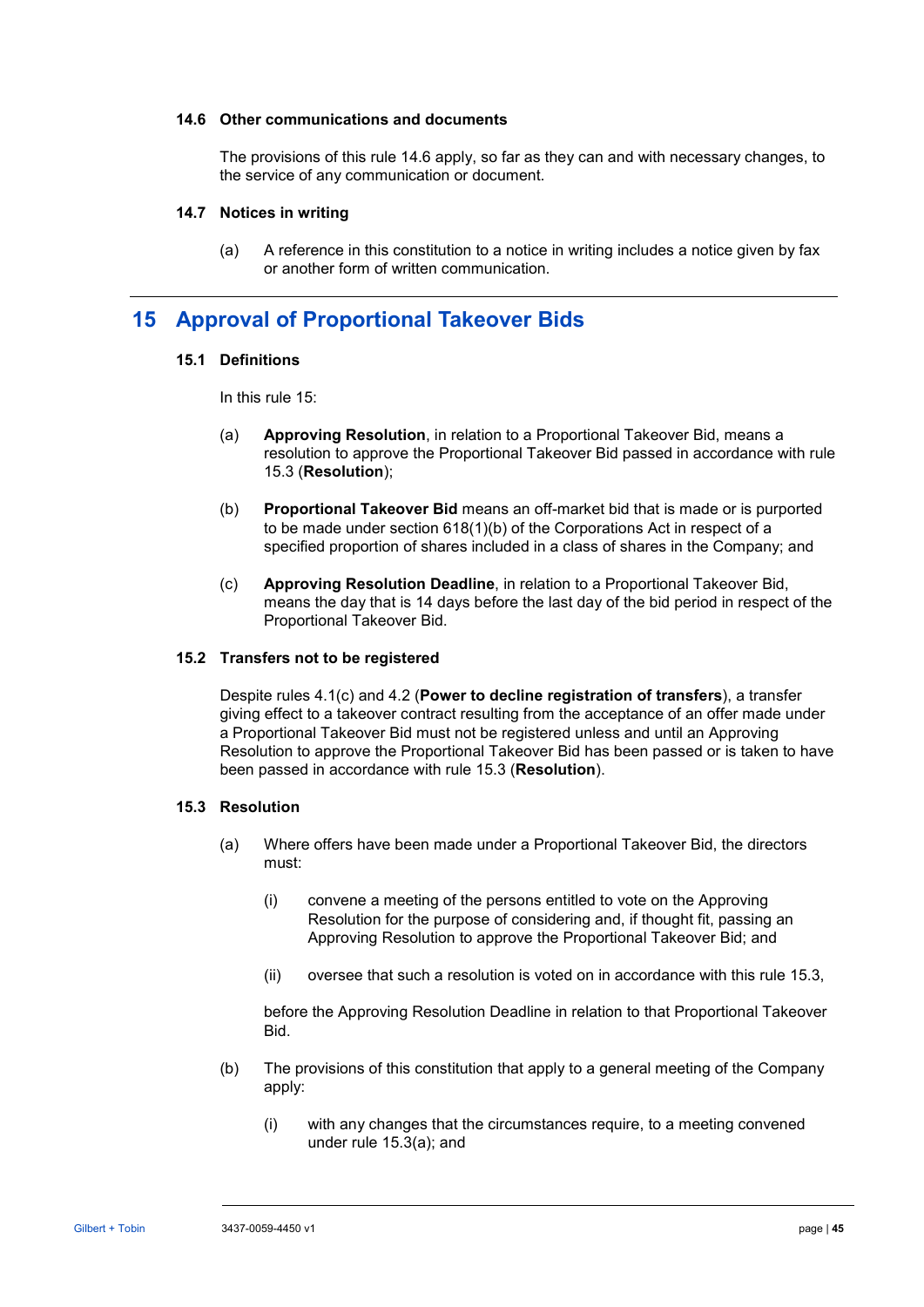- (ii) as if the meeting convened under rule [15.3\(a\)](#page-49-3) was a general meeting of the Company.
- <span id="page-50-0"></span>(c) The bidder under a Proportional Takeover Bid and any associates of the bidder are not entitled to vote on the Approving Resolution relating to that Proportional Takeover Bid and, if they do vote, their votes must not be counted.
- (d) Subject to rule [15.3\(c\),](#page-50-0) a person who, as at the end of the day on which the first offer under the Proportional Takeover Bid was made, held bid class shares is entitled to vote on the Approving Resolution relating to the Proportional Takeover Bid.
- (e) An Approving Resolution is to be taken to have been passed if the proportion that the number of votes in favour of the resolution bears to the total number of votes on the resolution is greater than 50%, and otherwise is to be taken to have been rejected.
- (f) If an Approving Resolution to approve a Proportional Takeover Bid has not been voted on in accordance with this rule [15.3](#page-49-2) (**[Resolution](#page-49-2)**) as at the end of the day before the Approving Resolution Deadline, an Approving Resolution to approve the Proportional Takeover Bid will be taken to have been passed in accordance with this rule [15.3.](#page-49-2)

#### **15.4 Sunset**

Rules [15.1](#page-49-4) (**[Definitions](#page-49-4)**), [15.2](#page-49-5) (**[Transfers not to be registered](#page-49-5)**) and [15.3](#page-49-2) (**[Resolution](#page-49-2)**)) cease to have effect at the end of three years beginning:

- (a) on the date this constitution is adopted by the Company; or
- (b) where those rules have been renewed in accordance with the Corporations Act, on the date those rules were last renewed.

# **16 General**

# <span id="page-50-1"></span>**16.1 Currency**

- (a) The directors may, with the agreement of a member or under the terms of issue of a share held the member, pay the following to the member in a currency other than Australian:
	- (i) dividends; or
	- (ii) other amounts payable to the member including on account of return of capital, participation in the property of the Company on a winding up or otherwise.
- (b) The directors may convert any payment under clause [16.1\(a\)](#page-50-1) from Australian currency in any manner, at any time and at any exchange rate as they think fit.

# **16.2 Choice of law (Governing law)**

This constitution is governed by the laws of New South Wales.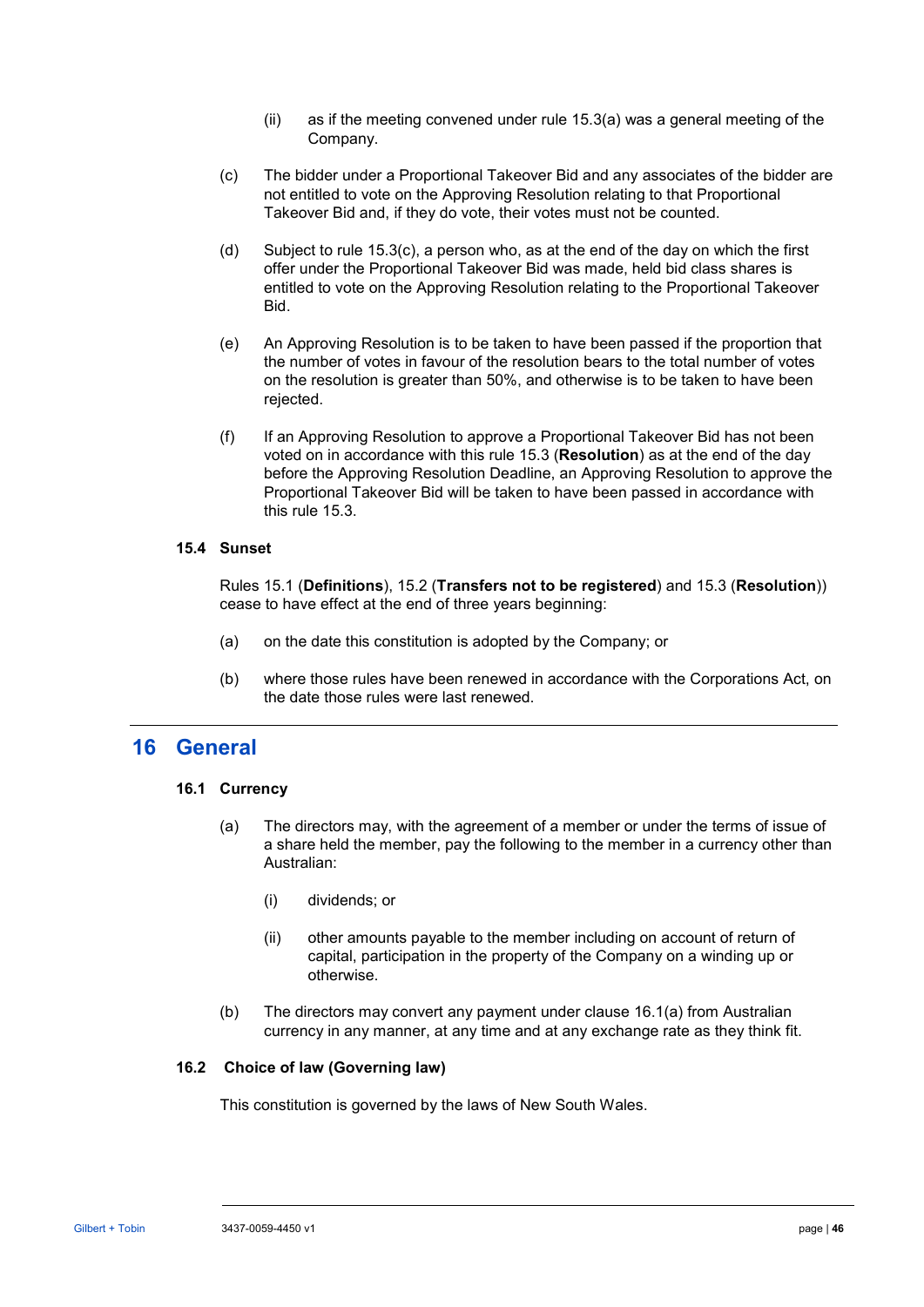# **16.3 Choice of jurisdiction**

The Company and each member, director and company secretary of the Company irrevocably and unconditionally submits to the *non-exclusive* jurisdiction of the courts of New South Wales, including, for the avoidance of doubt, the Federal Court of Australia sitting in New South Wales.

# **16.4 Prohibition and enforceability**

Any term of this constitution which is wholly or partially void or unenforceable in any place is severed to the extent that it is void or unenforceable in that place. The validity or enforceability of the remainder of this constitution is not affected.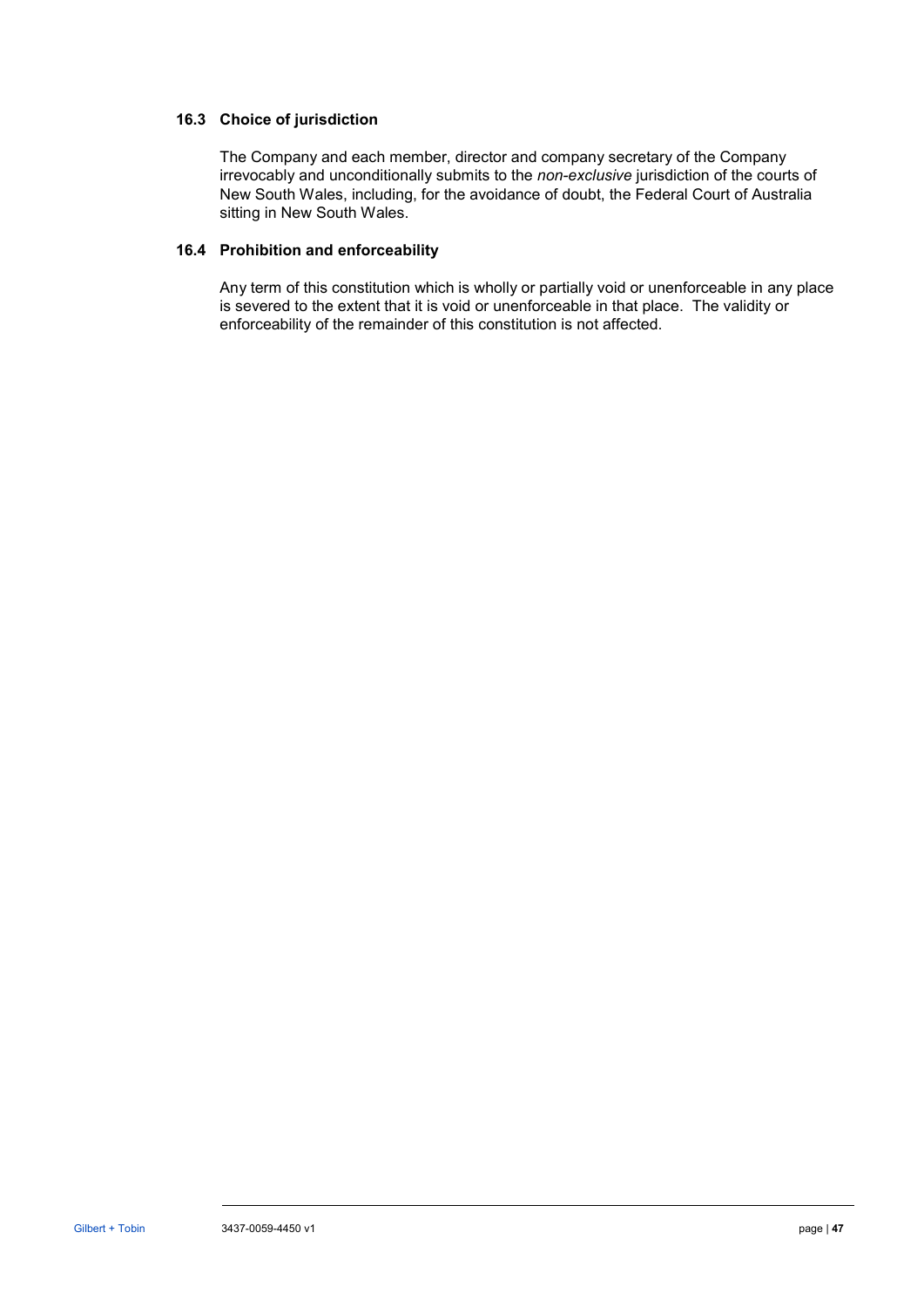#### <span id="page-52-0"></span>**Schedule 1 Dictionary**

# **1 Dictionary**

In this constitution:

**alternate director** means a person appointed from time to time as an alternate director under rule [6.16.](#page-36-0)

**ASX Settlement** means ASX Settlement Pty Ltd (ABN 49 008 504 532) or any relevant organisation which is an alternative or successor to, or replacement of, that body or of any applicable CS facility licensee.

**ASX Settlement Operating Rules** means the operating rules (however described) of ASX Settlement and to the extent they are applicable, the operating rules of the Exchange and the operating rules of ASX Clear Pty Limited.

**Business Day** has the meaning given in the Listing Rules.

**Company** means Peter Warren Automotive Holdings Limited (ACN 615 674 185).

**Corporations Act** means the *Corporations Act 2001* (Cth).

**Corporations Regulations** means the *Corporations Regulations 2001* (Cth).

**director** means a person holding office as a director of the Company from time to time, and where appropriate, includes an alternate director.

**Dispose** has the meaning given in the Listing Rules.

**Exchange** means the Australian Securities Exchange operated by ASX Limited (ABN 98 008 624 691) and includes any successor to that body.

**Holding Lock** has the meaning given in the Listing Rules.

**Listed Company** means a company which is admitted to the official list of the Exchange.

**Listing Rules** means the listing rules of the Exchange and any other rules of the Exchange which are applicable while the Company is admitted to the official list of the Exchange as they apply to the Company.

**Marketable Parcel** has the meaning given in the Listing Rules.

**Proper ASTC Transfer** has the meaning given in the Corporations Regulations.

**Representative**, in relation to a body corporate, means a representative of the body corporate appointed under section 250D of the Corporations Act or a corresponding previous law.

**Restricted Securities** has the meaning given in the Listing Rules.

**Restriction Deed** has the meaning given in the Listing Rules.

**share** means a share in the capital of the Company.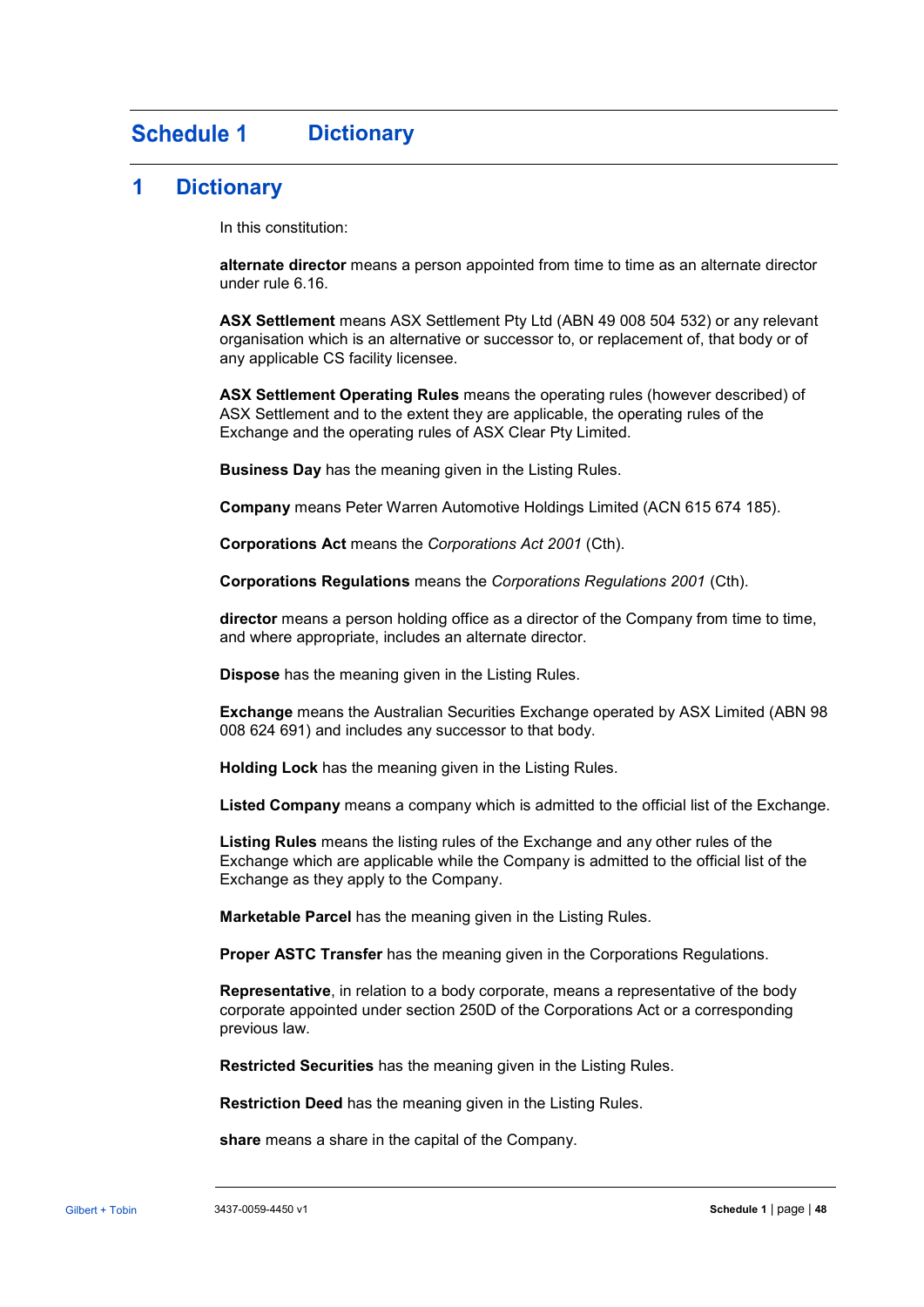**Takeover** has the meaning given in the Listing Rules.

#### **Transmission Event** means:

- (a) in respect of a member of the Company who is an individual:
	- (i) the death of the member;
	- (ii) the bankruptcy of the member; or
	- (iii) the member becoming of unsound mind or a person who is, or whose estate is, liable to be dealt with in any way under the law relating to mental health; and
- (b) in respect of a member of the Company who is a body corporate, the dissolution of the member or the succession by another body corporate to the assets and liabilities of the member.

**Uncertificated Holding** means a share or shares for which the Company has not issued a certificate, or in respect of which any certificate which was issued by the Company has been cancelled without the issue of a replacement certificate.

# **2 Interpretation**

- (a) A reference in a rule to a partly paid share is a reference to a share on which there is an amount unpaid.
- (b) A reference in a rule relating to partly paid shares to a call or an amount called in respect of a share includes a reference to a sum that, by the terms of issue of a share, becomes payable on issue or at a fixed date.
- (a) A reference in this constitution to a member for the purposes of a meeting of members is a reference to a registered holder of shares as at the relevant time
- (b) A member is to be taken to be present at a general meeting if the member is present in person (including participating by technology approved by the directors in accordance with this constitution) or by proxy, attorney or Representative or, except in any rule that specifies a quorum or except in any rule prescribed by the directors, a member who has duly lodged a valid direct vote in relation to the general meeting under rule [5.11.](#page-24-1)
- (c) A reference in a rule in general terms to a person holding or occupying a particular office or position includes a reference to any person who occupies or performs the duties of that office or position for the time being.
- (d) In this constitution, headings are for convenience only and do not affect the interpretation of this constitution and, unless the contrary intention appears:
	- $(i)$ the singular include the plural and vice versa;
	- $(ii)$ words that are gender neutral or gender specific include each gender;
	- $(iii)$ the words 'such as', 'including', 'particularly' and similar expressions are not words of limitation;
	- (iv) a reference to: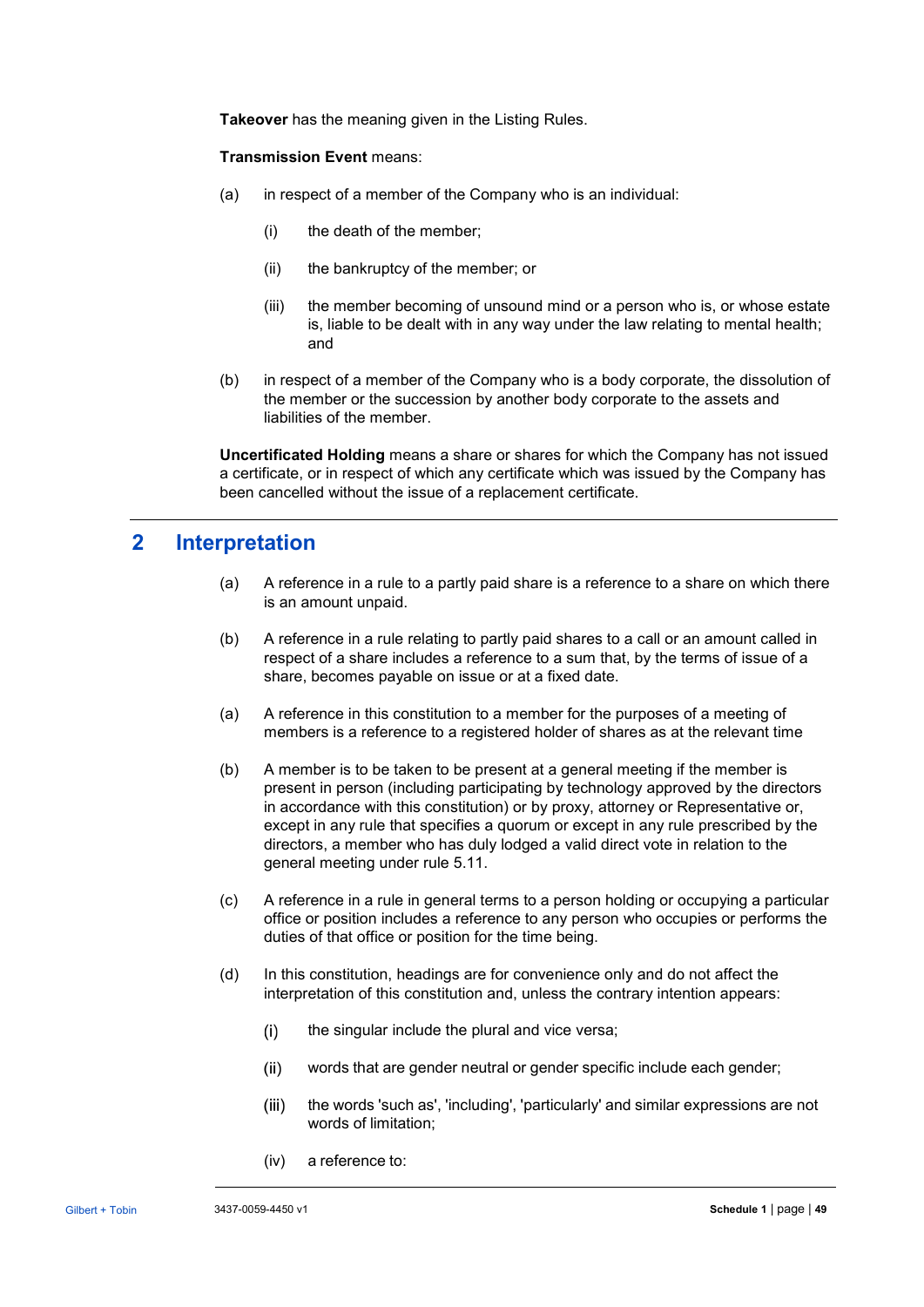- (A) a person includes a natural person, partnership, joint venture, government agency, association, corporation, trust or other body corporate;
- (B) a thing (including but not limited to a chose in action or other right) includes a part of that thing;
- (C) a party includes its agents, successors and permitted assigns;
- (D) a document includes all amendments or supplements to that document;
- (E) a clause, term, party, schedule or attachment is a reference to a clause or term of, or party, schedule or attachment to this constitution;
- (v) this constitution includes all schedules and attachments to it;
- (vi) a law includes a constitutional provision, treaty, decree, convention, statute, regulation, ordinance, by-law, judgment, rule of common law or equity and is a reference to that law as amended, consolidated or replaced;
- (vii) a statute includes any regulation, ordinance, by-law or other subordinate legislation under it;
- (viii) a monetary amount is in Australian dollars and all amounts payable under or in connection with this constitution are payable in Australian dollars;
- $(iv)$ a reference to the Listing Rules or the ASX Settlement Operating Rules includes any consolidation, amendment or replacement of those rules from time to time and is to be taken to be subject to any applicable waiver or exemption.

# **3 Application of the Corporations Act, Listing Rules and ASX Settlement Operating Rules**

- (a) This constitution is to be interpreted subject to the Corporations Act and (while the Company is a Listed Company) the Listing Rules and the ASX Settlement Operating Rules.
- <span id="page-54-0"></span>(b) Unless the contrary intention appears, an expression in a rule that deals with a matter dealt with by a provision of the Corporations Act, the Listing Rules or the ASX Settlement Operating Rules has the same meaning as in that provision.
- (c) Subject to paragraph [\(b\),](#page-54-0) unless the contrary intention appears, an expression in a rule that is defined in section 9 of the Corporations Act has the same meaning as in that section.

# **4 Effect of the Listing Rules**

While the Company is a Listed Company, the following provisions apply:

(a) notwithstanding anything contained in this constitution, if the Listing Rules prohibit an act being done, the act must not be done;

. . . . . . . . . . . . . . . . . . . .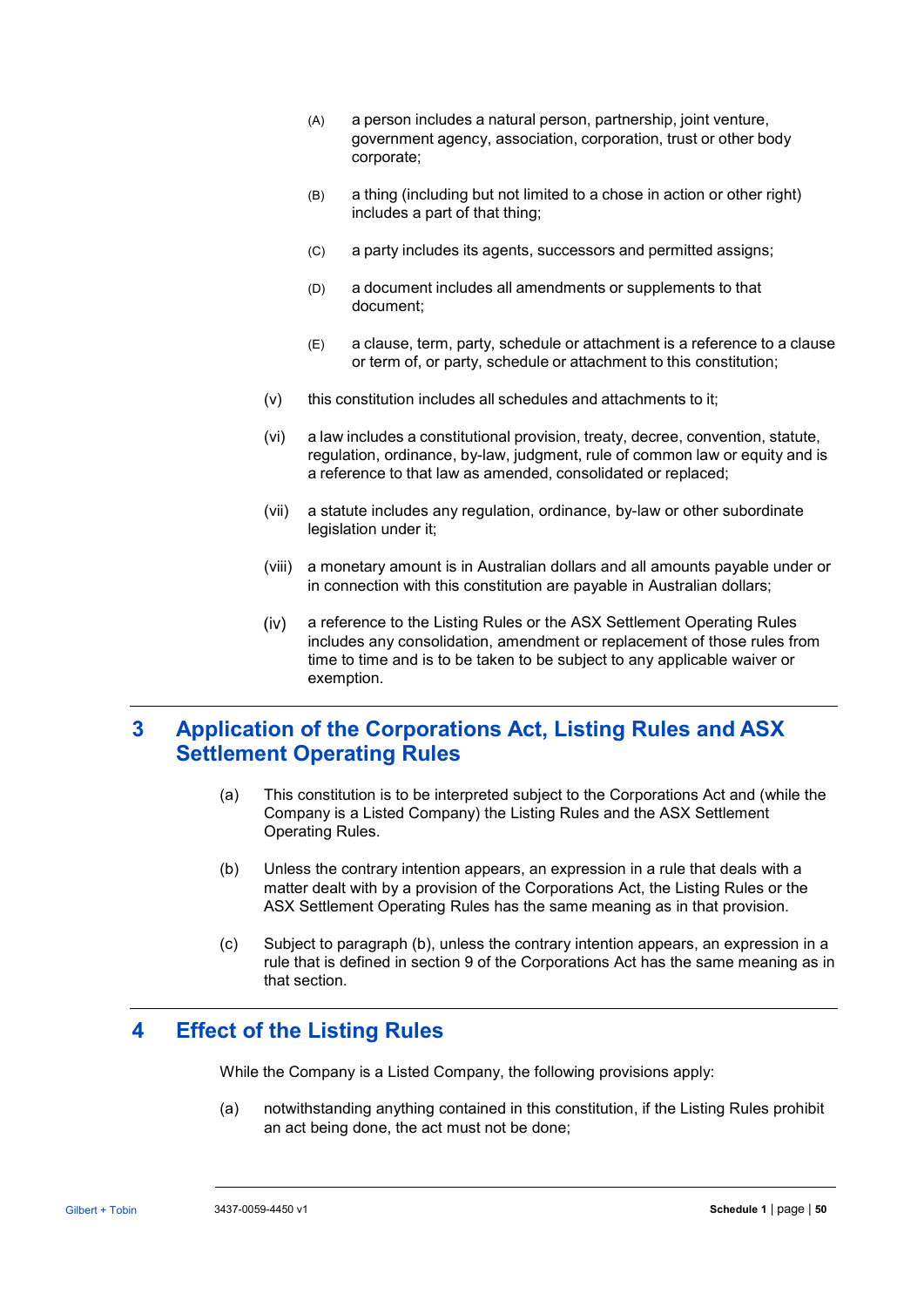- (b) nothing contained in this constitution prevents an act being done that the Listing Rules require to be done;
- (c) if the Listing Rules require an act to be done or not to be done, authority is given for that act to be done or not to be done (as the case may be);
- (d) if the Listing Rules require this constitution to contain a provision and it does not contain such a provision, this constitution is deemed to contain that provision;
- (e) if the Listing Rules require this constitution not to contain a provision and it contains such a provision, this constitution is deemed not to contain that provision;
- (f) if any provision of this constitution is or becomes inconsistent with the Listing Rules, this constitution is deemed not to contain that provision to the extent of the inconsistency.

# **5 Replaceable rules not to apply**

The replaceable rules applicable to a public company contained in the Corporations Act from time to time do not apply to the Company.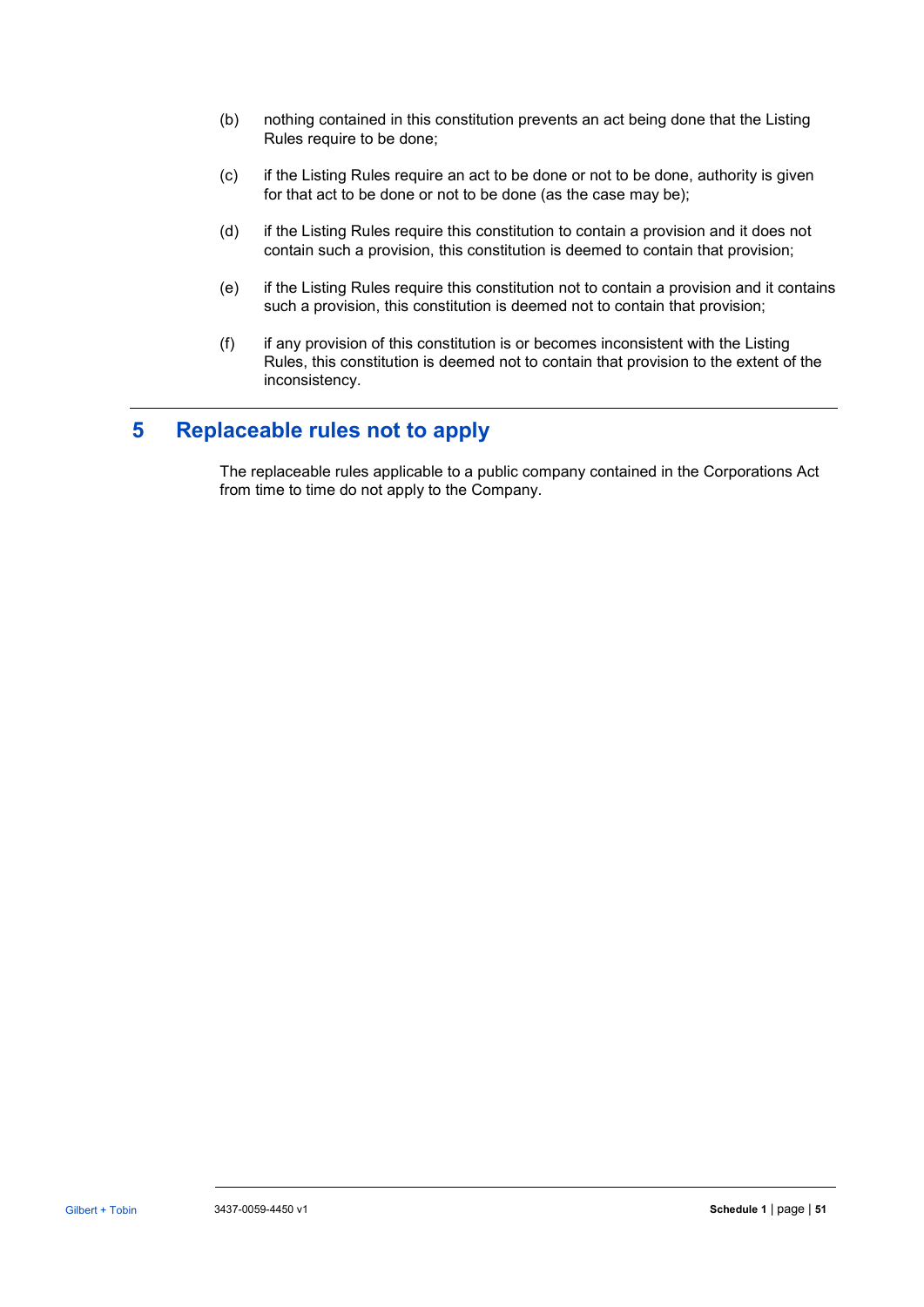#### **Schedule 2 Rights attaching to preference shares**

The Company may issue preference shares under rule [2.2](#page-5-1) on the following terms:

# **1 Dividend rights and priority of payment**

- (a) Each preference share confers on the holder a right to receive a preferential dividend, in priority to the payment of any dividend on the ordinary shares, at the rate or in the amount, and on the basis, decided by the directors under the terms of issue.
- (c) The preferential dividend may be cumulative only if and to the extent that the Board decides under the terms of issue, and will otherwise be non-cumulative.
- (d) Each preference share confers on its holder the right in a winding up and on redemption to payment in priority to the ordinary shares to:
	- (i) the amount of any dividend accrued but unpaid on the share at the date of winding up or at the date of redemption, unless otherwise provided for in the terms of issue; and
	- (ii) any other amount decided by the directors under the terms of issue.
- (e) To the extent the directors decide under the terms of issue, a preference share may confer a right to a bonus issue or capitalisation of profits in favour of holders of those shares only.
- (f) Unless otherwise decided by the directors under the terms of issue, a preference share does not confer on its holder any right to participate in the profits or assets of the Company except as set out in this schedule.

# **2 Meeting and voting rights**

- (a) Each preference share confers on its holder the same right as that conferred by this constitution upon the holder of an ordinary share in relation to receiving notices of general meetings, reports, balance sheets and accounts and of attending and being heard at all general meetings of the Company.
- (b) A preference share does not entitle its holder to vote at any general meeting of the Company except:
	- $(i)$ On a proposal:
		- (A) to reduce the share capital of the Company;
		- (B) that affects rights attached to the share;
		- (C) to wind up the Company; or
		- (D) for the disposal of the whole of the property, business and undertaking of the Company;
	- $(ii)$ on a resolution to approve the terms of a buy back agreement;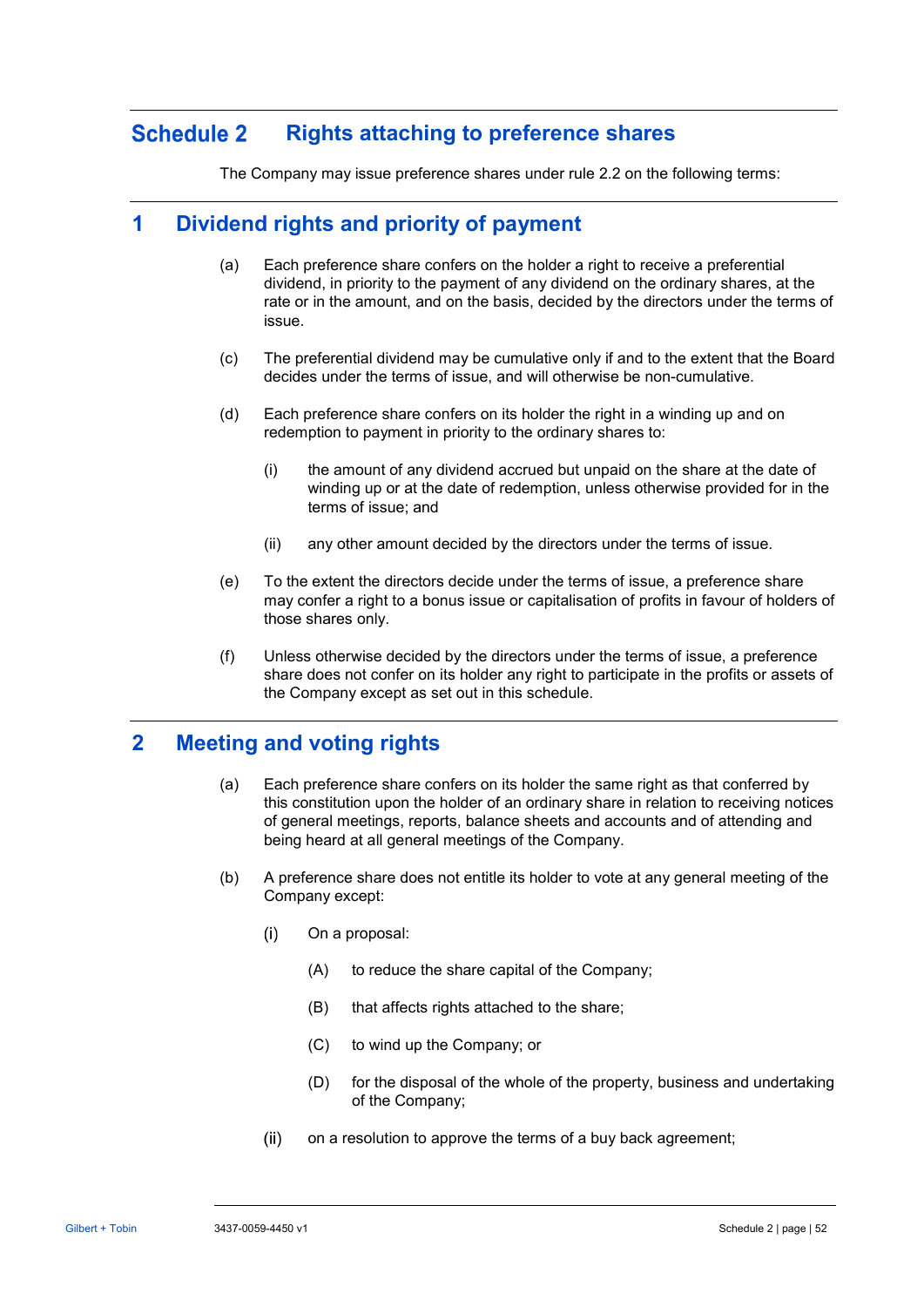- $(iii)$ during a period in which a dividend or part of a dividend on the share is in arrears;
- $(iv)$ during the winding up of the Company; and
- $(v)$ in any other circumstance the directors decide under the time of issue.
- (c) Each holder of a preference share who has a right to vote on a resolution is entitled to the greater of one vote per share or such other number of votes specified in, or determined in accordance with, the terms of issue for the share.

# **3 Redeemable preference share**

In the case of a redeemable preference share, the Company must redeem the share, pay the amount payable on redemption of the share, or otherwise deal with the redemption, in accordance with the terms of issue.

# **4 Foreign Currency**

Where any amount is payable by the Company to the holder of a preference share in a currency other than Australian dollars, and the amount is not paid when due or the Company has commenced winding up, the holder may give notice to the Company requiring payment of an amount in Australian dollars equal to the foreign currency amount calculated by applying the reference rate on the date of payment for the sale of the currency in which the payment is to be made for Australian dollars. Reference rate means the rate applicable in the market and at the time determined by the Directors before allotment of those preference shares and specified in the terms of issue for those preference shares.

# **5 Conversion to ordinary shares**

- (a) A preference share which, in accordance with its terms of issue, may be converted into an ordinary share will, at the time of conversion and without any further act:
	- $(i)$ have the same rights as a fully paid ordinary share; and
	- $(ii)$ rank equally with other fully paid ordinary shares on issue.

This is subject to the terms of issue of the preference share in relation to entitlement to ordinary dividends paid after conversion. In addition, the terms of issue of the preference share may provide for the issue of additional ordinary shares on conversion as determined by the directors.

(b) The conversion does not constitute a cancellation, redemption or termination of the preference share or the issue, allotment or creation of new shares, but has the effect of varying the status of, and the rights attaching to, the preference share so that it becomes an ordinary share.

# **6 Transfer**

A holder of a preference share must not transfer or purport to transfer, and the directors, to the extent permitted by the Listing Rules, must not register a transfer of, the share if